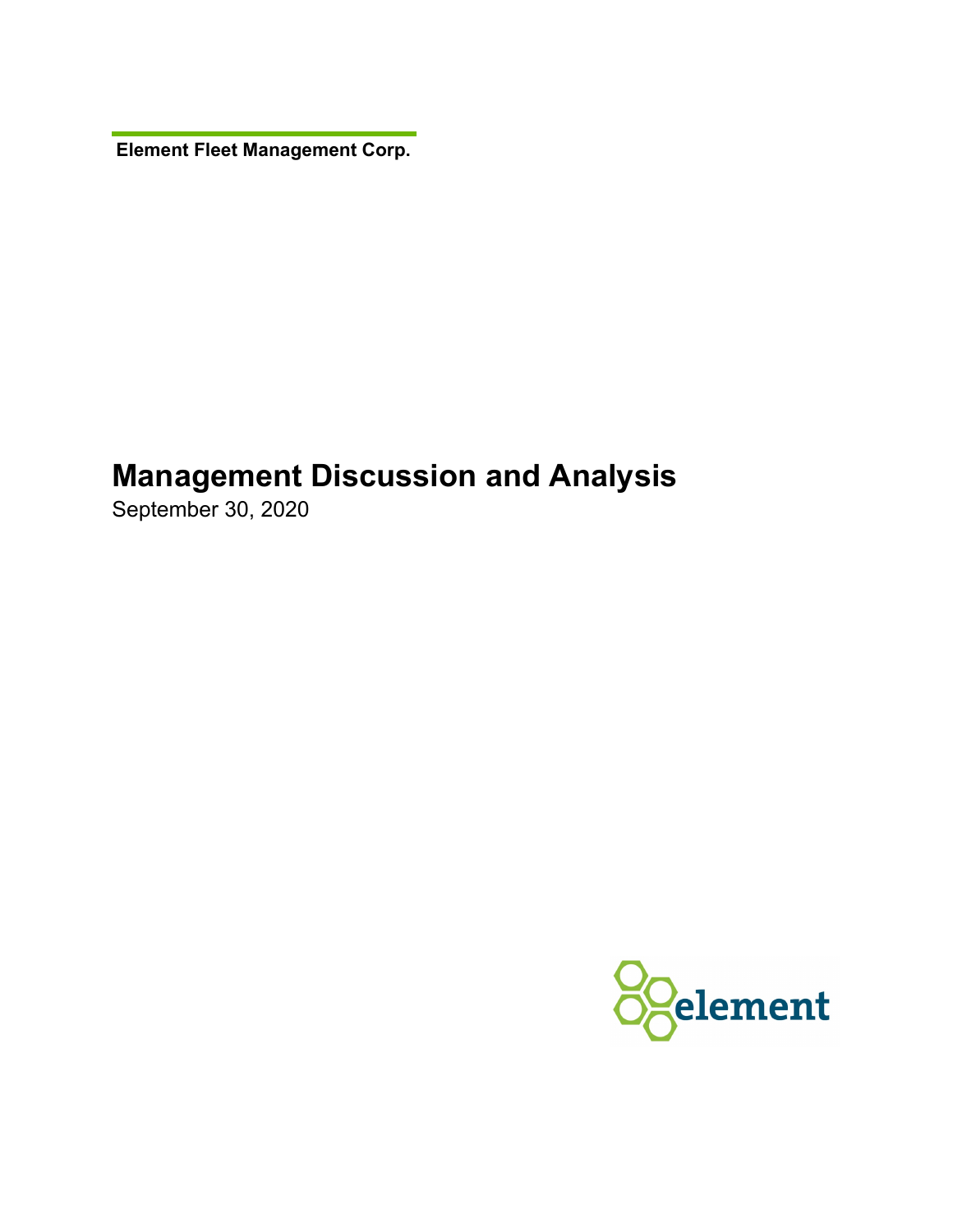The following management discussion and analysis ("MD&A") provides information management believes is relevant to an assessment and understanding of the consolidated financial condition and consolidated results of operations of Element Fleet Management Corp. (the "Company", "we" or "Element") as at and for the three- and nine-month periods ended September 30, 2020 and should be read in conjunction with the Company's unaudited interim condensed consolidated financial statements as at and for the threeand nine-month periods ended September 30, 2020 and the audited consolidated financial statements and accompanying notes for the year ended December 31, 2019 filed on the System for Electronic Document Analysis and Retrieval ("SEDAR") at [www.sedar.com.](http://www.sedar.com) All dollar amounts in this MD&A are expressed in Canadian dollars unless otherwise specified and all numbers are in thousands, unless otherwise specified or for per share amounts or ratios. References to "Q3 2020", "this quarter", or "the quarter" are to the fiscal quarter ended September 30, 2020 and references to "Q2 2020" and "Q3 2019" are to the fiscal quarters ended June 30, 2020 and September 30, 2019, respectively. Additional information relating to the Company is available on SEDAR at [www.sedar.com](http://www.sedar.com) and on the Company's website at [www.elementfleet.com.](http://www.elementfleet.com)

# **CAUTIONARY STATEMENT**

**THIS ANALYSIS HAS BEEN PREPARED TAKING INTO CONSIDERATION INFORMATION AVAILABLE TO OCTOBER 27, 2020. CERTAIN STATEMENTS IN THIS MD&A, OTHER THAN STATEMENTS OF HISTORICAL FACT, ARE FORWARD-LOOKING STATEMENTS WITHIN THE MEANING OF APPLICABLE SECURITIES LAWS AND MAY CONTAIN FORWARD-LOOKING INFORMATION. SUCH STATEMENTS ARE BASED UPON ELEMENT'S AND ITS MANAGEMENT'S CURRENT INTERNAL EXPECTATIONS, ESTIMATES, PROJECTIONS, ASSUMPTIONS AND BELIEFS. THESE STATEMENTS MAY INCLUDE, WITHOUT LIMITATION, STATEMENTS REGARDING THE OPERATIONS, BUSINESS, FINANCIAL CONDITION, EXPECTED FINANCIAL RESULTS, PERFORMANCE, PROSPECTS, OPPORTUNITIES, PRIORITIES, TARGETS, GOALS, ONGOING OBJECTIVES, STRATEGIES AND OUTLOOK OF ELEMENT. FORWARD-LOOKING STATEMENTS INCLUDE STATEMENTS THAT ARE PREDICTIVE IN NATURE, DEPEND UPON OR REFER TO FUTURE EVENTS OR CONDITIONS. IN SOME CASES, WORDS SUCH AS "PLAN", "EXPECT", "INTEND", "BELIEVE", "ANTICIPATE", "ESTIMATE", "TARGET", "PROJECT", "FORECAST", "MAY", "IMPROVE", "WILL", "POTENTIAL", "PROPOSED" AND OTHER SIMILAR WORDS, OR STATEMENTS THAT CERTAIN EVENTS OR CONDITIONS "MAY" OR "WILL" OCCUR ARE INTENDED TO IDENTIFY FORWARD-LOOKING STATEMENTS AND FORWARD-LOOKING INFORMATION. FORWARD-LOOKING STATEMENTS (INCLUDING THOSE REGARDING FINANCIAL OUTLOOK) ARE PROVIDED FOR THE PURPOSES OF ASSISTING THE READER IN UNDERSTANDING ELEMENT AND ITS BUSINESS, OPERATIONS, RISKS, FINANCIAL PERFORMANCE, FINANCIAL POSITION AND CASH FLOWS AS AT AND FOR THE PERIODS ENDED ON CERTAIN DATES AND TO PRESENT INFORMATION ABOUT MANAGEMENT'S CURRENT EXPECTATIONS AND PLANS RELATING TO THE FUTURE AND THE READER IS CAUTIONED THAT SUCH STATEMENTS MAY NOT BE APPROPRIATE FOR OTHER PURPOSES. THESE STATEMENTS ARE NOT GUARANTEES OF FUTURE PERFORMANCE AND INVOLVE KNOWN AND UNKNOWN RISKS, UNCERTAINTIES AND OTHER FACTORS THAT MAY CAUSE ACTUAL RESULTS OR EVENTS TO DIFFER MATERIALLY FROM THOSE ANTICIPATED IN THE FORWARD-LOOKING STATEMENTS OR INFORMATION. UNDUE RELIANCE SHOULD NOT BE PLACED ON THESE FORWARD-LOOKING STATEMENTS, AS THERE CAN BE NO ASSURANCE THAT THE PLANS, INTENTIONS OR EXPECTATIONS UPON WHICH THEY ARE BASED WILL OCCUR. BY ITS NATURE, FORWARD-LOOKING INFORMATION INVOLVES NUMEROUS ASSUMPTIONS, KNOWN AND UNKNOWN RISKS AND UNCERTAINTIES, BOTH GENERAL AND SPECIFIC, THAT CONTRIBUTE TO THE POSSIBILITY THAT THE EXPECTATIONS, PREDICTIONS, FORECASTS, PROJECTIONS, CONCLUSIONS OR OTHER FORWARD-LOOKING STATEMENTS WILL NOT OCCUR OR PROVE ACCURATE, THAT ASSUMPTIONS MAY NOT BE CORRECT AND THAT OBJECTIVES, STRATEGIC GOALS AND PRIORITIES WILL NOT BE ACHIEVED. SUCH FORWARD-LOOKING STATEMENTS AND INFORMATION IN THIS MD&A SPEAK ONLY AS OF THE DATE OF THIS MD&A. THE FORWARD-LOOKING INFORMATION AND STATEMENTS CONTAINED IN THIS MD&A REFLECT SEVERAL MATERIAL FACTORS, EXPECTATIONS AND ASSUMPTIONS OF ELEMENT INCLUDING, WITHOUT LIMITATION: THE IMPACT OF COVID-19 PANDEMIC ON INDUSTRY AND MARKET CONDITIONS; THAT ELEMENT WILL CONDUCT ITS OPERATIONS IN A MANNER CONSISTENT WITH ITS EXPECTATIONS AND, WHERE APPLICABLE, CONSISTENT WITH PAST PRACTICE; ACCEPTABLE NEGOTIATIONS WITH THIRD PARTIES; THE CONTINUANCE OF EXISTING (AND IN CERTAIN CIRCUMSTANCES, THE IMPLEMENTATION OF PROPOSED) TAX AND REGULATORY REGIMES; CERTAIN COST ASSUMPTIONS; THE CONTINUED AVAILABILITY OF ADEQUATE DEBT AND/OR EQUITY FINANCING AND CASH FLOW TO FUND ITS CAPITAL AND OPERATING REQUIREMENTS AS NEEDED; THE EXTENT OF ITS ASSETS AND LIABILITIES; THE COMPANY'S NET INTEREST MARGIN; GROWTH IN LEASE RECEIVABLES AND SERVICE INCOME; RATE OF COST INFLATION; APPLICABLE FOREIGN EXCHANGE RATES AND APPLICABLE INCOME TAX RATES; THE COMPANY'S FUNDING MIX; THE RESET RATES FOR THE COMPANY'S**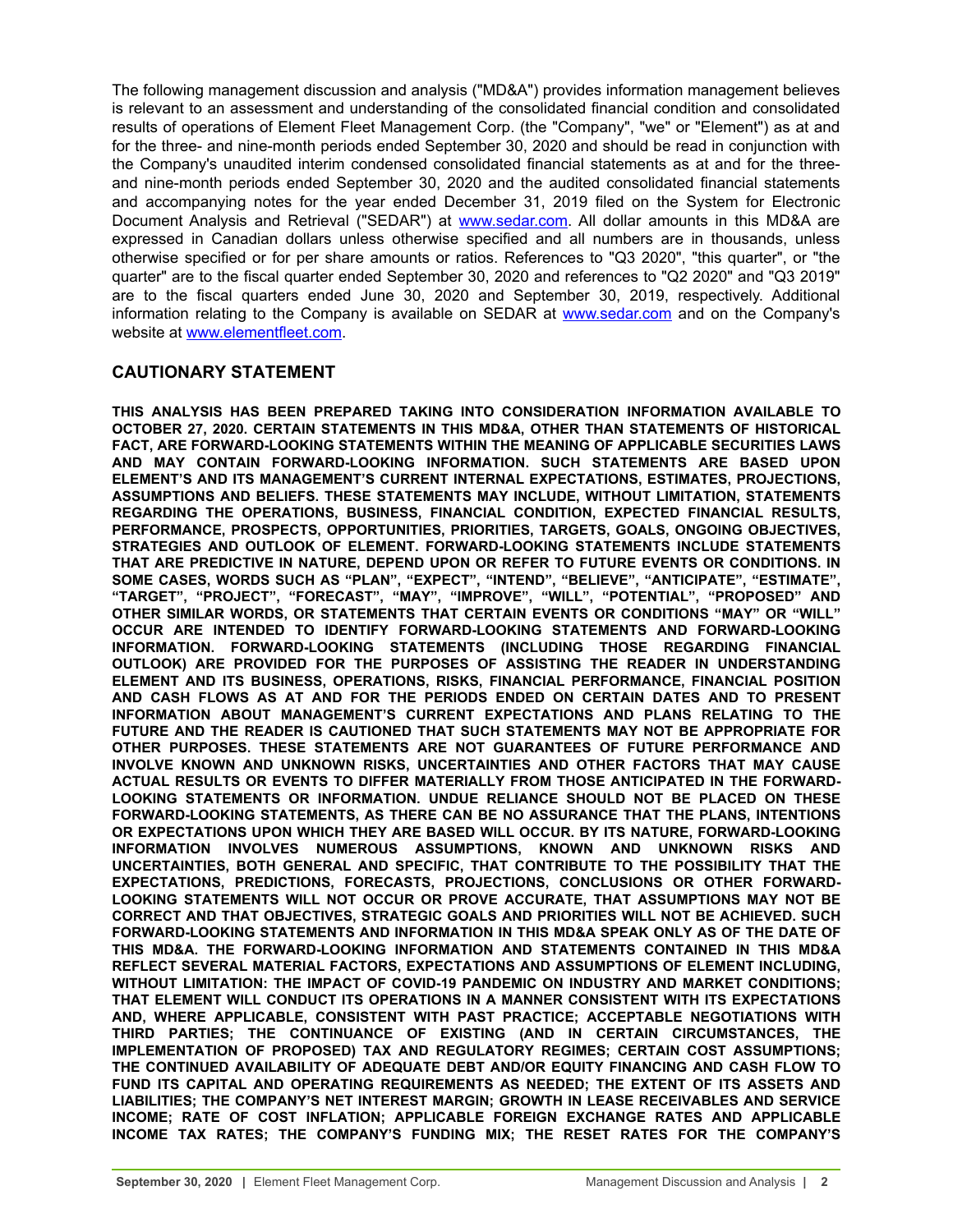**OUTSTANDING PREFERRED SHARES; AND IN THE CASE OF THE FORWARD LOOKING STATEMENTS REGARDING FINANCIAL OUTLOOK, THAT THE COMPANY WILL ACHIEVE THE EXPECTED BENEFITS, COSTS AND TIMING OF ELEMENT'S TRANSFORMATION. ELEMENT BELIEVES THE MATERIAL FACTORS, EXPECTATIONS AND ASSUMPTIONS REFLECTED IN THE FORWARD-LOOKING INFORMATION AND STATEMENTS ARE REASONABLE BUT NO ASSURANCE CAN BE GIVEN THAT THESE FACTORS, EXPECTATIONS AND ASSUMPTIONS WILL PROVE TO BE CORRECT.**

**THE COVID-19 PANDEMIC HAS CAST ADDITIONAL UNCERTAINTY ON ELEMENT'S INTERNAL EXPECTATIONS, ESTIMATES, PROJECTIONS, ASSUMPTIONS AND BELIEFS. THERE CAN BE NO ASSURANCE THAT THEY WILL CONTINUE TO BE VALID. GIVEN THE RAPID PACE OF CHANGE WITH RESPECT TO THE IMPACT OF THE COVID-19 PANDEMIC, IT IS PREMATURE TO MAKE FURTHER ASSUMPTIONS ABOUT THESE MATTERS. THE DURATION, EXTENT AND SEVERITY OF THE IMPACT THE COVID-19 PANDEMIC, INCLUDING MEASURES TO PREVENT ITS SPREAD, WILL HAVE ON ELEMENT'S BUSINESS IS HIGHLY UNCERTAIN AND DIFFICULT TO PREDICT AT THIS TIME.**

**FORWARD-LOOKING STATEMENTS AND INFORMATION IN THIS MD&A INCLUDE, BUT ARE NOT LIMITED TO, STATEMENTS WITH RESPECT TO: THE IMPACT THAT THE COVID-19 PANDEMIC MAY HAVE ON ELEMENT'S FINANCIAL CONDITION, OPERATING RESULTS AND CASH FLOWS; ELEMENT'S REVENUES, EXPENSES, RUN-RATE AND OPERATIONS, FUTURE CASH FLOWS, FINANCIAL CONDITION, OPERATING PERFORMANCE, FINANCIAL RATIOS, PROJECTED ASSET BASE AND CAPITAL STRUCTURE; ELEMENT'S ABILITY TO RENEW OR REFINANCE CREDIT AND SECURITIZATION FACILITIES; ELEMENT'S TRANSFORMATION PLAN AND THE ANTICIPATED IMPACT AND BENEFITS THEREFROM (INCLUDING ANTICIPATED IMPACT ON CREDIT RATINGS); ELEMENT'S STRATEGY TO IMPROVE AND OPTIMIZE THE CLIENT EXPERIENCE AND CLIENT ACQUISITION AND RETENTION; ELEMENT'S EXPECTATIONS REGARDING SYNDICATION; ELEMENT'S ANTICIPATED CASH NEEDS, CAPITAL REQUIREMENTS AND ITS NEEDS FOR ADDITIONAL FINANCING; THE POTENTIAL IMPACT UNDER EXISTING CREDIT AND SECURITIZATION FACILITIES OF THE TRANSFORMATION PLAN IN WHOLE OR IN PART; ELEMENT'S FUTURE GROWTH PLANS; ELEMENT'S EXPECTATIONS REGARDING ITS ORIGINATION VOLUMES; ELEMENT'S ANTICIPATED DELINQUENCY RATES AND CREDIT LOSSES; ELEMENT'S ABILITY TO ATTRACT AND RETAIN PERSONNEL; ELEMENT'S PRESENT INTENTION TO PAY REGULAR DIVIDENDS ON ITS COMMON SHARES AND PREFERRED SHARES; ELEMENT'S TECHNOLOGY AND DATA, AND EXPECTED USES AND BENEFITS; ELEMENT'S COMPETITIVE POSITION AND ITS EXPECTATIONS REGARDING COMPETITION; ANTICIPATED TRENDS AND CHALLENGES IN ELEMENT'S BUSINESS AND THE MARKETS IN WHICH IT OPERATES; THE EVOLUTION OF ELEMENT'S BUSINESS AND THE FLEET MANAGEMENT INDUSTRY; ELEMENT'S GROWTH PROSPECTS AND THE OBJECTIVES, VISION AND STRATEGIES OF ELEMENT; ELEMENT'S OPERATIONS AND ABILITY TO DRIVE OPERATIONAL EFFICIENCIES; ELEMENT'S EXPECTATIONS REGARDING ITS ASSETS; ELEMENT'S BUSINESS STRATEGY; ELEMENT'S EXPECTATION REGARDING THE AVAILABILITY OF FUNDS FROM OPERATIONS, CASH FLOW GENERATION AND CAPITAL ALLOCATION; ELEMENT'S STRATEGIC ASSESSMENT OF CURRENT AND FUTURE ASSETS; ELEMENT'S BUSINESS OUTLOOK AND OTHER EXPECTATIONS REGARDING FINANCING OR OPERATING PERFORMANCE METRICS; THE EVOLUTION OF OPERATIONS AND THE DEVELOPMENT OF PERFORMANCE INDICATORS, AND OTHER FINANCIAL PERFORMANCE METRICS; THE FUTURE FINANCIAL REPORTING OF ELEMENT; ELEMENT'S FUTURE ASSETS AND THE DEMAND FOR ELEMENT'S SERVICES; ELEMENT'S BORROWING BASE; THE EXTENT, NATURE AND IMPACT OF ANY VALUE DRIVER TO CREATE, AND THE ABILITY TO GENERATE, PRE-TAX RUN-RATE OPERATING INCOME; ELEMENT'S ABILITY TO INCREASE TOTAL SHAREHOLDER RETURN; ELEMENT'S DIVIDEND POLICY AND THE PAYMENT OF FUTURE DIVIDENDS; ELEMENT'S PROPOSED SHARE PURCHASES, INCLUDING THE NUMBER OF COMMON SHARES TO BE REPURCHASED, THE TIMING THEREOF AND TSX ACCEPTANCE OF THE NORMAL COURSE ISSUER BID AND ANY RENEWAL THEREOF; AND ELEMENT'S ABILITY TO PRE-FUND REDEMPTION OF ITS OUTSTANDING CONVERTIBLE DEBENTURES UPON THEIR MATURITY. THE READER IS CAUTIONED TO CONSIDER THESE AND OTHER FACTORS, UNCERTAINTIES AND POTENTIAL EVENTS CAREFULLY AND NOT TO PUT UNDUE RELIANCE ON FORWARD-LOOKING STATEMENTS. INFORMATION CONTAINED IN FORWARD-LOOKING STATEMENTS IS BASED UPON CERTAIN MATERIAL ASSUMPTIONS THAT WERE APPLIED IN DRAWING A CONCLUSION OR MAKING A FORECAST OR PROJECTION, INCLUDING MANAGEMENT'S PERCEPTIONS OF HISTORICAL TRENDS, CURRENT CONDITIONS AND EXPECTED FUTURE DEVELOPMENTS, AS WELL AS OTHER CONSIDERATIONS THAT ARE BELIEVED TO BE APPROPRIATE IN THE CIRCUMSTANCES. ALTHOUGH ELEMENT BELIEVES THAT THE EXPECTATIONS REFLECTED IN THE FORWARD-LOOKING STATEMENTS ARE REASONABLE, THERE CAN BE NO ASSURANCE THAT SUCH EXPECTATIONS WILL PROVE TO BE CORRECT. ELEMENT CANNOT GUARANTEE FUTURE RESULTS, LEVELS OF ACTIVITY, PERFORMANCE OR ACHIEVEMENTS. MOREOVER, NEITHER ELEMENT NOR ANY OTHER PERSON ASSUMES RESPONSIBILITY FOR THE ACCURACY OR COMPLETENESS OF THE FORWARD-LOOKING STATEMENTS AND INFORMATION.**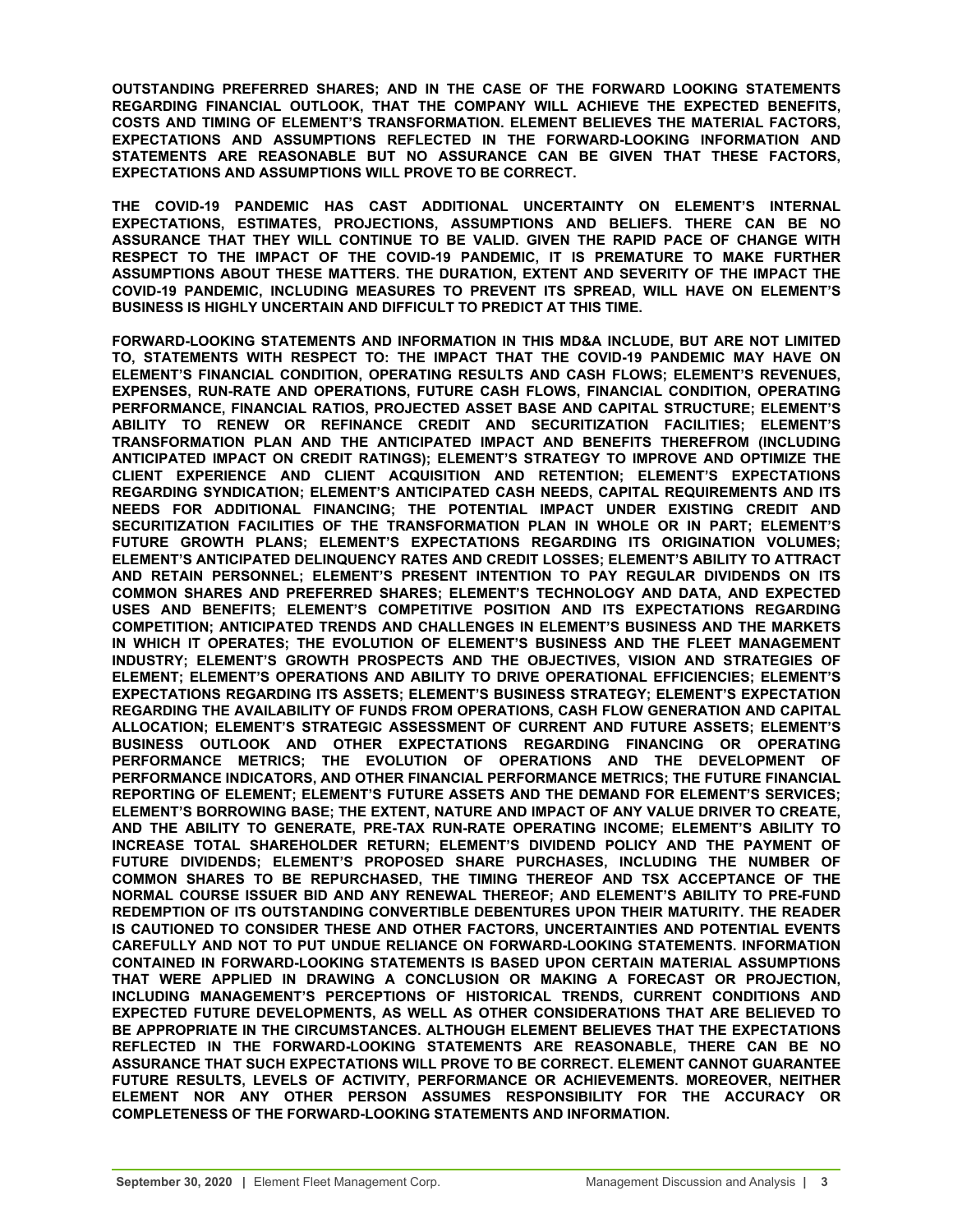**SOME OF THE RISKS AND OTHER FACTORS, SOME OF WHICH ARE BEYOND ELEMENT'S CONTROL, WHICH COULD CAUSE RESULTS TO DIFFER MATERIALLY FROM THOSE EXPRESSED IN THE FORWARD-LOOKING STATEMENTS AND INFORMATION CONTAINED IN THIS MD&A, INCLUDE, BUT ARE NOT LIMITED TO, THOSE SET FORTH UNDER THE HEADING "RISK MANAGEMENT" HEREIN AND UNDER THE HEADING "RISK FACTORS" IN ELEMENT'S ANNUAL INFORMATION FORM FOR THE YEAR ENDED DECEMBER 31, 2019. READERS ARE CAUTIONED THAT SUCH RISK FACTORS ARE NOT EXHAUSTIVE. THE FORWARD-LOOKING STATEMENTS CONTAINED IN THIS MD&A ARE EXPRESSLY QUALIFIED BY THIS CAUTIONARY STATEMENT. OTHER THAN AS SPECIFICALLY REQUIRED BY APPLICABLE CANADIAN LAW, ELEMENT UNDERTAKES NO OBLIGATION TO UPDATE ANY FORWARD-LOOKING STATEMENT TO REFLECT EVENTS OR CIRCUMSTANCES AFTER THE DATE ON WHICH SUCH STATEMENT IS MADE, OR TO REFLECT THE OCCURRENCE OF UNANTICIPATED EVENTS, WHETHER AS A RESULT OF NEW INFORMATION, FUTURE EVENTS OR RESULTS, OR OTHERWISE.**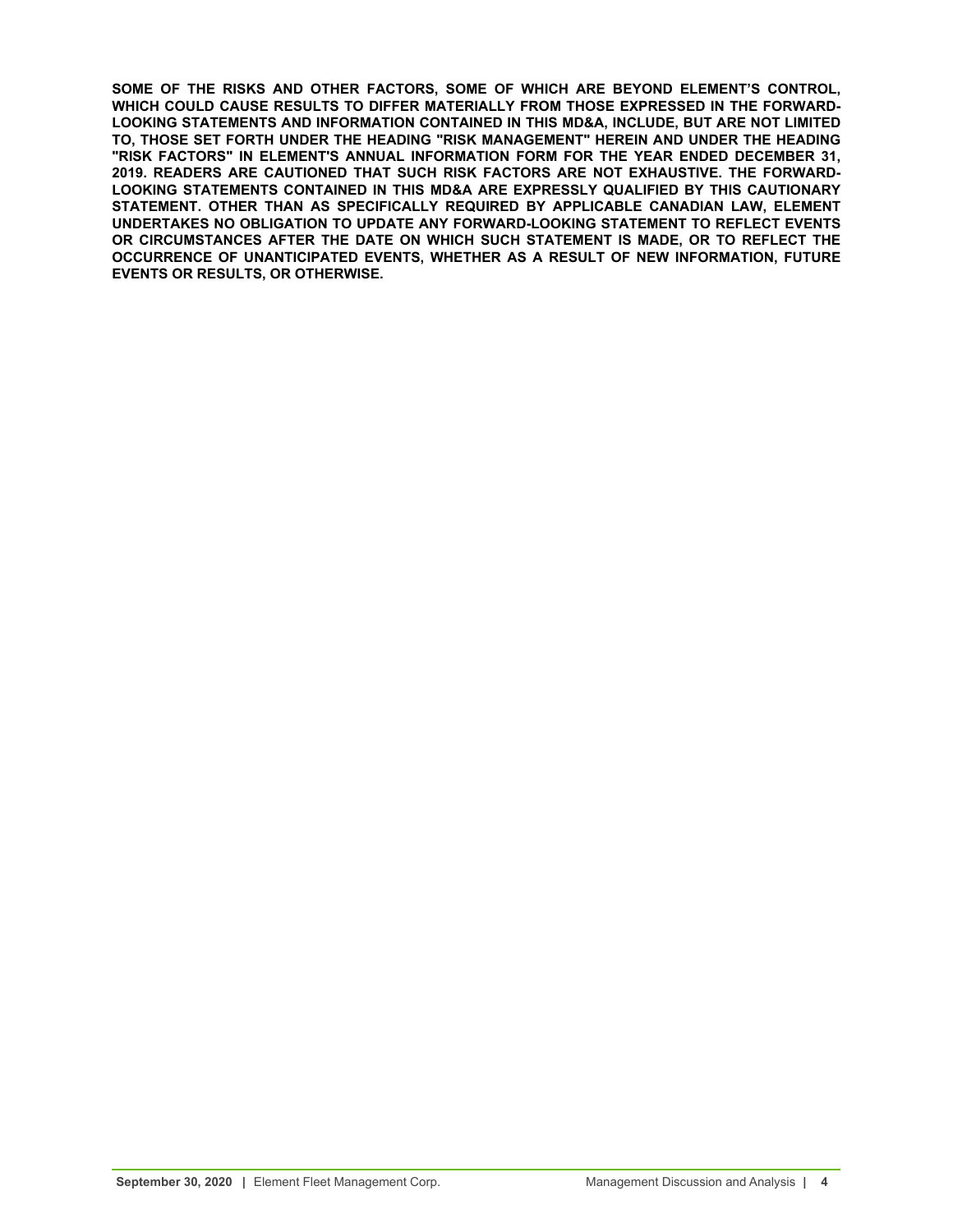# *Table of Contents*

| Company Overview                                                                 | 6  | Liquidity                                                | 28 |
|----------------------------------------------------------------------------------|----|----------------------------------------------------------|----|
| Regarding COVID-19                                                               |    | Capital Resources                                        | 30 |
| <b>Financial Highlights</b>                                                      | 8  | Capitalization                                           | 30 |
| <b>Balanced Scorecard</b>                                                        | 9  |                                                          |    |
| Achievements and Initiatives in the period                                       |    | Other                                                    |    |
| <b>Our Investors</b>                                                             | 10 | <b>Outlook and Economic Conditions</b>                   | 32 |
| <b>Our Clients</b>                                                               | 11 | <b>Risk Management</b>                                   | 34 |
| <b>Our Business</b>                                                              | 13 | <b>Critical Accounting Policies and Estimates</b>        | 36 |
| Our People                                                                       | 14 | <b>Related Party Transactions</b>                        | 36 |
|                                                                                  |    | <b>Recently Adopted Accounting Standards</b>             | 36 |
| Change in Reporting Presentation                                                 | 16 | <b>Future Accounting Changes</b>                         | 38 |
| Selected Financial Information and Ratios                                        | 16 | Internal Control over Disclosure and Financial Reporting | 38 |
| Results of Operations for the<br>Three- and Nine-Months ended September 30, 2020 | 17 |                                                          |    |
| Summary of Quarterly Information                                                 | 22 | <b>IFRS to Non-IFRS</b>                                  |    |
|                                                                                  |    | <b>IFRS</b> to Non-IFRS Reconciliations                  | 39 |
| Foreign Currency Exchange Rate Changes                                           | 23 | <b>Description of Non-IFRS Measures</b>                  | 41 |
| <b>Financial Position</b>                                                        | 24 | <b>Updated Share Information</b>                         | 45 |
| <b>Portfolio Details</b>                                                         | 25 |                                                          |    |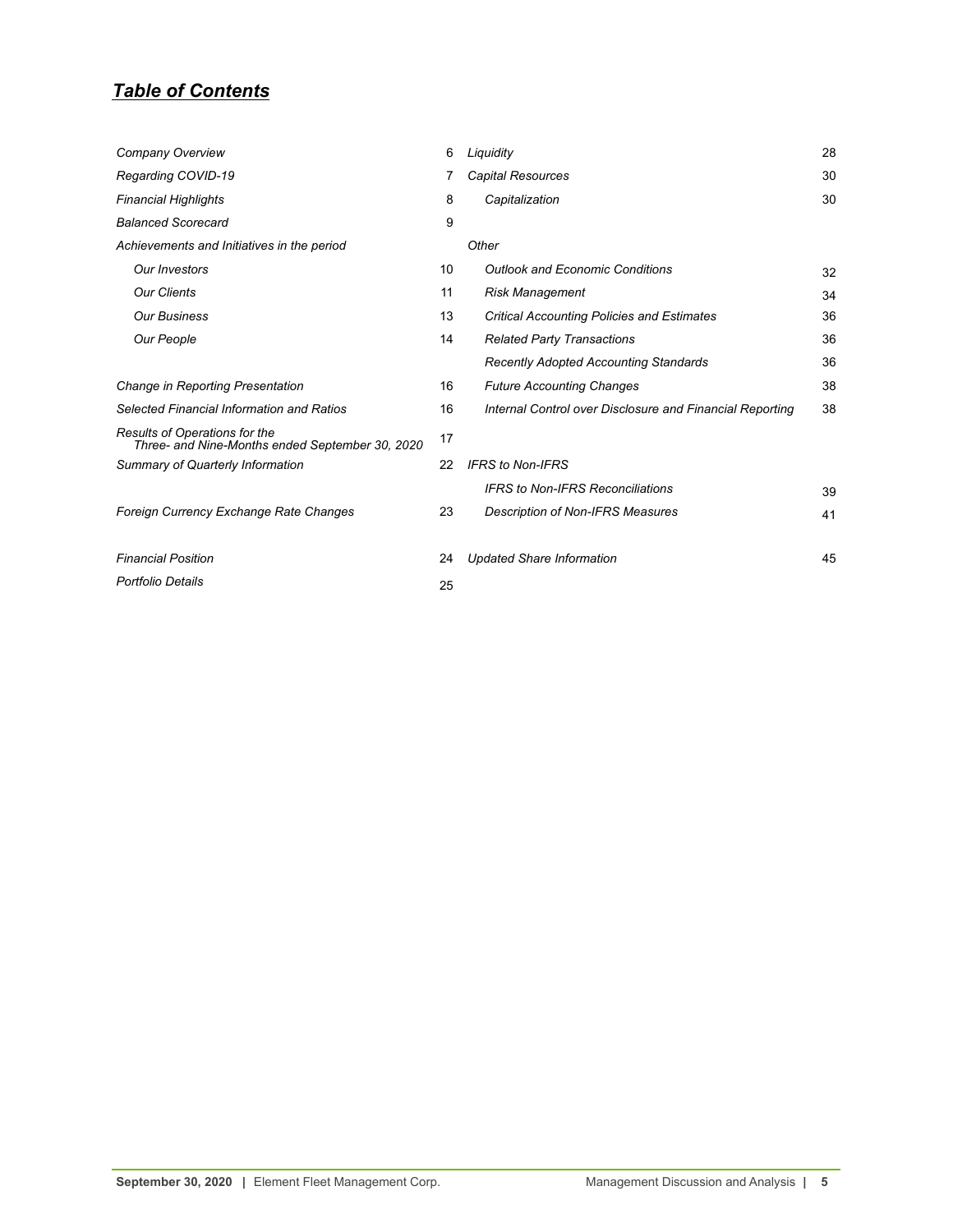# <span id="page-5-0"></span>**Company Overview**

Element Fleet Management Corp. is the largest pure-play automotive fleet manager in the world. Our business is exclusively focused on providing services and solutions for corporate, commercial, government and public service vehicle fleets, and we are the market leader in the geographies in which we operate: the U.S., Canada, Mexico, and Australia and New Zealand. Element has approximately \$16.1 billion in assets and over 1 million vehicles under management with over 5,500 clients.

The fleet management industry took shape nearly 70 years ago and has consistently demonstrated stability and resilience across the business cycle. The industry is characterized by high barriers to entry, rational competition and long-term, "sticky" client relationships.

Element specializes in large and often complex vehicle fleets. We benefit from a blue-chip client base, significant advantages of scale and expertise, and the financial strength to support the achievement of our and our clients' business objectives. Element's purpose is to ensure that our clients' vehicles and their drivers are safer, smarter and more productive.

Fleet vehicles are essential to our clients' ability to generate and sustain revenue or, in the case of governments and public service clients, fulfill their obligations to stakeholders. Regardless, fleet vehicles have significant associated costs. Element's value proposition is the material reduction of our clients' total cost of fleet operations, and the elimination of related administrative burden. We deliver this value through services and solutions that span the fleet vehicle lifecycle, from acquisition and financing to maintenance, repair and remarketing.

In 2018, we completed an end-to-end assessment of Element's business that resulted in a strategic plan to solidify the Company's core operating platform and client relationships, strengthen and deleverage its balance sheet and divest of all non-core assets. We knew that the successful execution of this threeprong strategy would position Element well to pivot to organic growth in 2021 and beyond.

- We will complete the transformation of Element by the end of 2020, having effected hundreds of changes to the organization resulting in a more consistent, superior client experience; greater operational efficiency and stability; a greatly strengthened financial position and maturing capital structure; diversified funding sources, including approximately \$6 billion of committed, undrawn liquidity; and meaningfully improved profitability.
- The rapid and successful completion of the transformation has allowed us to begin pivoting Element's Commercial teams to focus on the aggressive pursuit of organic growth approximately 6 months ahead of schedule. Consequently, in this second half of 2020 we began executing our growth strategy in earnest, concentrating on (i) holding market share by achieving best-in-class client retention, (ii) improving salesforce effectiveness, (iii) better managing client profitability, (iv) converting self-managed fleets in targeted market segments into Element clients using our compelling value proposition and (v) leveraging our market leadership in Mexico and Australia / New Zealand. We are also pursuing additional, Armada<sup>1</sup>-like "mega fleet" opportunities.

Transforming Element over the last 25 months has given our people the skills and confidence to deal with large, complicated and deeply nuanced business problems. These capabilities have been on full display in our swift and successful adaptation to operating through the COVID-19 pandemic. Despite the practical and economic consequences of the pandemic, we continue to stay the strategic course as we complete our transformation in 2020 and begin to focus on our strategic priorities for 2021 and beyond:

- Aggressively pursue organic growth in all our geographies and demonstrate the scalability of Element's transformed operating platform by magnifying 4-6% annual organic revenue growth into high single-digit to low double-digit annual operating income growth;
- Advance a capital-light*er* business model that enhances return on equity; and

<sup>&</sup>lt;sup>1</sup> "Armada" is the term Element uses to reference one client in particular that the Company does not name due to the client's desire for confidentiality.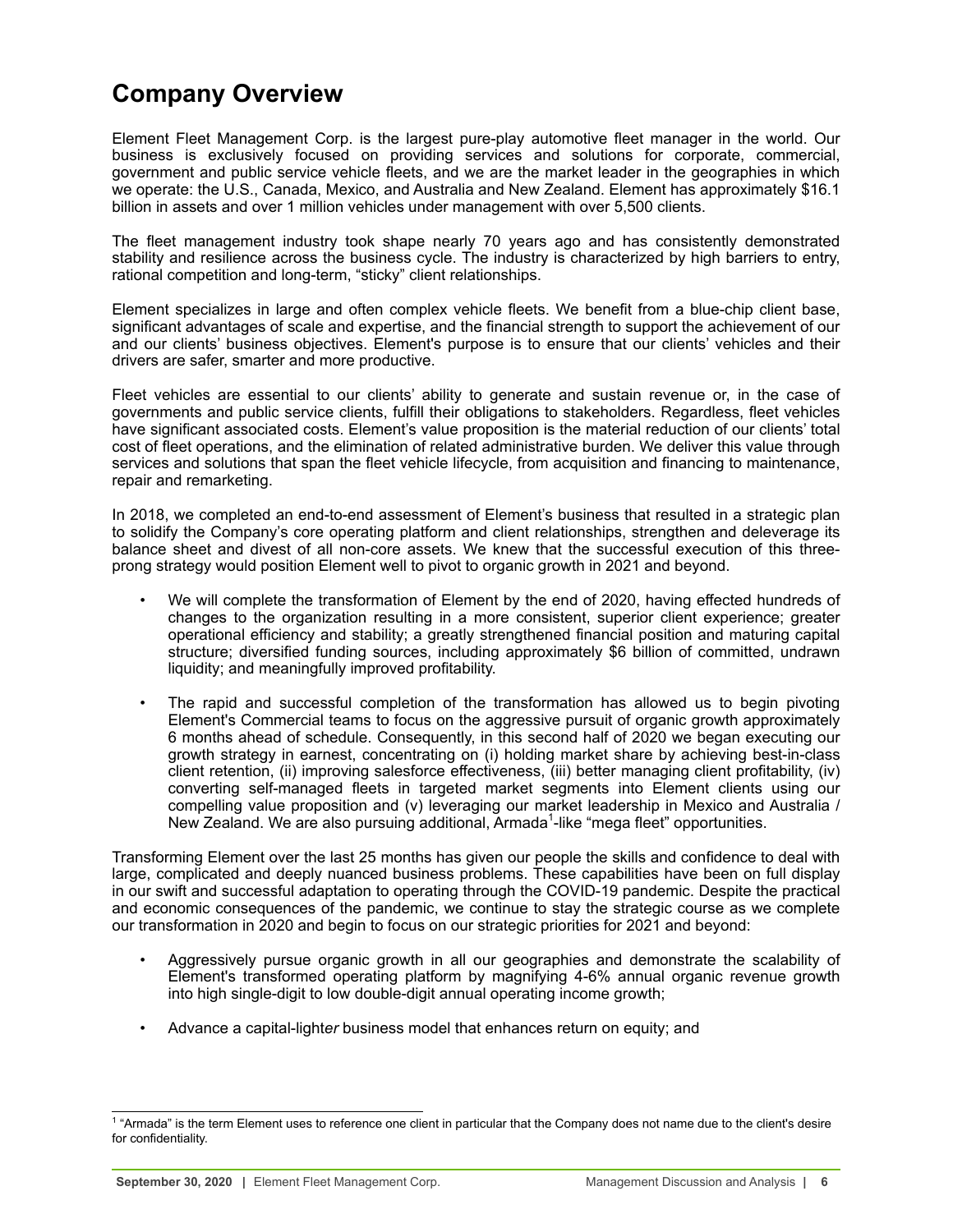- <span id="page-6-0"></span>• Achieve high single-digit to low double-digit annual free cash flow growth and predictably return excess equity to common shareholders by way of dividends and share buybacks. With the release of Element's results for this quarter, we announced
	- a 44% increase to the common dividend, from \$0.18 to \$0.26 annually per share, effective immediately and therefore to be reflected in the Q4 2020 common dividend authorized and declared today to be paid in respect of Q4 2020 on January 15, 2021;
		- With this increase, Element's common dividend represents approximately 30% of the Company's last twelve months' adjusted earnings per share, which is the midpoint of the 25% to 35% payout range the Company plans to maintain going forward; and
	- the establishment of a normal course issuer bid to repurchase EFN common shares over the next 12 months – the first year of what is envisioned to be a regular, ongoing program by the Company – subject to TSX approval and the terms and limitations applicable to such bid.

# **Regarding COVID-19**

The COVID-19 pandemic continues to disrupt ways of life and economies around the world, including in Element's operating geographies – the U.S., Canada, Mexico, Australia and New Zealand – albeit to varying extents.

We have now accumulated 33 weeks of data, learnings and insight on how Element's clients are being impacted by the pandemic and resulting economy; and, in turn, how our own business is being impacted.

We include relevant COVID-19-related information throughout this document and in our Supplementary Information document available on the Company's website to help the reader evaluate Element's performance in the period.

As we expected and have communicated, Element is not going unscathed by the circumstances created by COVID-19.

However, our blue-chip client base – diversified across geographies and industries – and resilient business model underpinned another solid quarter of financial and operating performance in Q3.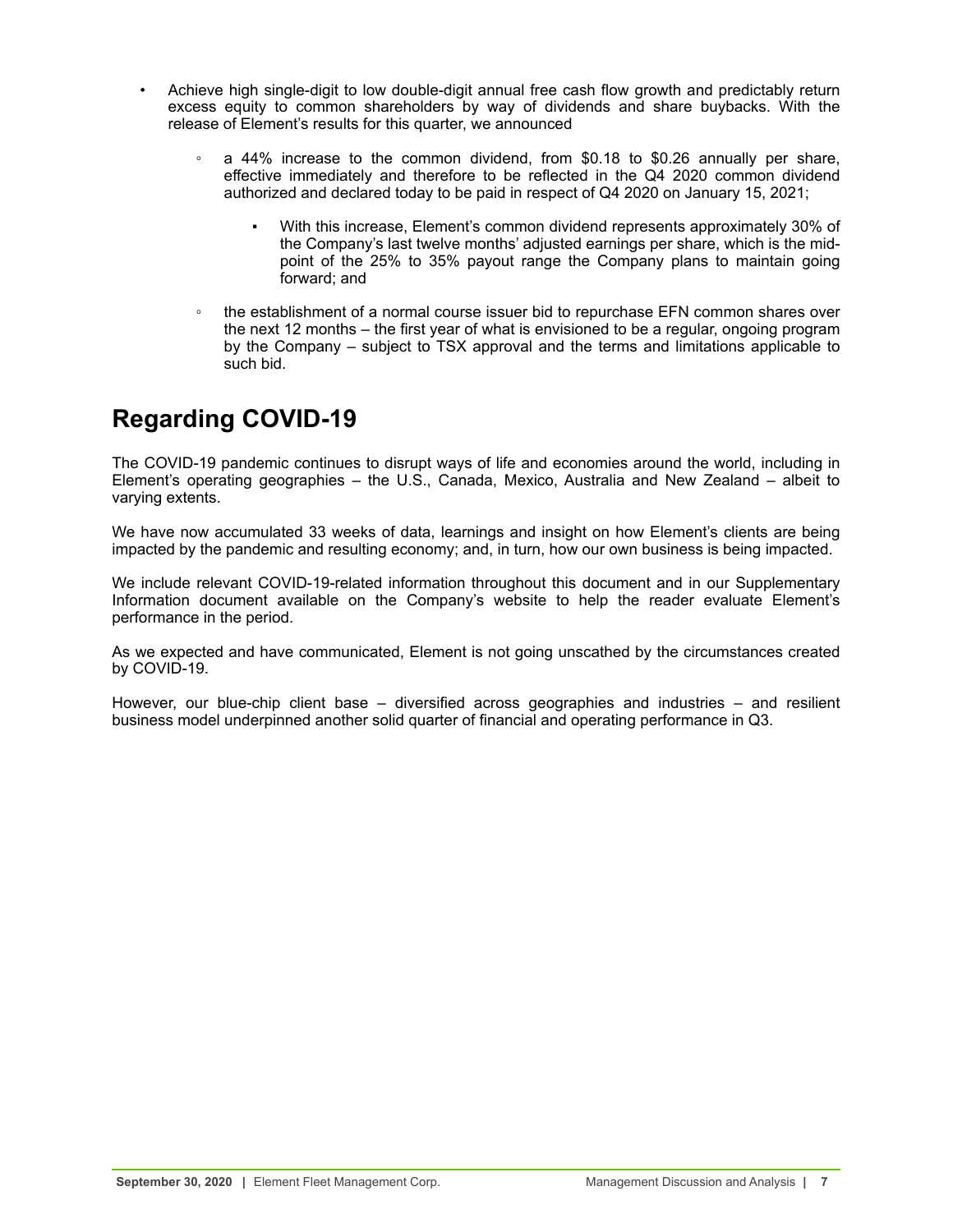# <span id="page-7-0"></span>**Financial Highlights**

# **Select Q3 2020 Results**

| <b>Net</b><br>revenue                                    | Servicing income, net /<br>Net revenue | After-tax adjusted<br>operating<br>income / share | Free cash flow / share                          |
|----------------------------------------------------------|----------------------------------------|---------------------------------------------------|-------------------------------------------------|
| \$<br>243 M                                              | 51%                                    | 0.22<br>S                                         | \$<br>0.25                                      |
| Profitability<br><i>improvements</i><br>actioned to date | Assets under<br>management             | Tangible leverage ratio                           | Pre-tax return on<br>common equity <sup>2</sup> |
| \$<br>189 M                                              | \$<br>16.1 B                           | 6.66 x                                            | 13.9%                                           |

# **Income Summary**

| (in \$000's for stated values, except per share amounts) | For the three-month period ended<br><b>September 30, 2020</b> |
|----------------------------------------------------------|---------------------------------------------------------------|
| Net financing revenue                                    | \$<br>103,272                                                 |
| Servicing income, net                                    | 124,734                                                       |
| Syndication revenue, net                                 | 15,246                                                        |
| Net revenue                                              | 243,252                                                       |
| <b>Adjusted operating expenses</b>                       | 114,267                                                       |
| Adjusted operating income                                | 128,985                                                       |
| After-tax adjusted operating income per share [basic]    | \$<br>0.22                                                    |

 $^2$  This quarter, we are introducing an evolved formula for calculating Element's return on equity, with the goal of better representing true trending business performance by reducing the impact of individual quarterly results. Abbreviated "PRoCE" for Pre-tax return on common equity, the new formula is: The sum of (before-tax adjusted operating income, minus preferred share dividends) for the current and three preceding quarters; divided by (the average of (total equity for the current quarter and same quarter prior year), minus current quarter preferred share capital). Return on equity for Q3 2020, calculated using the formula we used until this quarter, is 11.7%. PRoCE for the trailing 10 quarters can be found in our Supplementary Information document available on the Company's website.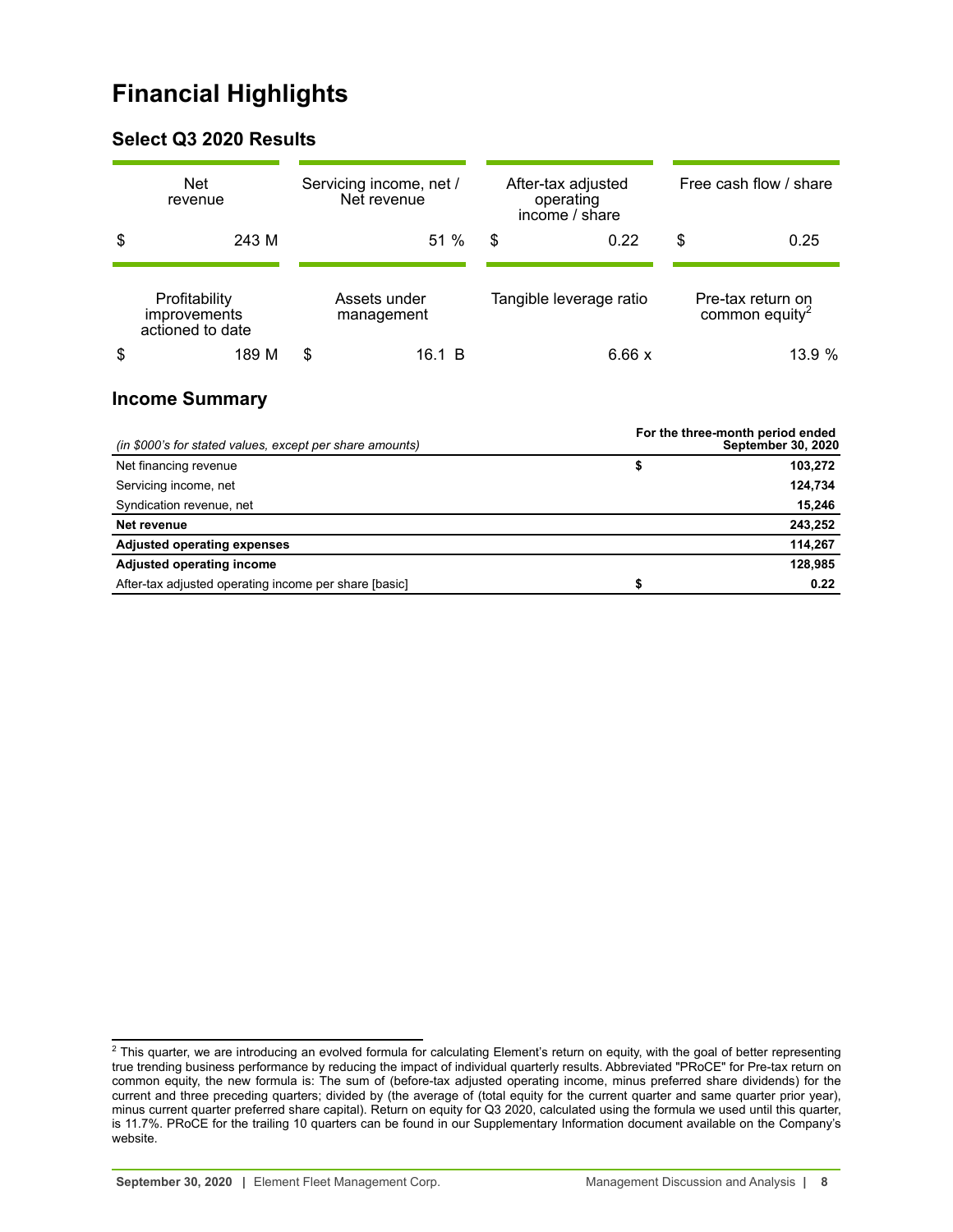# <span id="page-8-0"></span>**Balanced Scorecard**

Element uses a balanced scorecard strategy and performance management system, which forges tighter alignment and provides greater focus throughout the Company, resulting in the rapid advancement of our strategic objectives. The balanced scorecard frames the business in four dimensions: Element's clients, business, people and investors.

Element's global balanced scorecard distills our strategy on to a single page. Its broad dissemination throughout the organization allows all our employees to see our progress through clearly defined metrics. We raised the bar for Element's performance as measured by our balanced scorecard in 2020, with many metric targets well above 2019 results.



Element's global balanced scorecard YTD results at September 30, 2020 were as follows:

Despite the challenging circumstances created by the pandemic, Element has achieved results at or above target on most metrics. Our relentless focus on delivering a consistent, superior service experience to our clients is manifesting itself in improved quarter-over-quarter performance across all four dimensions of our balanced scorecard:

**Our Clients** continue to rely on our expertise to further identify and action productivity improvements, making our value proposition even more compelling through the economic distress wrought by COVID-19. Year-to-date at quarter-end we had identified over \$1.3 billion of productivity improvement opportunities for our clients, a quarter of which our clients have already actioned. All of this is reflected in the increase to our global Net Promoter Score, reinforcing the loyalty of our clients.

**Our Business** has witnessed steady recovery across most of our operational areas, with transaction volumes approaching or back at pre-COVID levels. We have surpassed our year-end \$180 million transformation target one quarter ahead of schedule as Q2 afforded us the operational resource capacity to accelerate our program. Element will continue to leverage this momentum to drive further profit improvement initiatives up to the conclusion of our transformation program on December 31 this year.

**Our People** continue to deliver a consistent, superior service experience for our clients and are our greatest competitive differentiator. This quarter we focused efforts to connect our people and provide a variety of wellness programming. Element continues to outperform on attracting and retaining the top talent that makes us so valuable to our clients.

**Our Investor** efforts and outcomes are addressed throughout this document.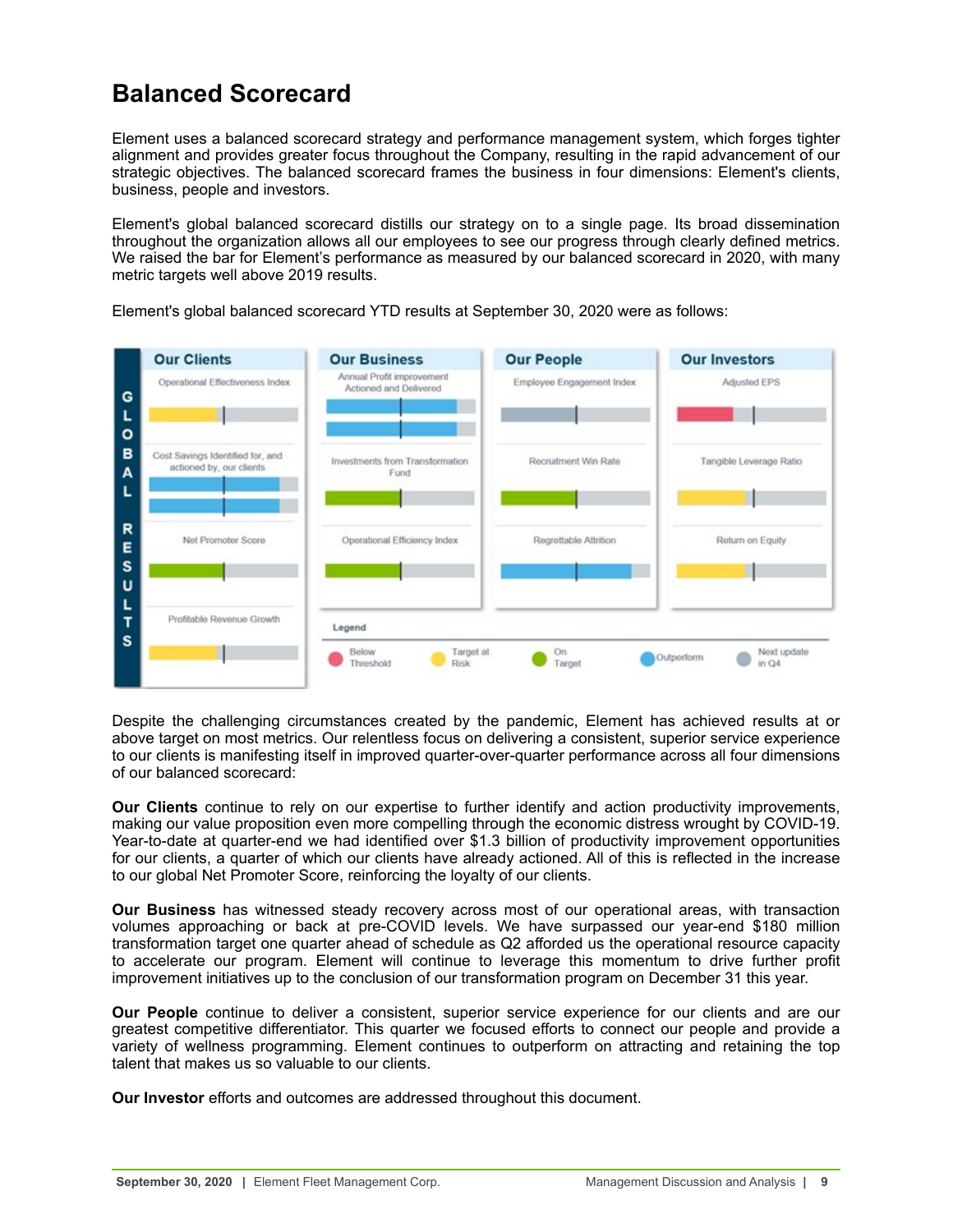# <span id="page-9-0"></span>**Achievements and Initiatives in the Period**

# **Our Investors**

# **Achievements**

# Return of capital

**Given** 

- the clear path to fulfillment of our 2018 strategic ambitions,
- the scalability of Element's transformed operating platform,
- the strength of our burgeoning syndication program,
- enhanced clarity in the Company's relationship with Armada,
- the growth opportunities across our global footprint and
- our outlook for strong prospective earnings and cash flow growth,

Element has arrived at a point where the highest potential for additional value creation lies in the return of capital – in excess of that required to maintain our target sub-6.0 tangible leverage ratio – to common shareholders by way of dividends and share buybacks.

On October 27, 2020 Element announced:

- a 44% increase to the Company's common dividend, from \$0.18 to \$0.26 annually per share, effective immediately and therefore to be reflected in the Q4 2020 common dividend authorized and declared October 27, 2020 to be paid in respect of Q4 2020 on January 15, 2021;
	- With this increase, Element's common dividend represents approximately 30% of the Company's last twelve months' adjusted earnings per share, which is the mid-point of the 25% to 35% payout range we plan to maintain going forward; and
- the establishment of a normal course issuer bid to repurchase EFN common shares over the next 12 months – the first year of what is envisioned to be a regular, ongoing program by the Company – subject to TSX approval and the terms and limitations applicable to such bid.

# Collections and credit back to pre-COVID-19 levels

Element's collections and credit performance in the quarter saw us returning related balances to pre-COVID-19-levels and, in some cases, improving on those levels. This is a testament to the blue-chip nature of our client base as well as the caliber of our internal teams in these functions.

Our aggregate reported delinquencies at quarter-end decreased by \$24.8 million or 70% quarter-overquarter - from \$35.3 million to \$10.5 million - which is in line with pre-COVID-19 levels.

Our impaired receivables balance stood at \$34 million at quarter-end, which is a \$78 million or 69% decrease from Q2 2020 and an improvement on pre-COVID-19 levels.

We provide further details and discussion under "Delinquencies and impaired receivables" below, and in section 10.0 of our Supplementary Information document.

### Improved syndication revenue

We continue to enjoy robust demand for our products in the syndication market. Moreover, as expected, syndication investor hurdle rates decreased over the course of Q3, enabling us to increase our quarter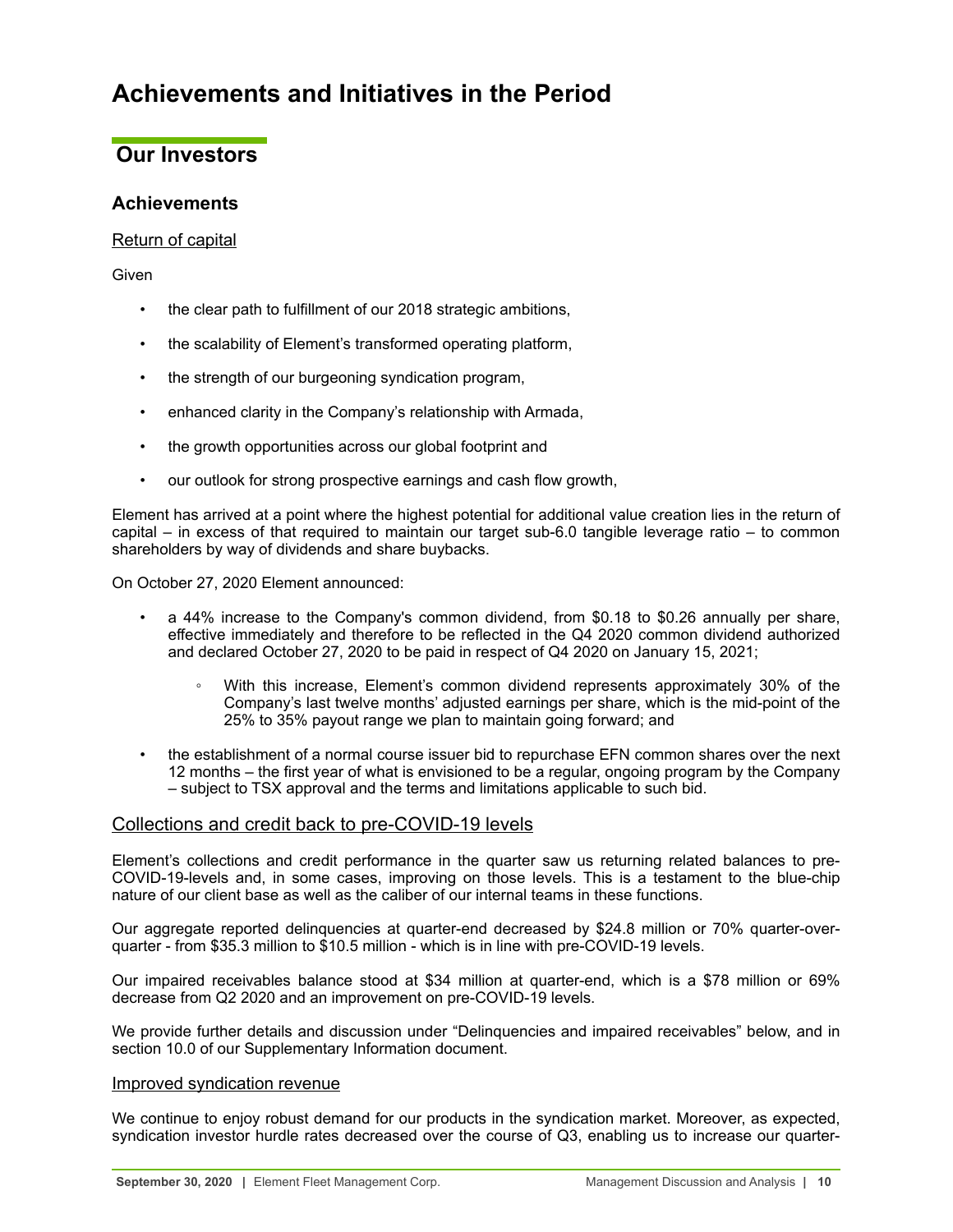<span id="page-10-0"></span>over-quarter syndication revenue by 48% to \$15.2 million - on \$600 million of assets, which is 21% less than the volume syndicated last quarter.

These significant improvements - in (i) absolute syndication revenue and (ii) syndication revenue as a percentage of assets syndicated - are not only attributable to healthier markets but also the mix of assets syndicated this quarter and the absence of headwind from the one-time costs incurred last quarter.

We will maintain a significant presence in the syndication market and grow demand for our assets in support of a capital-light*er* business model that enhances return on equity. To that end, we continued to transact with new investors in Q3, selling \$89 million of assets to four new buyers, which brings our yearto-date total syndication volume with new investors to \$232 million.

#### Balance sheet de-leveraging

Growing profitability, free cash flow and syndication all contribute to de-leveraging Element's balance sheet. We achieved 5.92x tangible leverage at September 29, 2020 - a decrease of 0.88 from the end of Q2 2020. Achieving this all-important sub-6.0 tangible leverage ratio milestone created the capacity to redeem the Series G preferred shares on September 30, 2020 which, in turn, raised tangible leverage to 6.66x at quarter-end.

We remain on-plan to end 2020 at a sub-6.0 tangible leverage ratio.

# **Our Clients**

# **Achievements**

# Deeper client relationships

We continue to provide our clients full support as they address the challenges and opportunities COVID-19 presents to their businesses. These interactions are welcome and valuable occasions to deepen our relationships with our clients.

For example, our strategic consulting services team has been busy identifying fleet cost savings opportunities based on clients' specific business circumstances (as impacted by COVID-19). In some cases, we are identifying opportunities for clients to better manage their balance sheet as well. In turn, clients are eager to act on our recommendations to reduce their total cost of fleet operations – especially in the current economic environment. As reported on our global balanced scorecard, Element identified over \$1.3 billion in cost savings opportunities for clients in the first three quarters of 2020, with clients having acted on approximately one quarter of those opportunities already.

The operational effectiveness index on our global balanced scorecard measures the extent to which Element is delivering the consistent, superior client experience we strive for. Metrics in the index that measure operational effectiveness independent of third party contributions are consistently scoring above target. Given that there are also metrics in the index that measure "wing-to-wing" processes impacting the client experience, and given the various negative effects of COVID-19 on our supplier networks that deliver portions of the wing-to-wing experience, the index score remains slightly below target year-to-date.

We also receive simple scores from clients after every interaction we have with them. These scores are independent of our balanced scorecard and continue to indicate that our service delivery is strong and client satisfaction is high. Our global Net Promoter Score, which is a weighted average of trailing-fourquarter Net Promoter Scores in each of our geographies, grew from 20 to 22 in the quarter.

In short, our people are working exceptionally hard to deepen our client relationships by managing all the circumstances within Element's control while proactively monitoring and communicating with clients regarding circumstances that are out of our hands.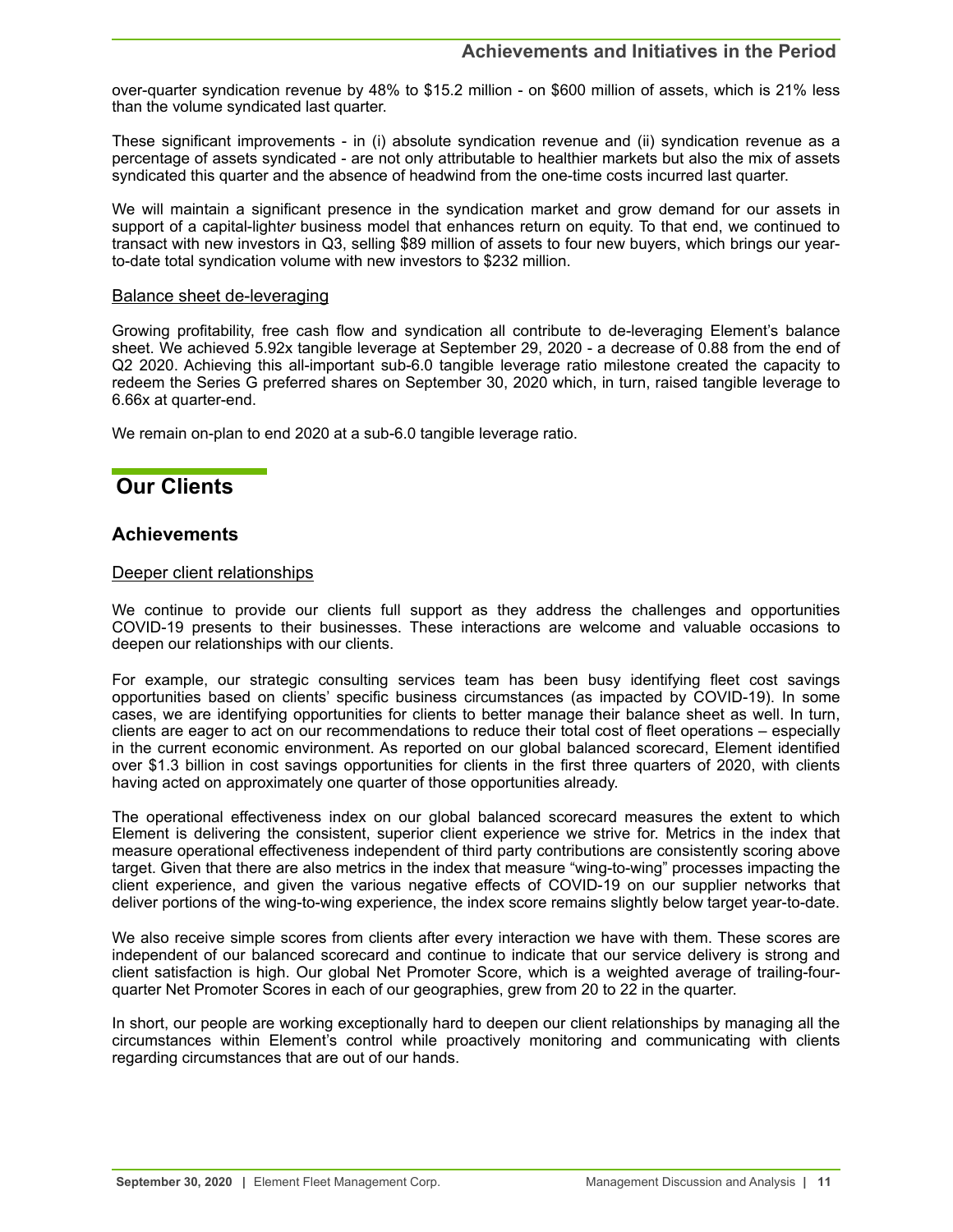### New and growing client relationships

We won new business - including executing a substantial sale leaseback transaction in Australia - and grew our service relationships with existing clients in the third quarter.

#### *U.S. & Canada*

- Element retained and renewed our services and lease agreements with the  $5<sup>th</sup>$  largest energy company in North America, whose 1,800 units we manage in the U.S. and Canada. Our investment-grade client is not only a leader on sustainable practices and environmental performance, but also has a place on the global stage as one of the largest independent energy businesses in the world. Element was able to retain this client due to our long-term existing partnership, our proven ability to execute, and continued proactive account management specifically, our strategic consulting services team's ability to identify initiatives for the client to drive cost efficiencies and productivity improvements.
- Our client a Fortune 500 global electrical, communications, and utility distribution and supply chains company – has extended their North American contract with Element for three additional years. The extension included our winning an incremental 600 units' worth of business previously managed by a competitor. Potential upside to the approximately 2,000 units across the U.S. and Canada is an additional ~1,000 units currently on reimbursement. Element won the extension due to our strong partnership with the client – in particular our account management team, service execution and strategic consulting services.

#### *Mexico*

In addition to three significant new client wins representing approximately 2,000 units in total, Element materially enlarged our service relationship with an existing financial institution client in Mexico by winning the client's RFP to provide maintenance services to over 1,000 units we already lease to the organization.

### *Australia & New Zealand*

- Custom Fleet<sup>3</sup> have been awarded sole supply of The Salvation Army's Australian fleet. As part of this new partnership, we were also able to execute a sale and leaseback with the organization one of Australia's largest not-for-profit operations. Custom Fleet were successful in winning this opportunity because of our people, our technological capability and our innovative approach to providing additional value and benefit to the client - all through a challenging period by virtue of COVID-19 that made digital communication the only option for the entire negotiation.
- One of Australia's major telecommunications companies has entrusted Custom Fleet with being the sole provider of accident management services to their 7,800 unit fleet. Expertise in technology, coupled with a client-centric approach to solution design were instrumental in successfully winning this business.

## **Initiatives**

# Growing with Armada

Early last year, Element began working with Armada to quickly build - from scratch - what will soon be one of the largest commercial fleets in North America.

To facilitate this rapid expansion, we developed and resourced a myriad of operational and financial capabilities to address Armada's unique needs.

Having achieved a quick and successful launch of the client's initial ambition, and with the better part of two years of experience working together, we have aligned on changes to our operating relationship that will see Armada own (self-finance) vehicles they will order from Element going forward, while we focus solely on the provision of a growing set of fleet solutions for Armada.

 $3$  Element does business as Custom Fleet in Australia and New Zealand.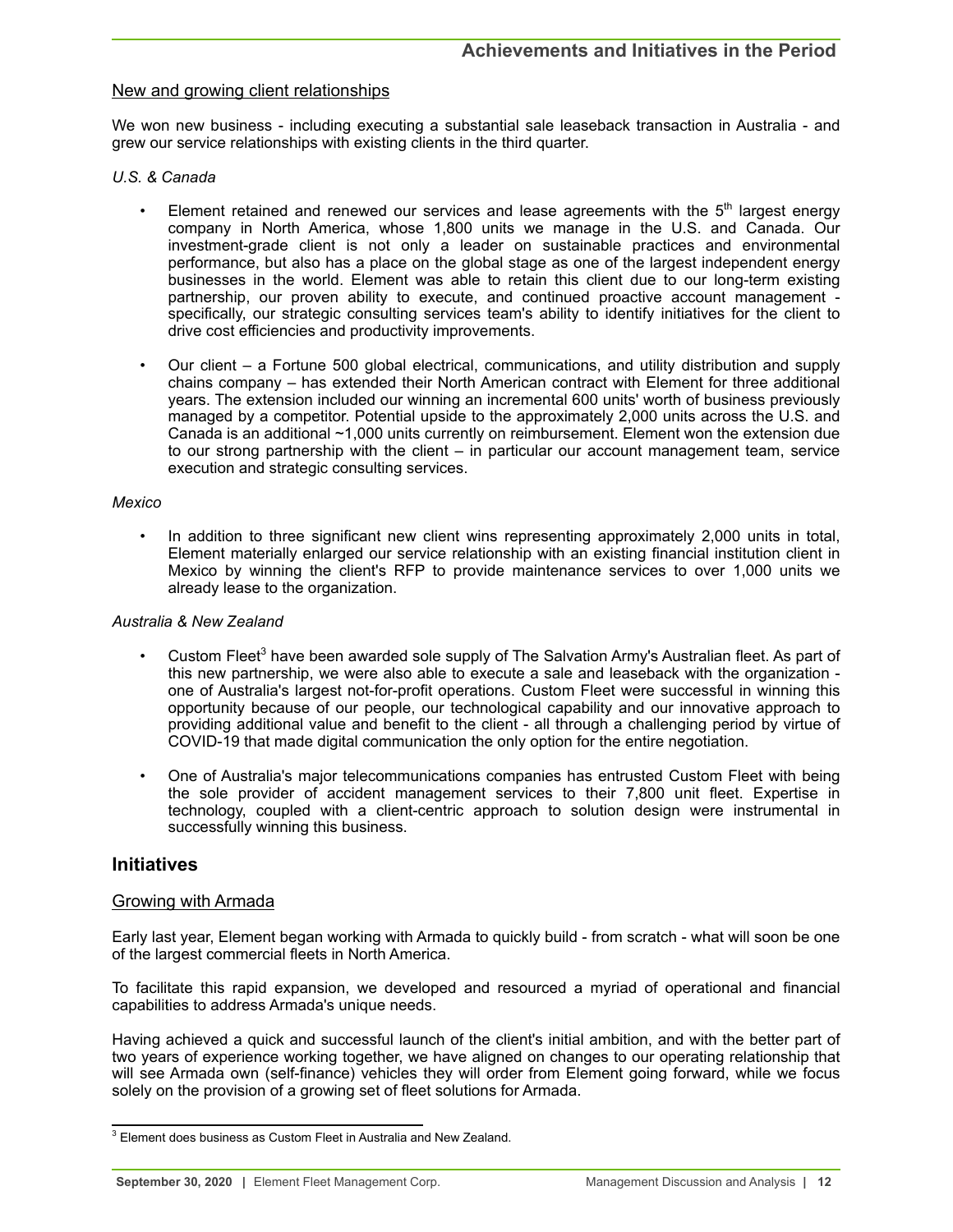# **Achievements and Initiatives in the Period**

<span id="page-12-0"></span>This evolution of the Armada relationship aligns with our strategic designs on a capital-lighter Element business model that enhances return on equity. Armada's election to self-finance obviates the necessity of our USD \$1 billion dedicated credit facility for Armada, which required up to approximately USD \$150 million of balance sheet equity to preserve our tangible leverage ratio.

The only material impacts of this evolution in our relationship with Armada in 2020 will be

- the substantial reduction of debt (and the corresponding reduction in equity required) as we wind down the dedicated credit facility, which will materially reduce tangible leverage, and
- accelerated income of approximately \$8.8 million, which is recorded in this quarter's servicing income.

In 2021 and beyond, we expect this evolution to have the following impacts:

- The elimination of as much as USD \$1 billion of interim financing requirements;
- An expansion in the number of units under management (and the opportunity to expand the breadth of service offerings for this growing fleet); and
- The loss of syndication revenue on the sale of Armada assets to third parties, which will be partially offset by the planned increase in syndication of other clients' assets.

We will focus on the design and delivery of sophisticated fleet services and solutions for Armada's already-sizable and still-growing fleet, which is currently the single largest consumer of Element's services. We expect this to remain the case as Armada's fleet and its consumption of Element services continue to grow for years to come.

# **Our Business**

# **Achievements**

### Surpassed transformation end-goal

The momentum created by our Q2 acceleration of transformation efforts propelled us in Q3 to surpass our \$180 million transformation end-goal for actioned profit improvement initiatives – three months ahead of schedule.

We actioned a cumulative \$189 million of annual run-rate, pre-tax operating income improvements at September 30, 2020, which we expect to enhance Element's operating income by approximately \$130 million in 2020.

Transformation initiatives delivered \$35 million of profit improvement in Q3 and we made \$24 million of one-time investments in our business this quarter as part of transformation. These one-time investments will cease with the conclusion of the transformation program at year-end.

While many of the transformation activities planned for Q4 2020 were pulled forward to Q3, we will continue actioning profit improvement initiatives until the formal conclusion of the transformation program on December 31, 2020.

The anticipated success of our growth strategy should help actioned transformation initiatives deliver even more operating income enhancement in future years than currently scoped given that the annual run-rate valuation of these initiatives is based on existing business volumes.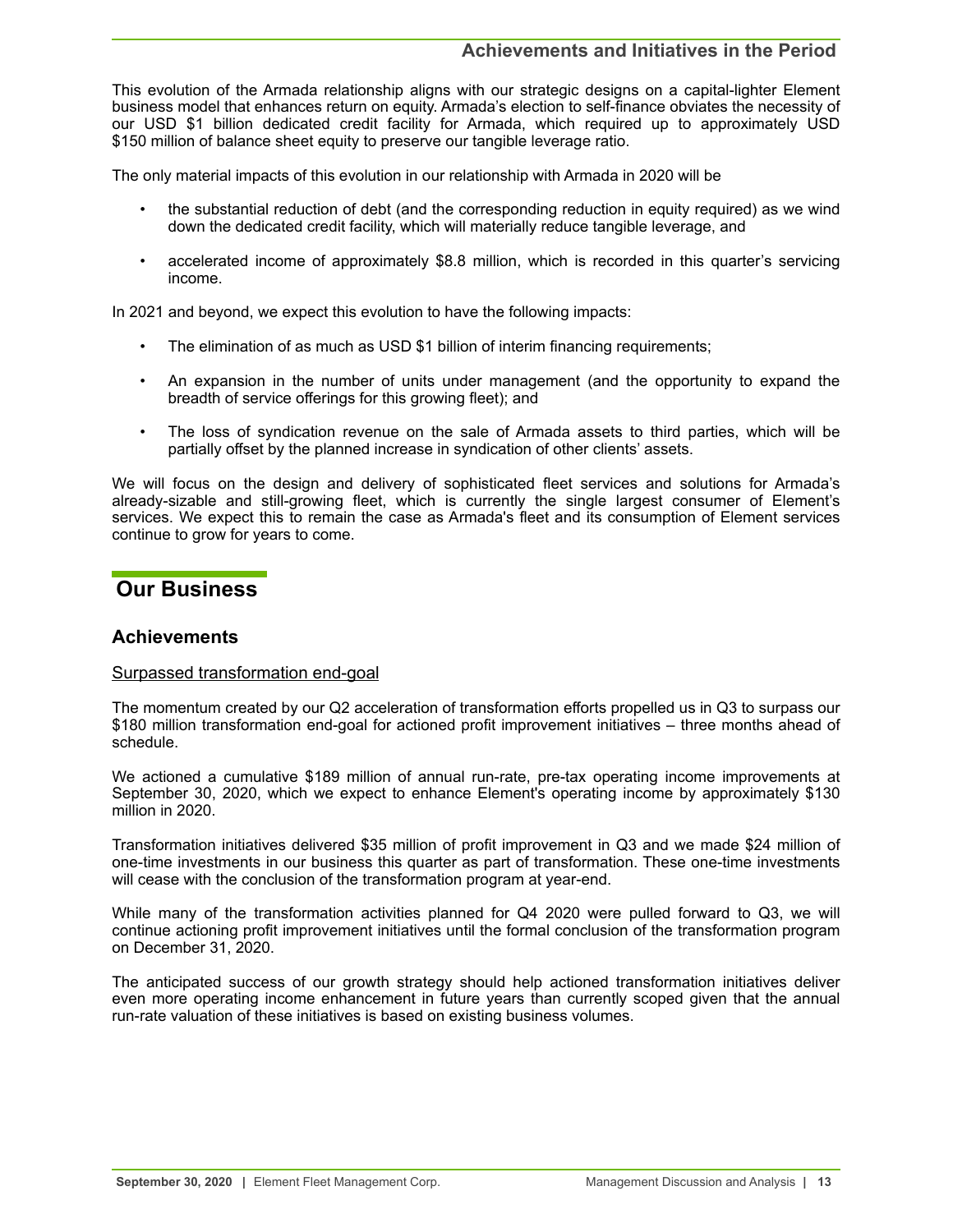# <span id="page-13-0"></span>**Initiatives**

### Continuous improvement

In addition to delivering the above-noted benefits, our transformation program has established a new strand of organizational DNA in the ongoing, active pursuit of ways to deliver an ever-more consistent and superior service experience for our clients.

We are committed to maintaining the client-centricity, critical rigor and momentum created by our transformation beyond the formal completion of the program.

To this end, Element's "Center of Operational Excellence" has already achieved a number of quick wins for our organization:

- We graduated the first cohort of 25 senior employees from all areas of the Company that were trained in lean six sigma, earning a yellow belt certification. Each graduate is now executing process improvement projects in their area of the business – not only to improve efficiencies but also to help promote the value of continuous improvement.
- We developed and implemented a first wave of 30 RPA (Robotic Process Automation) "bots". These bots have already processed approximately one million transactions to date, saving employees over 25,000 hours and improving the client experience with reduced cycle times and a 0% error rate.

# **Our People**

# **Achievements**

## Staying well

As the pandemic stretches into the late half of 2020, Element has remained steadfast in our commitment to keep our people safe and healthy. Our duty of care remains firmly in place as we continue to support our colleagues who are becoming increasingly habituated to new working norms. Thanks to our Resumption Committee, Element has implemented new wellness programs and continued regular communications in response to COVID-19 to ensure our people are informed. With public health directives as our guide, we have also established rigorous protocols that can be quickly enacted in the event of confirmed COVID-19 exposures in our offices.

Despite the threats associated with the pandemic, our people have continued to display incredible resilience by making the most of opportunities presented by our new ways of working. The majority of Element's people will continue to work remotely for the foreseeable future with no planned return to the office before 2021.

### Better systems

Our commitment to deliver a consistent and superior employee experience to our people has been enabled through increased automation of our processes and easy-to-use tools. We began this summer with the launch of a new Intranet that provides our workforce with a simple, intuitive way to access the latest information about Element. Called "the Element Engine", this internal channel includes a portal that creates direct access for our people to their personal details related to pay, performance, benefits, recognition, and careers.

A critical component of our people portal has been the launch of another new people management tool to help streamline and automate many of our manual processes. In addition to giving our employees the tools to quickly and efficiently manage their employment experience, our new people portal has enabled managers to gain access to critical information about their teams in one place, empowering them to support and recruit talent seamlessly.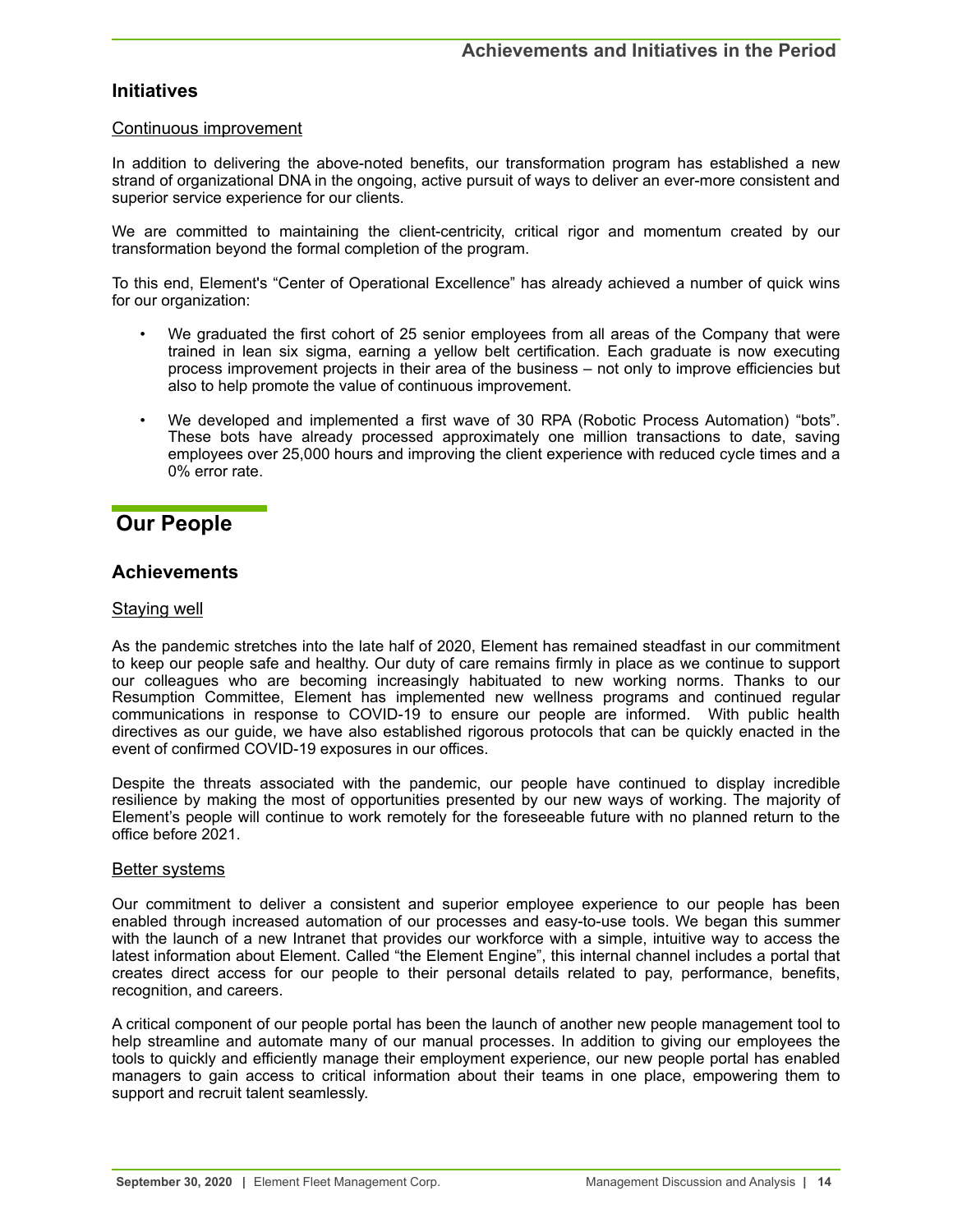# Diversity and inclusion

Element's Diversity and Inclusion journey started in the spring by putting a public stake in the ground with a commitment to our people, our clients, our partners and our investors to lead by example in the fleet industry as an inclusive and diverse company.

Our work began in earnest this summer. A company-wide education program was rolled out including the facilitation of 70+ interactive workshops helping our people uncover and understand the importance of conscious inclusion. We also completed a comprehensive diagnostic of Element's maturity as a diverse and inclusive organization. The results of this inquiry revealed that while our people are committed to diversity and inclusion, our systems and processes must catch up to our intentions. We must also acknowledge that some of our colleagues feel the pain of racism more acutely than others – and this insight must be foundational to any future plans.

The education and inquiry that took place this summer has not only broadened our collective perspective; it has allowed us to chart our course for the next steps in building a diverse and inclusive Element.

One of our first concrete actions for the next phase of our journey has been to appoint a dedicated leader to drive our D&I strategy. Earlier this month, Sheri McGrath joined Element as Head, Diversity and Inclusion. Sheri is a proven leader in D&I: highly curious, bringing with her deep knowledge and experience and a drive to collaborate to build a diverse and inclusive Element for our people, our partners and our clients.

We look forward to the next steps in building a diverse and inclusive Element. The work ahead will require the full participation of our people. Our efforts will be tracked. And, results will be measured by the rigors of our Balanced Scorecard to ensure pace and transparency on this critical dimension of our business – and our future.

# **Initiatives**

### Real estate

Applying the tenacity and innovation demonstrated through transformation, Element has seized the opportunity to embrace remote work as a permanent extension of our future workplace. The result has been a reduction in our bricks and mortar footprint through the closure of our smaller physical office spaces in Canada, the U.S., Australia and New Zealand. Our people enjoy the benefits of working from home with no interruption to client experience. For our business, this provides a productivity benefit while we continue to grow.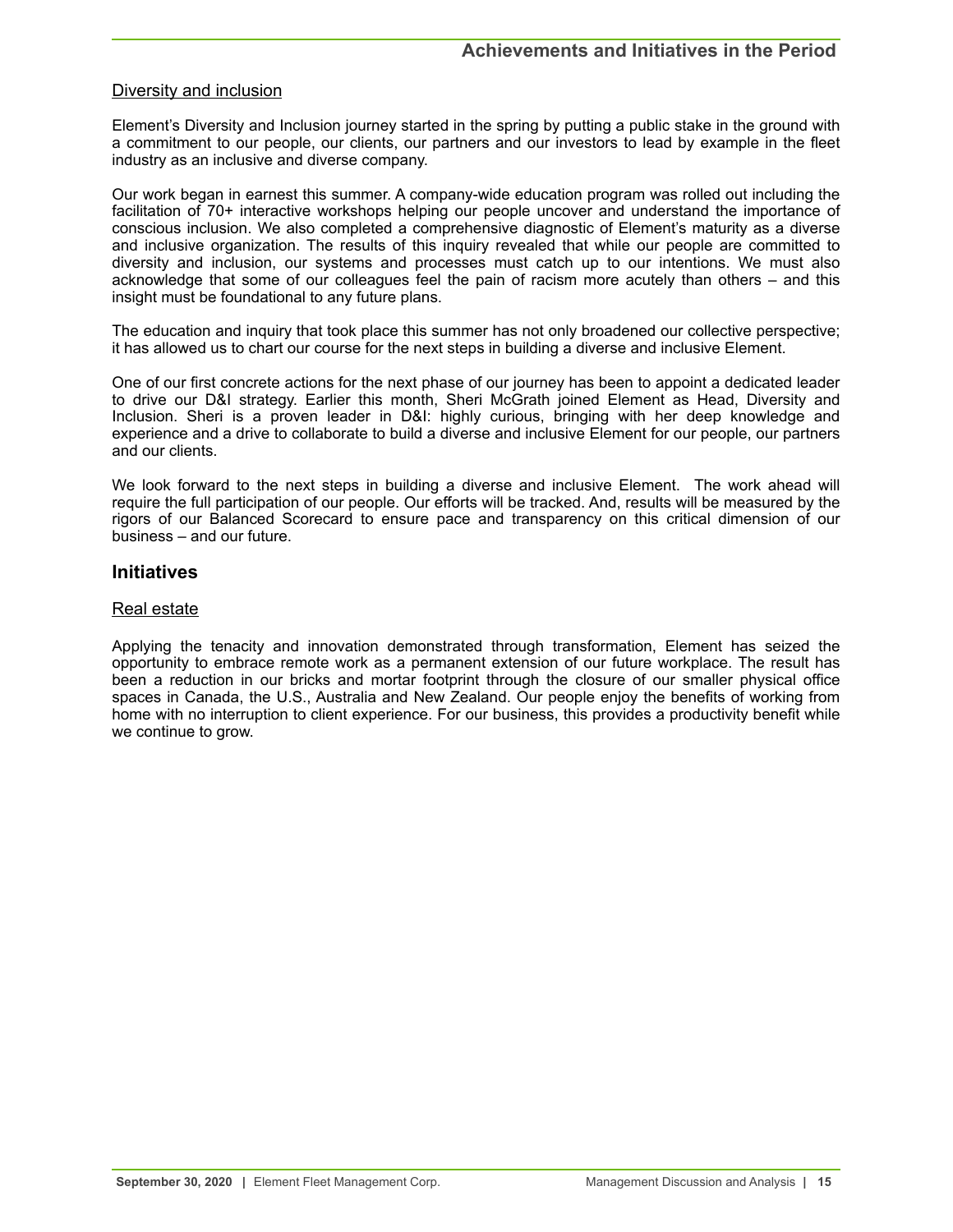# <span id="page-15-0"></span>**Change in Reporting Presentation - Elimination of "Non Core"**

Following the sale of 19<sup>th</sup> Capital on May 1, 2020, Element's operations are exclusively focused on providing services and financing solutions for commercial vehicle fleets, and "Non Core" segment reporting is no longer necessary.

Commencing in Q2 2020, Element's results of operations and financial position were and continue to be presented as a single business and comparative periods will reflect the same.

We will continue to break out certain information by geographic location with no change.

# **Selected Financial Information and Ratios**

|                                                              |                       |                  | As at and for the<br>three-month periods ended | As at and for the<br>nine-month periods ended |                       |  |
|--------------------------------------------------------------|-----------------------|------------------|------------------------------------------------|-----------------------------------------------|-----------------------|--|
| (in \$000's for stated values, except per share amounts)     | September 30,<br>2020 | June 30.<br>2020 | September 30,<br>2019                          | September 30,<br>2020                         | September 30,<br>2019 |  |
|                                                              | \$                    | \$               | \$                                             | \$                                            | \$                    |  |
| Net revenue                                                  | 243,252               | 225.503          | 245.796                                        | 715.994                                       | 737,593               |  |
| Net income                                                   | 70,778                | 58,594           | 70,145                                         | 208,730                                       | 214,679               |  |
| <b>Total assets</b>                                          | 15,711,869            | 16,883,105       | 17,864,062                                     | 15,711,869                                    | 17,864,062            |  |
| Total debt                                                   | 10.888.398            | 11,910,711       | 12.869.051                                     | 10.888.398                                    | 12.869.051            |  |
| After tax adjusted operating income <sup>(1)</sup>           | 107,058               | 93,361           | 105,311                                        | 305,816                                       | 307,334               |  |
| Earnings per share                                           |                       |                  |                                                |                                               |                       |  |
| Basic                                                        | 0.14                  | 0.11             | 0.14                                           | 0.40                                          | 0.42                  |  |
| <b>Diluted</b>                                               | 0.14                  | 0.11             | 0.13                                           | 0.40                                          | 0.41                  |  |
| After tax adjusted operating income per share <sup>(1)</sup> |                       |                  |                                                |                                               |                       |  |
| <b>Basic</b>                                                 | 0.22                  | 0.19             | 0.22                                           | 0.62                                          | 0.63                  |  |
| Pro forma Diluted                                            | 0.22                  | 0.19             | 0.21                                           | 0.61                                          | 0.61                  |  |
| Dividends declared, per share                                |                       |                  |                                                |                                               |                       |  |
| Common share                                                 | 0.045000              | 0.045000         | 0.045000                                       | 0.135000                                      | 0.134350              |  |
| Preferred Shares, Series A                                   | 0.433313              | 0.433313         | 0.433313                                       | 1.299939                                      | 1.299939              |  |
| Preferred Shares, Series C                                   | 0.388130              | 0.388130         | 0.388130                                       | 1.164390                                      | 1.200630              |  |
| Preferred Shares, Series E                                   | 0.368938              | 0.368938         | 0.400000                                       | 1.106814                                      | 1.200000              |  |
| Preferred Shares, Series G                                   | 0.406250              | 0.406250         | 0.406250                                       | 1.218750                                      | 1.218750              |  |
| Preferred Shares, Series I                                   | 0.359375              | 0.359375         | 0.359375                                       | 1.078125                                      | 1.078125              |  |

*(1) For additional information, see "Description of Non-IFRS Measures" section.*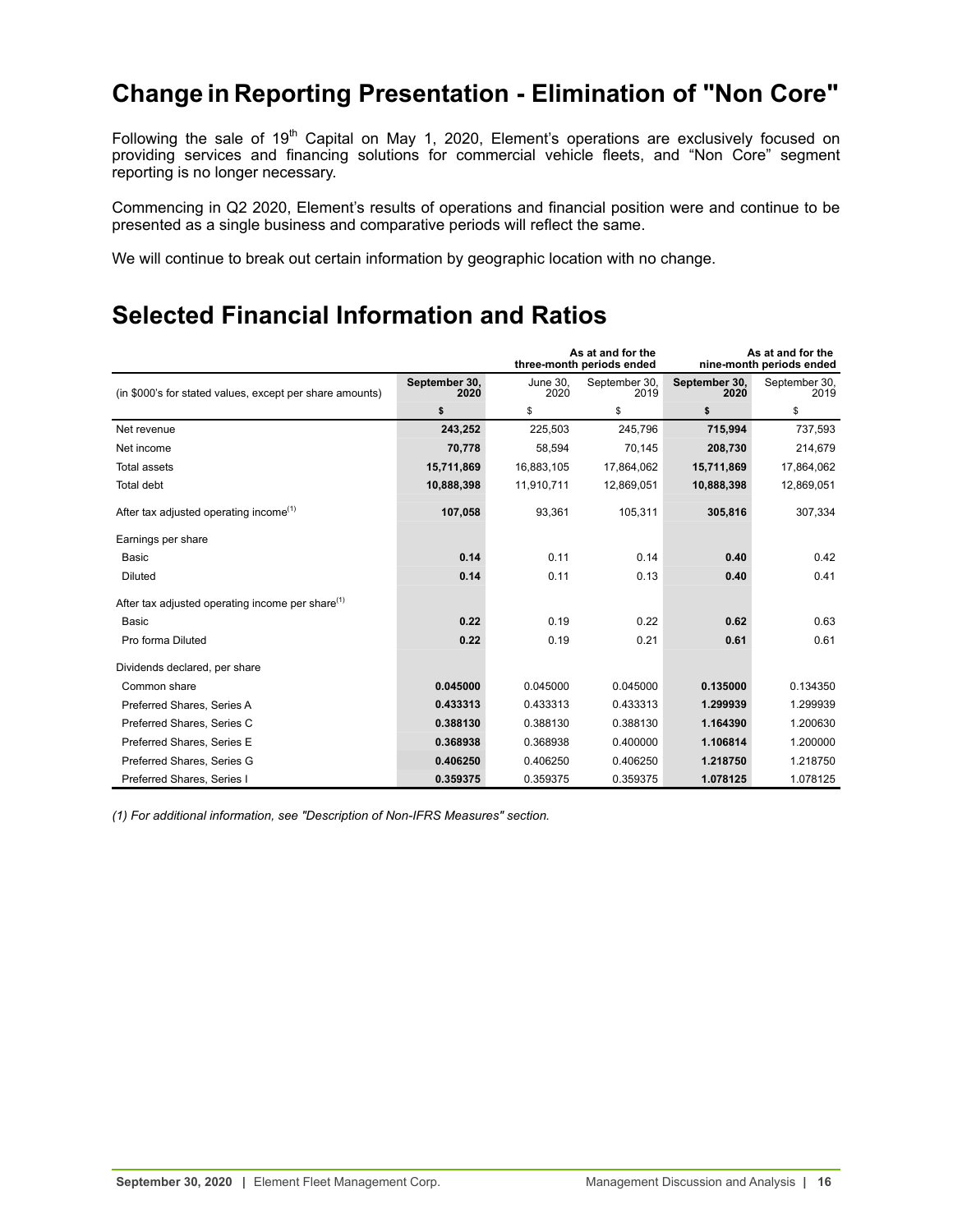# <span id="page-16-0"></span>**Results of Operations**

| For the three-month periods ended                        |                       |                  | For the nine-month periods ended |                       |                       |
|----------------------------------------------------------|-----------------------|------------------|----------------------------------|-----------------------|-----------------------|
| (in \$000's for stated values, except per share amounts) | September 30,<br>2020 | June 30,<br>2020 | September 30,<br>2019            | September 30,<br>2020 | September 30,<br>2019 |
|                                                          | \$                    | \$               | \$                               | \$                    | \$                    |
| Net revenue                                              |                       |                  |                                  |                       |                       |
| Net interest income and rental revenue                   | 176,573               | 189,334          | 222.136                          | 566,224               | 690,434               |
| Interest expense                                         | 73,301                | 88.679           | 121,605                          | 266,992               | 379,471               |
| Net financing revenue                                    | 103,272               | 100,655          | 100,531                          | 299,232               | 310,963               |
| Servicing income, net                                    | 124,734               | 114,515          | 122,181                          | 365,096               | 364,591               |
| Syndication revenue, net                                 | 15,246                | 10,333           | 23,084                           | 51,666                | 62,039                |
| Net revenue                                              | 243,252               | 225,503          | 245,796                          | 715,994               | 737,593               |
| <b>Operating expenses</b>                                |                       |                  |                                  |                       |                       |
| Salaries, wages and benefits                             | 74,910                | 74,859           | 79,904                           | 225,239               | 244,551               |
| General and administrative expenses                      | 28,789                | 28,590           | 27,765                           | 89,170                | 86,155                |
| Depreciation and amortization                            | 10,568                | 10,910           | 10,477                           | 32,134                | 31,307                |
| <b>Adjusted operating expenses</b>                       | 114,267               | 114,359          | 118,146                          | 346,543               | 362,013               |
| Amortization of convertible debenture discount           | 843                   | 2,003            | 2,504                            | 5,401                 | 10,651                |
| Share-based compensation                                 | 5,591                 | 4,427            | 4,360                            | 15,455                | 14,940                |
| <b>Total operating expenses</b>                          | 120,701               | 120,789          | 125,010                          | 367,399               | 387,604               |
| Disposition of 19 <sup>th</sup> Capital                  |                       |                  |                                  |                       |                       |
| Gain on settlement of debt                               |                       | 38,580           |                                  | 38,580                |                       |
| Loss on sale of assets                                   |                       | (52, 442)        |                                  | (52, 442)             |                       |
| Net loss on disposition                                  |                       | (13, 862)        | -                                | (13, 862)             |                       |
| Other expenses                                           |                       |                  |                                  |                       |                       |
| Amortization of intangible assets from acquisition       | 9,338                 | 9.660            | 8,948                            | 29,221                | 27,236                |
| Restructuring and transformation costs                   | 24,213                | 18,663           | 34,055                           | 57,871                | 62,742                |
| (Gain) loss on investments                               | 710                   | (3)              | 240                              | 764                   | 1,332                 |
| <b>Total other expenses</b>                              | 34,261                | 28,320           | 43,243                           | 87,856                | 91,310                |
| Net income before taxes                                  | 88,290                | 62,532           | 77,543                           | 246,877               | 258,679               |
| Income tax expense                                       | 17,512                | 3,938            | 7,398                            | 38,147                | 44,000                |
| Net income for the period                                | 70,778                | 58,594           | 70,145                           | 208,730               | 214,679               |
| Earnings per share [basic]                               | 0.14                  | 0.11             | 0.14                             | 0.40                  | 0.42                  |
| Weighted average number of shares outstanding [basic]    | 438,842               | 437,849          | 435,140                          | 437,997               | 434,487               |

Element earned net income for the quarter of \$70.8 million; a 21% or \$12.2 million improvement over Q2 2020 and slightly better than Q3 2019.

Quarter-over-quarter improvement was a function of:

- strong operating performance;
	- increases in servicing income (\$10.2 million), syndication revenue (\$4.9 million), net financing revenue (\$2.6 million), and virtually flat operating expenses; and
- the absence of  $19<sup>th</sup>$  Capital (a \$13.9 million loss in Q2 2020);
- offset by an increase in the provision for income taxes (\$13.6 million) and one-time investments in our transformation (\$5.6 million).

In support of Element's transformation program, we made \$24.2 million of one-time investments in our business in the three-month period ended September 30, 2020.

Year-over-year, we delivered slightly better net income results in Q3 despite COVID-19, with lower restructuring and transformation costs offset by an increase in the provision for income taxes.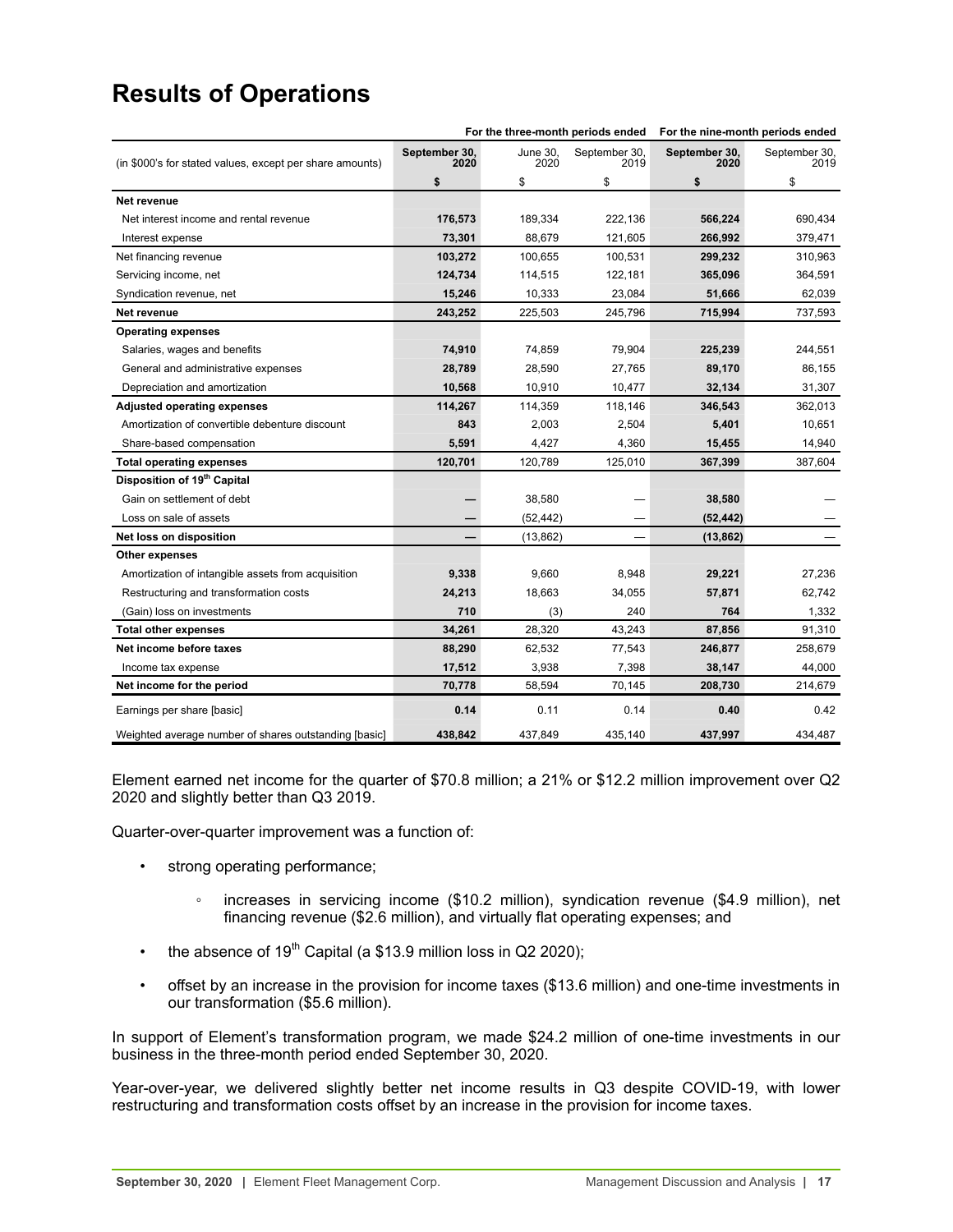# **Results of Operations**

Net income earned in the nine-month period ended September 30, 2020 was \$208.7 million; \$5.9 million less than the \$214.7 million of net income earned in the nine-month period ended September 30, 2019. We achieved a \$20.2 million decrease in operating expenses versus prior period, largely offset by lower revenues (and an approximately \$12 million provision for credit losses in Q1 2020) resulting in relatively flat operating income period-over-period. The 19<sup>th</sup> Capital work-out, partially offset by fewer one-time investments in transformation and a lower provision for income taxes in 2020 are the remaining noteworthy differences.

Element calculates the period income tax expense using the tax rate that would be applicable to the expected total annual earnings. IAS 34 requires this annual tax rate to be reviewed each quarter and applied to the profits earned to date.

The effective income tax rate was 19.8% and 15.4% for the three- and nine-month periods ended September 30, 2020, respectively (three- and nine-month periods ended September 30, 2019 - 9.4% and 17.0%, respectively). The year-to-date effective tax rate is slightly lower than prior years reflecting yearover-year variances in pre-tax net income and other tax-related adjustments.

|                                                                                           | For the three-month periods ended |                               |                             | For the nine-month periods ended |                             |
|-------------------------------------------------------------------------------------------|-----------------------------------|-------------------------------|-----------------------------|----------------------------------|-----------------------------|
| (in \$000's for stated values, except per share amounts)                                  | September 30,<br>2020<br>\$       | <b>June 30,</b><br>2020<br>\$ | September 30,<br>2019<br>\$ | September 30,<br>2020<br>\$      | September 30,<br>2019<br>\$ |
| Net financing revenue                                                                     | 103,272                           | 100.655                       | 100.531                     | 299,232                          | 310,963                     |
| Servicing income, net                                                                     | 124,734                           | 114,515                       | 122,181                     | 365,096                          | 364,591                     |
| Syndication revenue, net                                                                  | 15,246                            | 10,333                        | 23,084                      | 51,666                           | 62,039                      |
| Net revenue                                                                               | 243,252                           | 225,503                       | 245,796                     | 715,994                          | 737,593                     |
| Salaries, wages and benefits                                                              | 74,910                            | 74,859                        | 79,904                      | 225,239                          | 244,551                     |
| General and administrative expenses                                                       | 28,789                            | 28,590                        | 27,765                      | 89,170                           | 86,155                      |
| Depreciation and amortization                                                             | 10,568                            | 10,910                        | 10,477                      | 32,134                           | 31,307                      |
| Adjusted operating expenses (1)                                                           | 114,267                           | 114.359                       | 118,146                     | 346,543                          | 362,013                     |
| Adjusted operating income <sup>(1)</sup>                                                  | 128,985                           | 111,144                       | 127,650                     | 369,451                          | 375,580                     |
| Provision for taxes applicable to adjusted operating income                               | 21,927                            | 17,783                        | 22,339                      | 63,635                           | 68,246                      |
| Cumulative preferred share dividends                                                      | 10,875                            | 10,906                        | 11,071                      | 32,687                           | 33,399                      |
| After-tax adjusted operating income attributable to<br>common shareholders <sup>(1)</sup> | 96.183                            | 82,455                        | 94,240                      | 273,129                          | 273,935                     |
| Weighted average number of shares outstanding [basic]                                     | 438,842                           | 437.849                       | 435.140                     | 437,997                          | 434,487                     |
| After-tax adjusted operating income per share (1) [basic]                                 | 0.22                              | 0.19                          | 0.22                        | 0.62                             | 0.63                        |
| <b>Originations</b>                                                                       | 1,279,263                         | 1,306,804                     | 2,106,603                   | 4,617,054                        | 5,625,961                   |
| End-of-period assets under management (1)                                                 | 16.148.812                        | 17.049.689                    | 16, 169, 794                | 16,148,812                       | 16, 169, 794                |

# **Adjusted Operating Results**

*(1) For additional information, see "Description of Non-IFRS Measures" section.*

Element's adjusted operating income ("AOI") for the quarter was \$129.0 million (equivalent to \$0.22 on a per share basis), which is a 16% or \$18 million increase (equivalent to \$0.03 per share) over Q2 2020 results and a 1.0% or \$1.3 million increase over Q3 2019 results.

All three of net financing revenue, servicing income and syndication revenue drove the quarter-overquarter AOI improvement, with adjusted operating expenses essentially flat to prior period.

The year-over-year AOI improvement stemmed from increased servicing income and reduced adjusted operating expenses – the latter driven by transformation savings on salaries, wages and benefits. We address all of these results in more detail below.

The common thread in both period-over-period AOI improvements is the resilience of our servicing income and net financing revenue streams: servicing resilient despite a reduction in clients' vehicle usage due to COVID-19; and net financing revenue resilient despite reduced net earning assets due to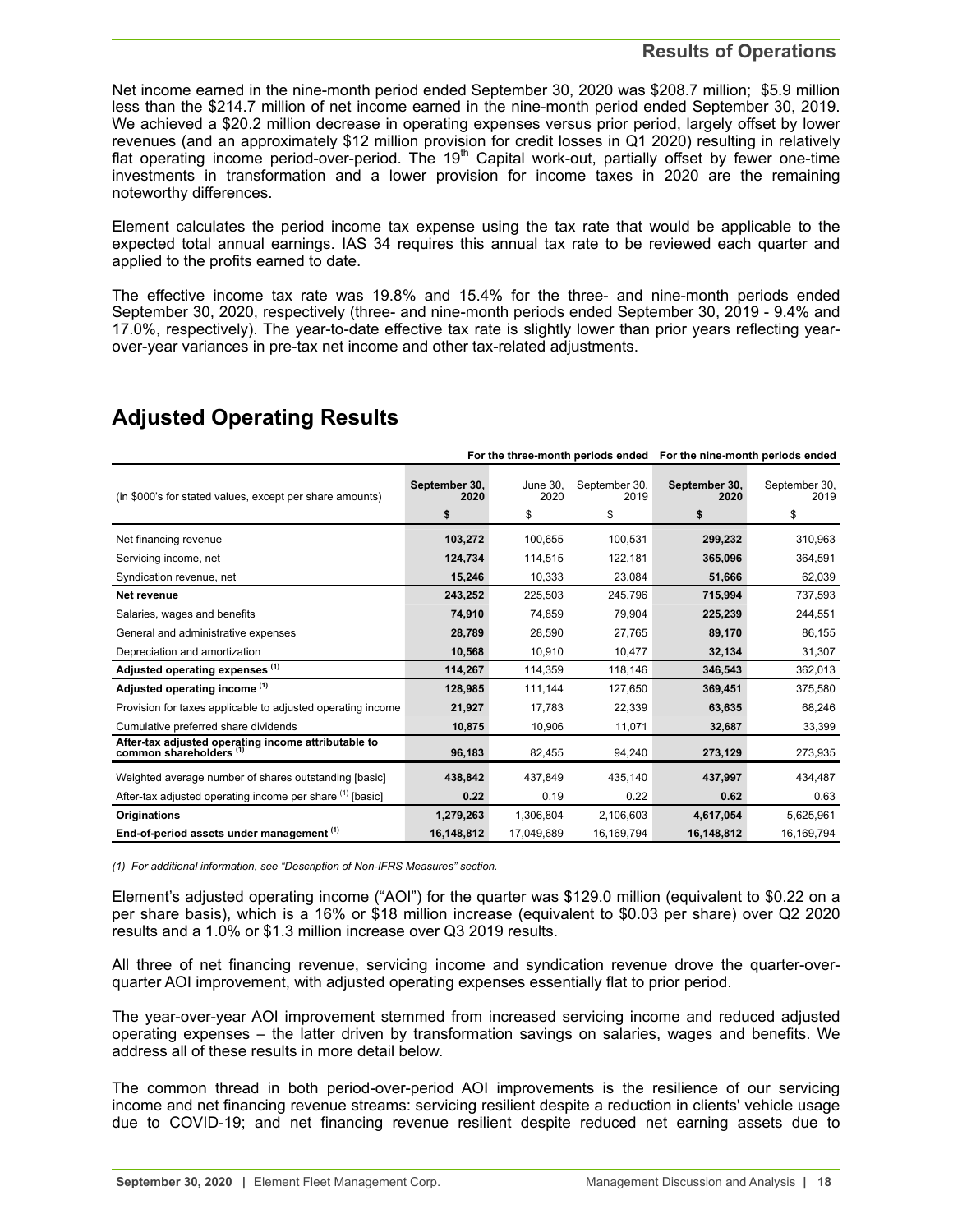syndication. Transformation is also a significant contributor to AOI through all of net financing revenue, servicing income, syndication revenue and, importantly, adjusted operating expense reduction. Transformation delivered \$35 million of operating profit enhancement in Q3 2020.

## **Originations**

We originated approximately \$1.3 billion of assets in the quarter – essentially flat quarter-over-quarter when taking into account the FX impact of the Canadian dollar strengthening against the U.S. dollar.

Excluding Armada volumes and controlling for FX, U.S. and Canadian originations increased by approximately 15% quarter-over-quarter. This growth is in part driven by unfilled orders and pent up demand from Q2 - when OEM production facilities experienced closures.

ANZ origination volumes increased 22.1% quarter-over-quarter as Custom Fleet continues its swift recovery from the impacts of COVID-19 and, earlier this year, wildfires in the region.

In Mexico, originations declined 20% quarter-over-quarter as COVID-19 arrived in that geography several months later than elsewhere in North America, and businesses were impacted in the third quarter. However, we expect the quick recovery of our Mexico business and, indeed, are already seeing positive signs subsequent to quarter-end that reaffirm the momentum we are enjoying in that market. Mexico's year-over-year originations declined 13.2% on a constant currency basis and 23.5% on an FX-adjusted basis.

The table below sets out the geographic distribution of Element's originations for the following threemonth periods ended. For clarity: The United States and Canada in this table includes Armada originations.

| (in \$000's for stated values) | <b>September 30, 2020</b> |       | June 30, 2020 |        | September 30, 2019 |        |  |
|--------------------------------|---------------------------|-------|---------------|--------|--------------------|--------|--|
|                                |                           | $\%$  |               | %      |                    | %      |  |
| United States and Canada       | 1,032,225                 | 80.68 | 1.055.608     | 80.77  | 1.804.225          | 85.65  |  |
| Mexico                         | 113.173                   | 8.85  | 141.602       | 10.84  | 147.961            | 7.02   |  |
| Australia and New Zealand      | 133.865                   | 10.46 | 109.594       | 8.39   | 154.417            | 7.33   |  |
| Total                          | 1,279,263                 | 99.99 | .306.804      | 100.00 | 2.106.603          | 100.00 |  |

Importantly, there has been virtually no increase quarter-over-quarter in the number of instances of defleeting year-to-date. "De-fleeting" is when a client decides to materially reduce the size of their fleet more or less permanently. The cases of de-fleeting we have on record in 2020 remain restricted to specific industries going through down cycles independent of COVID-19 – oil and gas being the prime example – and otherwise a few individual clients paring back on unit counts in response to the economic consequences of COVID-19 on their specific business.

### Assets under management

Our assets under management ("AUM") at quarter-end totaled \$16.1 billion - essentially flat year-overyear and down 5.3% or \$900.9 million quarter-over-quarter. As set out in our Supplementary Information document available on our website, the quarter-over-quarter decrease reflects the impacts of essentially flat originations quarter-over-quarter, amortization, dispositions and FX. On a constant currency basis, AUM declined approximately 4.1% or approximately \$700 million quarter-over-quarter.

### Servicing income, net

Servicing income improved 8.9% or \$10.2 million over Q2 2020 and 2.1% or \$2.6 million over Q3 2019.

As discussed above under "Growing with Armada", \$8.8 million of servicing income in the quarter was accelerated income resulting from Armada's purchase of certain vehicles owned by Element; vehicles that would otherwise have been syndicated. Income we would have recognized upon syndication of the vehicles was similarly recognized in one lump-sum this quarter upon the vehicles' outright sale to Armada. Given the transaction was not syndication, the accelerated income was recorded as servicing income.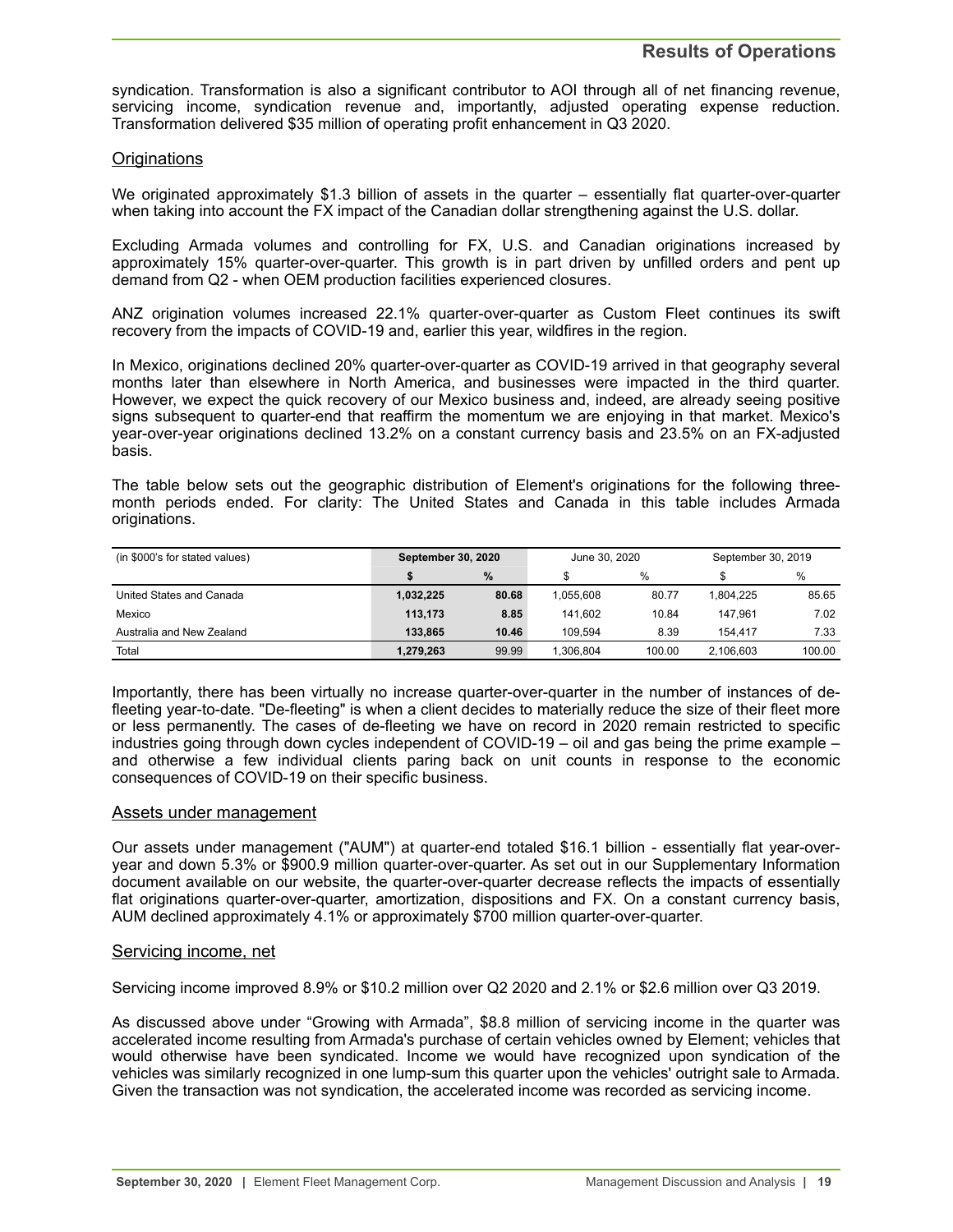# **Results of Operations**

Excluding this accelerated income, servicing income nevertheless increased \$1.4 million quarter-overquarter against a ~4% headwind from the strengthening of the Canadian dollar against the U.S. dollar.

Contributions to servicing income were marginally higher from maintenance, fuel, tolls & violations and remarketing this quarter (versus prior quarter) while accident and related revenue and telematics contributors decreased slightly on the same basis. Overall, we continue to generate stable recurring revenues across the entirety of our portfolio of client services and solutions. Approximately one-third of our servicing income is subscription-based and therefore less variable, with the balance being driven by clients' vehicle usage.

Section 8.2 of our Supplementary Information document (available on our website) provides further datapoints on servicing income contributors in the period.

#### Net financing revenue

Net financing revenue increased \$2.7 million year-over-year, which represents particularly strong performance because (i) net earning assets decreased by 13% over the same period and (ii) Q3 2019 net financing revenue benefited from \$9.2 million of contribution from 19<sup>th</sup> Capital. Excluding that \$9.2 million from Q3 2019 net financing revenue, we achieved a 13.1% or \$11.9 million increase year-over-year.

Net financing revenue increased \$2.6 million quarter-over-quarter, despite syndication resulting in a 6.3% decline in net earning assets over the same period due largely to:

- Improved interest expense management;
	- Interest expense decreased \$15.4 million quarter-over-quarter, more than offsetting the \$12.8 million decrease in net interest income and rental revenue on the same basis (as we syndicate the leases that earn net interest income and rental revenue); and
- Improved gain on sale revenue, driven by both increased volume and further pricing improvements.
	- We continue to experience a strong secondary market for vehicles across our geographies.
	- We provide additional datapoints in section 8.3 of our Supplementary Information document.

It is important to note that as we increase the volume of non-Armada assets being syndicated going forward (as discussed above under "Growing with Armada" and "Improved syndication revenue") net financing revenue may decrease on an absolute basis, subject to future origination volumes.

### Average net earning assets, and net interest and rental revenue margin

|                                                        |                       | For the three-month periods ended | For the nine-month periods ended |                       |                       |
|--------------------------------------------------------|-----------------------|-----------------------------------|----------------------------------|-----------------------|-----------------------|
| (in \$000's for stated values)                         | September 30,<br>2020 | June 30.<br>2020                  | September 30,<br>2019            | September 30,<br>2020 | September 30,<br>2019 |
| Total average net earning assets                       | 10.895.388<br>-S      | \$11.626.619                      | 12,662,992<br>\$                 | 11.477.320<br>\$      | S<br>13,046,268       |
| Net interest income and rental revenue                 | 6.48 %                | 6.51%                             | 7.02 %                           | 6.58 %                | 7.06 %                |
| Interest expense                                       | 2.69%                 | 3.05%                             | 3.84%                            | 3.10%                 | 3.88 %                |
| Net interest and rental revenue margin                 | 3.79%                 | 3.46%                             | 3.18%                            | 3.48%                 | 3.18%                 |
| Average debt outstanding                               | 11.715.194<br>s.      | \$12,944,547                      | \$12,950,680                     | 12.588.633<br>s.      | \$<br>13,224,226      |
| Average cost of debt (Interest expense / average debt) | 2.50%                 | 2.73%                             | 3.76%                            | 2.83%                 | 3.83%                 |
| Average 1-Month LIBOR rates                            | 0.16%                 | 0.35%                             | 2.47 %                           | 0.64%                 | 2.37%                 |

Average net earning assets decreased 6.3% or \$731 million quarter-over-quarter and 14.0% or \$1.8 billion year-over-year as a result of syndication activity and, in the case of the year-over-year decline, the comparative decline in origination volumes this quarter. Earning asset changes are broken down in our Supplementary Information document.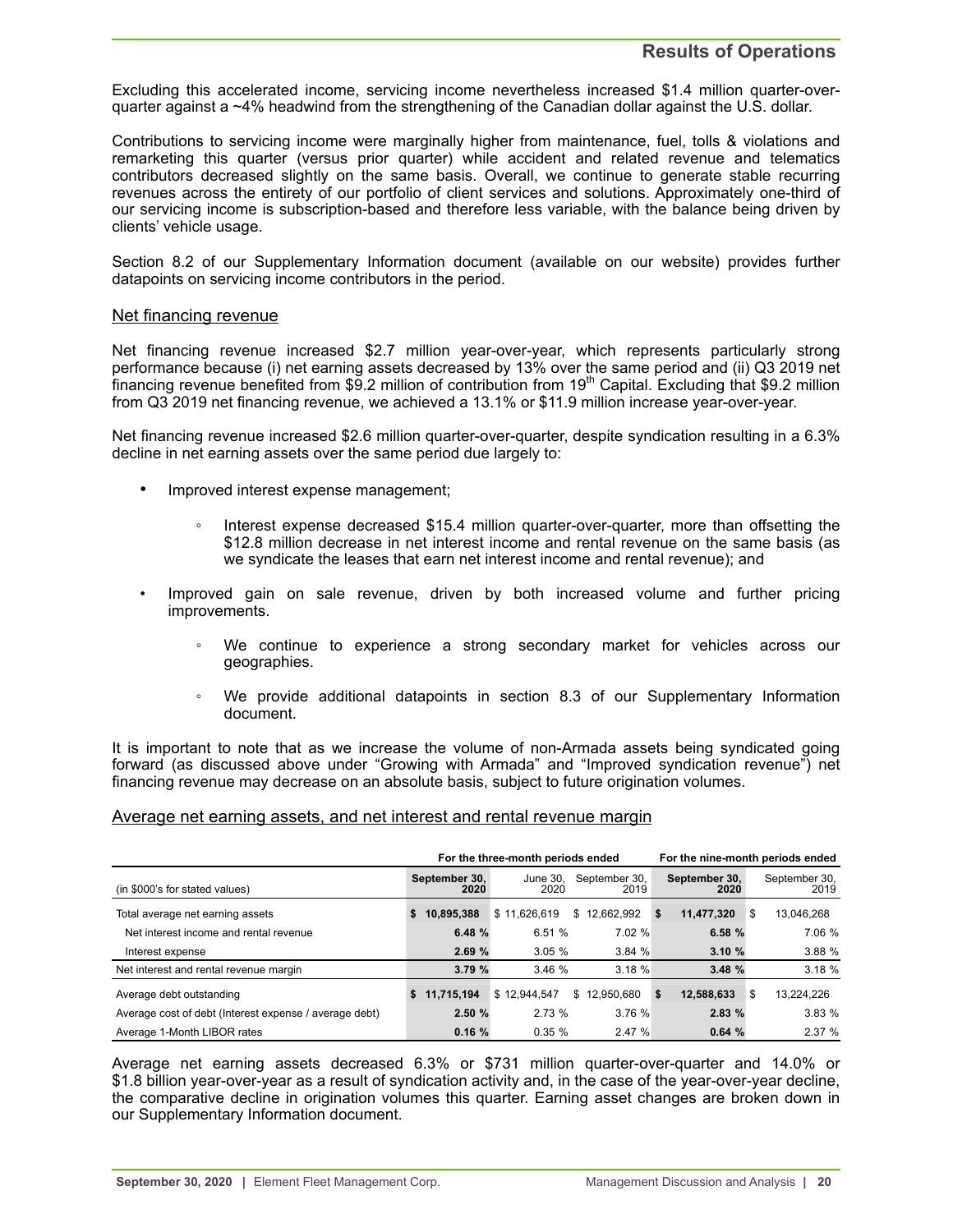Net interest and rental revenue margin - calculated by dividing net financing revenue by average net earning assets for the period and annualizing the quotient - improved 61 basis points year-over-year and 33 basis points quarter-over-quarter.

### Syndication revenue, net

We syndicated \$600 million of assets (including \$89 million to new investors) in Q3, resulting in \$15.2 million of syndication revenue and material contribution to our balance sheet de-leveraging in the quarter.

Syndication revenue grew 48% or \$4.9 million quarter-over-quarter in Q3, declining 34.0% or \$7.8 million year-over-year. It's important to note that the quarter-over-quarter improvement in syndication revenue was achieved despite a 21% decrease in the volume of assets syndicated, which evidences an improved syndication revenue 'yield' on syndicated assets. Syndication revenue and 'yield' benefited quarter-overquarter from the absence of one-time costs that negatively impacted Q2 2020 results, an improved mix of assets syndicated, and - as we expected - investor hurdle rates decreasing over the course of the quarter.

We continue to enjoy robust demand for our products in the syndication market and increase that demand by attracting new investors to the table. We transacted with four new investors in Q3 on the aforementioned \$89 million of assets, bringing our total syndication volume with new investors in 2020 to \$232 million.

### Adjusted operating expenses

Adjusted operating expenses were \$3.9 million lower in Q3 this year than last year - driven primarily by transformation savings on salaries and related costs - and effectively flat quarter-over-quarter, reflecting continued reductions in local currency expenditures, offset by a strengthening Canadian dollar. We have exercised diligent cost controls in the COVID-19 environment and continued with planned transformation initiatives, which include opex reduction measures, while the stability, resilience and natural defensiveness of our business model has preserved healthy operating margins.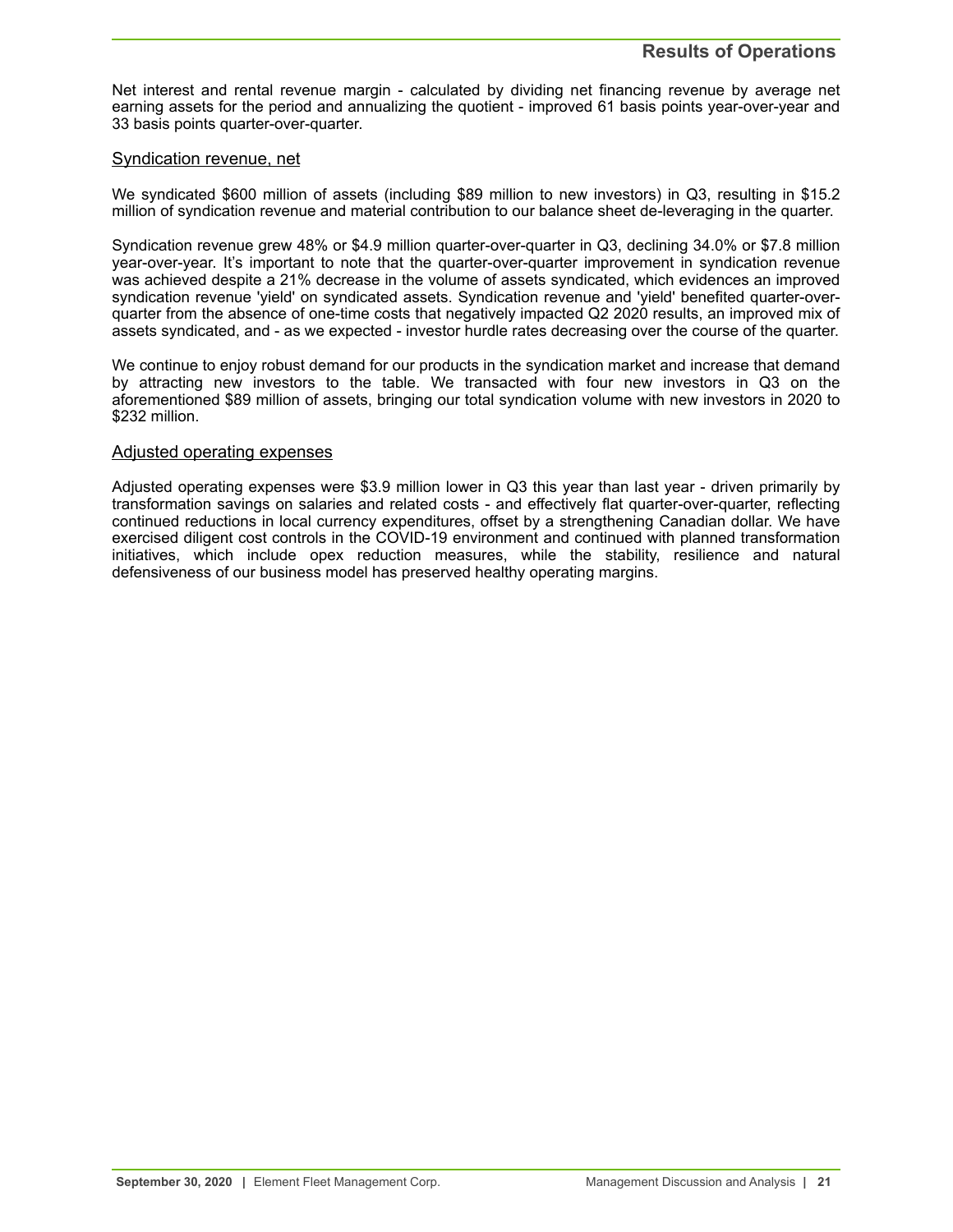# <span id="page-21-0"></span>**Summary of Quarterly Information**

The following table sets out selected financial information for each of the eight most recent quarters, the latest of which ended September 30, 2020. This information has been prepared on the same basis as the Company's audited consolidated financial statements, and all necessary adjustments have been included in the amounts stated below to present fairly the unaudited quarterly results when read in conjunction with the audited consolidated financial statements of the Company and the related notes to those statements.

| (in \$000's for stated values, except per share<br>amounts and ratios)   | Q3 2020    | Q2 2020    | Q1 2020    | Q4 2019    | Q3 2019    | Q2 2019    | Q1 2019      | Q4 2018    |
|--------------------------------------------------------------------------|------------|------------|------------|------------|------------|------------|--------------|------------|
| Net revenue                                                              | 243,252    | 225,503    | 247,239    | 256,509    | 245,796    | 249,570    | 242,227      | 221,480    |
| Adjusted operating income (1)                                            | 128,985    | 111,144    | 129,322    | 138,386    | 127,650    | 125,976    | 121,954      | 96,529     |
| After-tax adjusted operating income (1)                                  | 107,058    | 93,361     | 105.397    | 112,797    | 105.311    | 101.411    | 100.612      | 79,154     |
| Net income (loss)                                                        | 70,778     | 58,594     | 79,358     | (116, 978) | 70,145     | 64,061     | 80,473       | 41,145     |
| Earnings (loss) per share, basic                                         | 0.14       | 0.11       | 0.16       | (0.29)     | 0.14       | 0.12       | 0.16         | 0.07       |
| Earnings (loss) per share, diluted                                       | 0.14       | 0.11       | 0.16       | (0.29)     | 0.13       | 0.12       | 0.16         | 0.07       |
| Adjusted operating income per share, basic <sup>(1)</sup>                | 0.27       | 0.23       | 0.27       | 0.29       | 0.27       | 0.26       | 0.26         | 0.20       |
| After-tax adjusted operating income per share,<br>basic $(1)$            | 0.22       | 0.19       | 0.22       | 0.23       | 0.22       | 0.21       | 0.21         | 0.16       |
| After-tax pro forma diluted adjusted operating<br>income per share $(1)$ | 0.22       | 0.19       | 0.21       | 0.22       | 0.21       | 0.22       | 0.20         | 0.16       |
|                                                                          |            |            |            |            |            |            |              |            |
| Total earning assets                                                     | 10,750,218 | 11,025,581 | 11,999,636 | 11,783,853 | 12,388,224 | 12,714,943 | 13, 141, 273 | 13,662,821 |
| Loan and lease originations                                              | 1,279,263  | 1,306,804  | 2,030,988  | 2,225,909  | 2,106,603  | 1,806,515  | 1,712,849    | 1,819,476  |
| Allowance for credit losses                                              | 18,829     | 20,000     | 20,000     | 8,432      | 7,810      | 8,183      | 10,096       | 9,332      |
| As a % of total finance receivables before<br>allowance                  | 0.19       | 0.18       | 0.16       | 0.07       | 0.06       | 0.07       | 0.08         | 0.07       |
| Senior revolving credit facilities                                       | 1,354,470  | 1,774,086  | 1,869,919  | 1,703,507  | 1,824,014  | 2,372,370  | 2,153,786    | 2,406,195  |
| <b>Borrowings</b>                                                        | 9,380,815  | 9,984,649  | 10,529,564 | 10.189.354 | 10.329.638 | 9,828,447  | 10,567,390   | 10,864,585 |
| Convertible debentures                                                   | 153,113    | 151,976    | 715,978    | 711,791    | 715,399    | 711,305    | 903,024      | 897,435    |

*(1) For additional information, see "Description of Non-IFRS Measures" section.*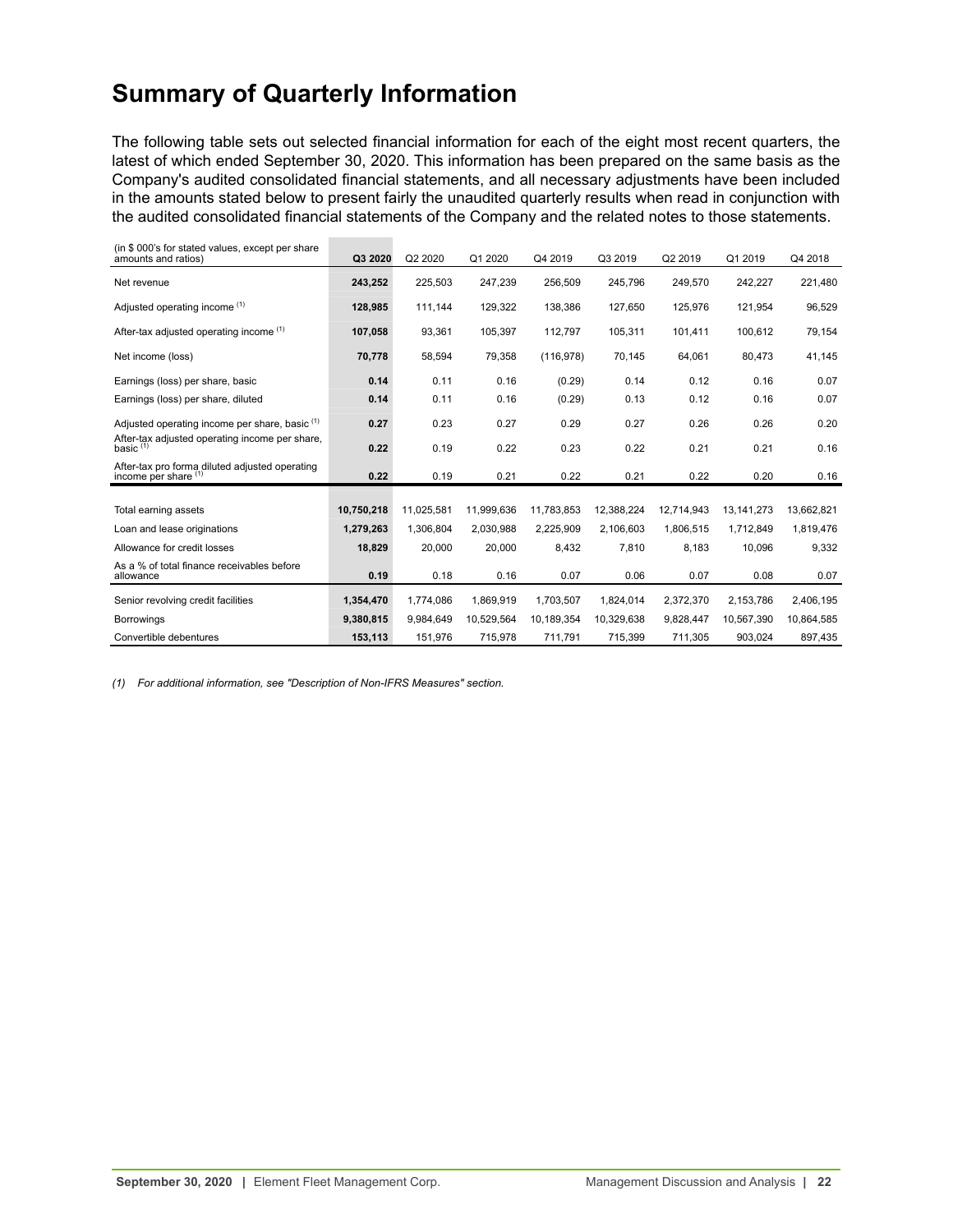# <span id="page-22-0"></span>**Effect of Foreign Currency Exchange Rate Changes**

We are exposed to fluctuations in certain foreign currencies from operations we conduct in Australia, New Zealand, Mexico and, predominantly, the United States where, as at September 30, 2020, 10.3%, 4.4%, 8.9% and 64.0% of the net finance receivables and equipment under operating leases were located, respectively. While Element has certain designated hedges that partially mitigate the effects of FX exposure, our assets, liabilities, and foreign operating results do fluctuate as a result of fluctuations in these currencies against the reporting currency, being the Canadian dollar.

During the third quarter, adjusted operating income was not materially impacted by the change in average exchange rates of the Company's operating currencies against the Canadian dollar compared to adjusted operating income for the quarters ended June 30, 2020 and September 30, 2019.

The following table sets forth a summary of the Company's results from both Fleet Management and Non-Core operations on a **constant currency** basis:

| (in \$000's for stated values)                   | September 30,<br>2020 | <b>June 30.</b><br>2020 | September 30,<br>2019 | September 30,<br>2020 | September 30,<br>2019 |
|--------------------------------------------------|-----------------------|-------------------------|-----------------------|-----------------------|-----------------------|
|                                                  | \$                    | \$                      | \$                    | \$                    | \$                    |
| Interest income, net                             | 122,100               | 136,575                 | 158,377               | 402,374               | 502,803               |
| Rental revenue and other                         | 159,381               | 151,674                 | 157,601               | 479,298               | 513,767               |
| Depreciation of equipment under operating leases | (104, 908)            | (101, 915)              | (106, 761)            | (317, 501)            | (334, 960)            |
|                                                  | 176,573               | 186,334                 | 209,217               | 564,171               | 681,610               |
| Interest expense                                 | 73,301                | 87,181                  | 121,843               | 266,590               | 384,321               |
| Net financing revenue                            | 103,272               | 99,153                  | 87,374                | 297,581               | 297,289               |
| Fleet service revenue                            | 135,488               | 121,850                 | 134,340               | 397,076               | 404,953               |
| Direct costs of fixed rate service contract      | (10, 754)             | (10, 297)               | (11, 337)             | (31,750)              | (33, 427)             |
| Servicing income, net                            | 124,734               | 111,553                 | 123,003               | 365,326               | 371,526               |
| Syndication revenue, net                         | 15,246                | 9,928                   | 23,276                | 52,071                | 63,754                |
| Net revenue                                      | 243,252               | 220,634                 | 233,653               | 714,978               | 732,569               |
|                                                  |                       |                         |                       |                       |                       |
| Salaries, wages and benefits                     | 74,910                | 73,300                  | 80,273                | 224,872               | 247,315               |
| General and administrative expenses              | 28,789                | 27,981                  | 27,951                | 89,045                | 87,402                |
| Depreciation and amortization                    | 10,568                | 10,729                  | 10,601                | 32,179                | 31,702                |
| <b>Adjusted operating expenses</b>               | 114,267               | 112,010                 | 118,825               | 346,096               | 366,419               |
|                                                  |                       |                         |                       |                       |                       |
| Adjusted operating income                        | 128,985               | 108,624                 | 114,828               | 368,882               | 366,150               |
|                                                  |                       |                         |                       |                       |                       |
| After-tax adjusted operating income              | 107,058               | 91,245                  | 105,319               | 305,292               | 310,111               |
|                                                  |                       |                         |                       |                       |                       |
| <b>Net earning assets</b>                        | 10,750,218            | 10,922,873              | 12,460,629            | 10,750,218            | 12,460,629            |
| Average net earning assets                       | 10,895,388            | 11,511,710              | 12,741,135            | 11,372,917            | 13,186,014            |

**For the three-month periods ended For the nine-month periods ended**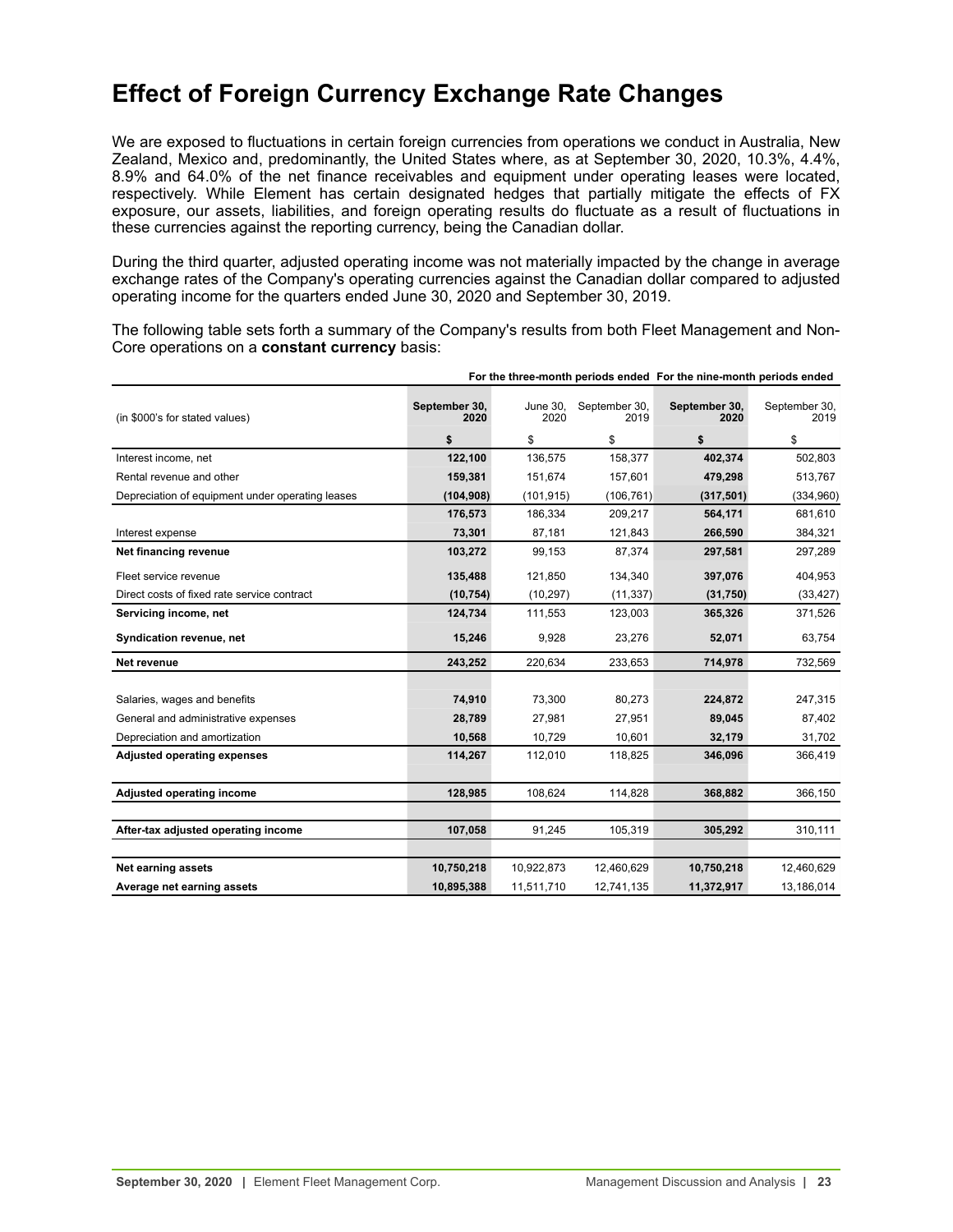# <span id="page-23-0"></span>**Financial Position**

The following table presents a summary of the comparative financial positions, as at:

| (in \$000's for stated values)                 | September 30, 2020 | June 30, 2020 | December 31, 2019 |
|------------------------------------------------|--------------------|---------------|-------------------|
|                                                | \$                 | \$            | \$                |
|                                                |                    |               |                   |
| <b>ASSETS</b>                                  |                    |               |                   |
| Cash                                           | 75,633             | 63,665        | 24,224            |
| <b>Restricted funds</b>                        | 488,250            | 567,630       | 434,128           |
| Finance receivables                            | 10,145,518         | 11,282,278    | 11,986,974        |
| Equipment under operating leases               | 2,022,871          | 1,970,298     | 2,101,367         |
| Accounts receivable and other current assets   | 208,161            | 201,221       | 219,676           |
| Derivative financial instruments               | 63,665             | 80,663        | 41,396            |
| Property, equipment and leasehold improvements | 121,978            | 129,757       | 141,626           |
| Intangible assets                              | 825,089            | 829,761       | 793,279           |
| Deferred tax assets                            | 485,269            | 460,557       | 440,952           |
| Goodwill                                       | 1,275,435          | 1,297,275     | 1,245,981         |
|                                                | 15,711,869         | 16,883,105    | 17,429,603        |
|                                                |                    |               |                   |
| <b>LIABILITIES AND SHAREHOLDERS' EQUITY</b>    |                    |               |                   |
| <b>Liabilities</b>                             |                    |               |                   |
| Accounts payable and accrued liabilities       | 911,719            | 937,327       | 924,936           |
| Derivative financial instruments               | 88,962             | 107,314       | 39,145            |
| <b>Borrowings</b>                              | 10,735,285         | 11,758,735    | 11,892,861        |
| Convertible debentures                         | 153,113            | 151,976       | 711,791           |
| Deferred tax liabilities                       | 88,233             | 48,899        | 48,225            |
|                                                | 11,977,312         | 13,004,251    | 13,616,958        |
| Shareholders' equity                           | 3,734,557          | 3,878,854     | 3,812,645         |
|                                                | 15,711,869         | 16,883,105    | 17,429,603        |

Total assets and liabilities decreased by \$1,171 million and \$1,027 million, respectively, over Q2 2020. 73% of Element's assets are U.S. dollar-denominated, as a result of which movements in the value of the U.S. compared to the Canadian dollar have an impact on our balance sheet. We also have assets denominated in Mexican pesos and Australian and New Zealand dollars, although these are smaller tranches of our portfolio. In Q3 2020, the quarter-over-quarter decrease in total assets and liabilities was driven by a strengthening Canadian dollar against the U.S. dollar as well as a decrease in net earning assets. The net impact of all currency variations flows through to Shareholders' Equity as Other Comprehensive Income.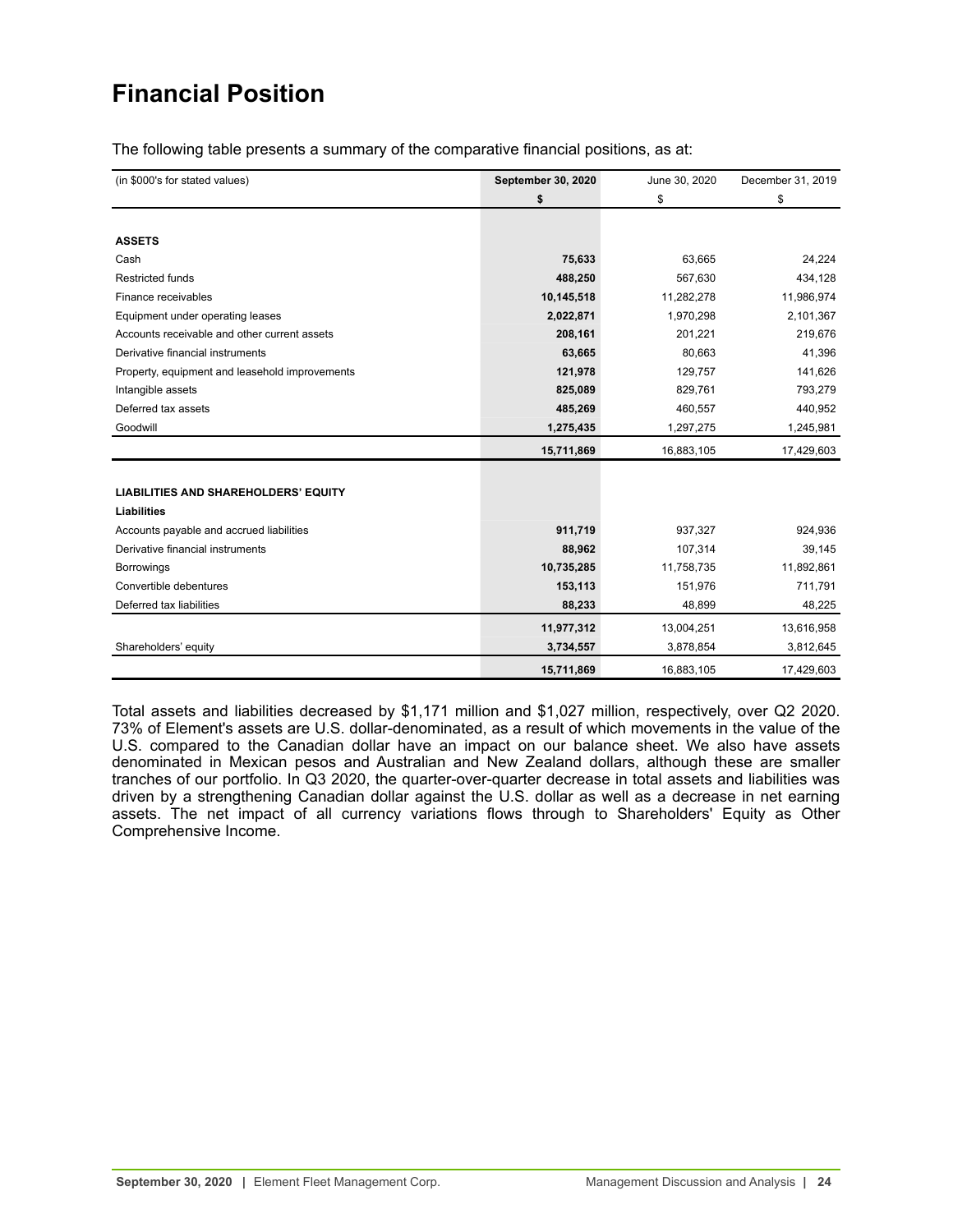# <span id="page-24-0"></span>**Portfolio Details**

# **Total finance receivables**

The following table breaks down the Company's total finance receivables, which had decreased by \$1.84 billion at quarter-end compared to December 31, 2019, driven by the cumulative impact of syndication and below average origination volumes in Q2 and Q3. Total finance receivables decreased by \$1.14 billion quarter-over-quarter due to syndication, amortization offsetting below average originations, and the outright sale of certain vehicles to Armada in the quarter.

| (in \$000's for stated values, except ratios)                                    | September 30,<br>2020 | June 30,<br>2020 | December 31,<br>2019 |
|----------------------------------------------------------------------------------|-----------------------|------------------|----------------------|
|                                                                                  | \$                    | \$               | \$                   |
| Net investment in finance receivables                                            | 8,727,347             | 9,055,283        | 9,682,486            |
| Impaired receivables - at net realizable value                                   | 34,307                | 112,038          | 53,532               |
|                                                                                  | 8,761,654             | 9,167,321        | 9,736,018            |
| Unamortized origination costs and subsidies                                      | (101, 585)            | (100, 459)       | (107, 257)           |
| Net finance receivables                                                          | 8,660,069             | 9,066,862        | 9,628,761            |
| Prepaid lease payments and Security deposits                                     | (41, 643)             | (36, 825)        | (66, 867)            |
| Interim funding                                                                  | 808,910               | 1,496,852        | 1,421,607            |
| Fleet management service receivables                                             | 399,619               | 448,795          | 691,908              |
| Other                                                                            | 337,392               | 326,594          | 319,997              |
|                                                                                  | 10,164,347            | 11,302,278       | 11,995,406           |
| Allowance for credit losses                                                      | 18,829                | 20,000           | 8,432                |
| Total finance receivables                                                        | 10,145,518            | 11,282,278       | 11,986,974           |
| <b>Ratios</b>                                                                    |                       |                  |                      |
| Allowance for credit losses as a % of total finance receivables before allowance | 0.19%                 | 0.18%            | 0.07%                |

# **Allowance for credit losses**

Credit losses and provisions as at and for the nine- and six-month periods ended September 30, 2020 and June 30, 2020, respectively, and the twelve-month period ended December 31, 2019 are as follows:

|                                                                                     | Nine months ended         | Six months ended | Twelve months ended |
|-------------------------------------------------------------------------------------|---------------------------|------------------|---------------------|
|                                                                                     | <b>September 30, 2020</b> | June 30, 2020    | December 31, 2019   |
| (in \$000's for stated values, except ratios)                                       |                           |                  |                     |
|                                                                                     |                           |                  |                     |
| Allowance for credit losses, beginning of period                                    | 8,432                     | 8,432            | 9,332               |
| Provision for credit losses                                                         | 12,236                    | 13.112           | 2,082               |
| Charge-offs, net of recoveries                                                      | (1, 483)                  | (1, 383)         | (2,227)             |
| Impact of foreign exchange rates                                                    | (356)                     | (161)            | (755)               |
| Allowance for credit losses, end of period                                          | 18,829                    | 20.000           | 8,432               |
| Allowance for credit losses as a % of total finance<br>receivables before allowance | 0.19%                     | 0.18%            | 0.07%               |

Element's policy is to assess credit risk related to specific client defaults by performing detailed assessments on the value of the underlying security, and the client's financial condition and ability to service the debt, both at loan inception and throughout the term of the loan.

While it is difficult to perform these assessments in the current environment and predict the future impact, our experience and activity over the last two quarters has continued to be encouraging. We reviewed inputs to our expected credit loss model throughout Q3. There were immaterial changes to the probability of client defaults, and positive improvement in the amounts likely to be recovered in the event of default. These datapoints suggested an \$18-\$20 million allowance for credit losses was more than sufficient. We also considered forward-looking macroeconomic information in light of COVID-19, such as projected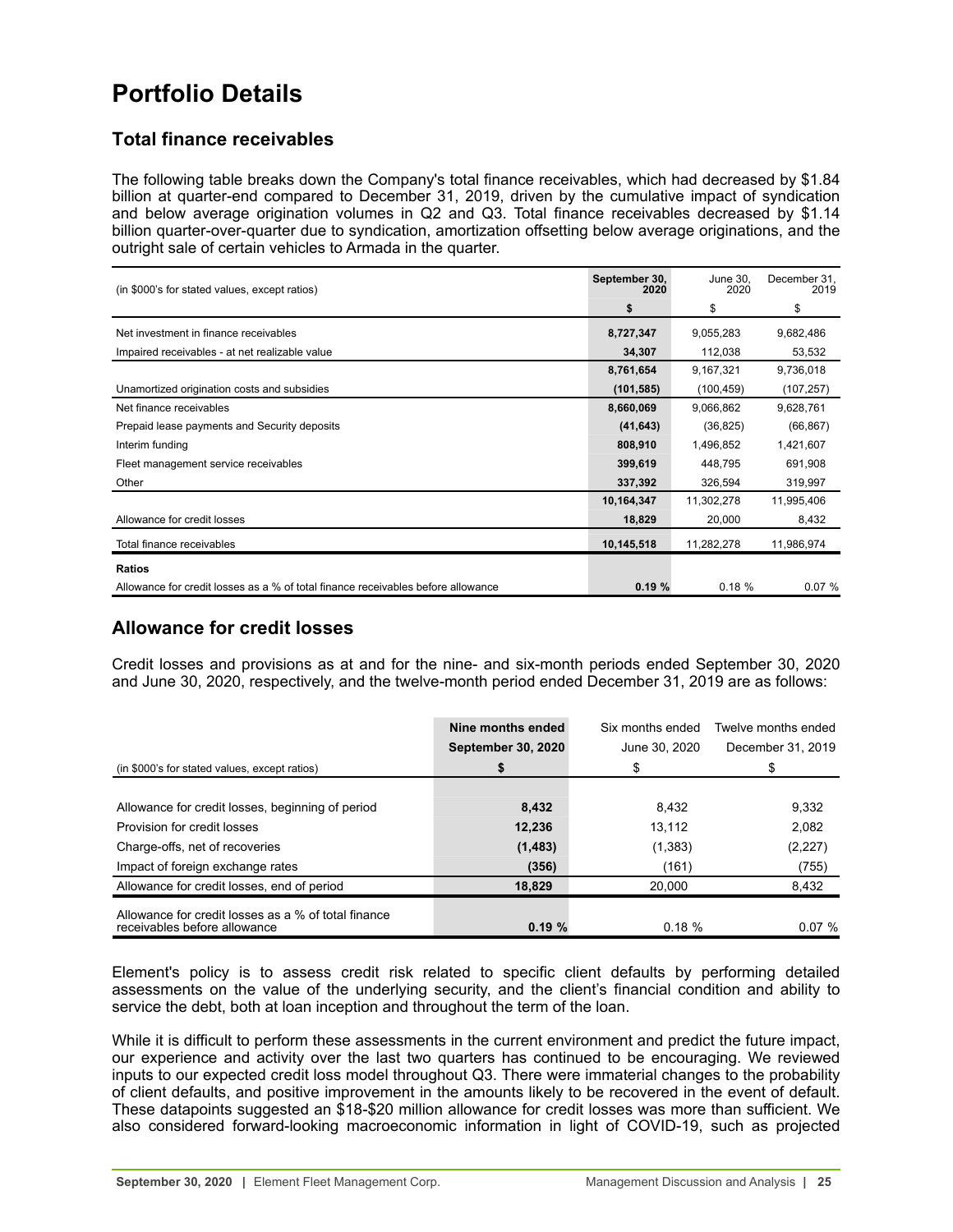changes in GDP and the impact that potential downward trends in GDP would have on our lease and loan portfolio. We evaluated multiple COVID-19 scenarios including various durations of market slow-down and recovery. Given the uncertainty of the pandemic and based on conservative expectations, we have left our balance sheet allowance for credit losses at \$18.8 million at September 30, 2020.

## Allowance for credit losses specifically in respect of impaired receivables

A portion of Element's allowance for credit losses is maintained specifically in respect of impaired receivables and calculated as the difference between (i) the carrying amounts of the assets on the consolidated statements of financial position and (ii) the present value of the estimated future cash flows on the net finance receivables, discounted at the finance receivables' original effective interest rate. Given the significant reduction in our impaired receivables quarter-over-quarter (as discussed immediately below), this portion of our allowance for credit losses was materially lower at quarter-end.

# **Delinquencies and impaired receivables**

The contractual delinquency and impairment of net finance receivables at each reporting period is as follows:

| (in \$000's for stated values) | <b>September 30, 2020</b> |        |           | June 30, 2020 | December 31, 2019 |        |  |
|--------------------------------|---------------------------|--------|-----------|---------------|-------------------|--------|--|
|                                | \$                        | $\%$   | \$        | %             | S                 | %      |  |
| <b>Current</b>                 | 8,615,256                 | 99.48  | 8.919.507 | 98.37         | 9.667.619         | 99.29  |  |
| 31 to 60 days                  | 8,545                     | 0.10   | 21,120    | 0.23          | 8.410             | 0.09   |  |
| 61 to 90 days                  | 1,536                     | 0.02   | 6.324     | 0.07          | 3.433             | 0.04   |  |
| 91 to 120 days                 | 425                       |        | 7,873     | 0.09          | 3.024             | 0.03   |  |
| Impaired receivables           | 34.307                    | 0.40   | 112.038   | 1.24          | 53.532            | 0.55   |  |
| Total                          | 8.660.069                 | 100.00 | 9.066.862 | 100.00        | 9.628.761         | 100.00 |  |

Element's collections and credit performance in the quarter was strong, returning to pre-COVID-19-levels and, in some cases, improving on those levels. This is a testament to the blue-chip nature of our client base as well as the caliber of our internal teams in these functions.

### **Collections**

Our aggregate reported delinquencies at quarter-end decreased by \$24.8 million or 70% quarter-overquarter - from \$35.3 million to \$10.5 million - which is in line with pre-COVID-19 levels.

As noted last quarter, the delinquency values reported in the table above are Element's aggregate net investments in finance receivables (i.e. finance lease receivables and finance loan receivables) attributable to delinquent client accounts - and not the actual amounts in respect of which clients were delinquent. The actual net finance receivable amounts in respect of which clients were delinquent at September 30, 2020 totaled \$0.9 million, which is an improvement on pre-COVID-19 levels. We provide historical context in section 9.2 of our Supplementary Information document, available on the Company's website.

# **Credit**

Total impaired receivables were \$34 million at quarter-end, which is a \$78 million or 69% decrease from Q2 2020 and an improvement on pre-COVID-19 levels.

Two clients on our watchlist *entered* bankruptcy in Q3, comprising \$6.3 million of total impaired receivables at quarter-end. Three clients *emerged* from bankruptcy *this quarter* - in two cases, without any credit losses suffered by Element.

One of the three clients that *emerged* from bankruptcy *this quarter* had only *entered* bankruptcy *last*  quarter - and this client emerged without Element suffering any credit loss. We expect the other two clients that *entered* bankruptcy *last* quarter to emerge from restructuring proceedings before the end of this year - again, without Element having incurred any credit losses on these accounts.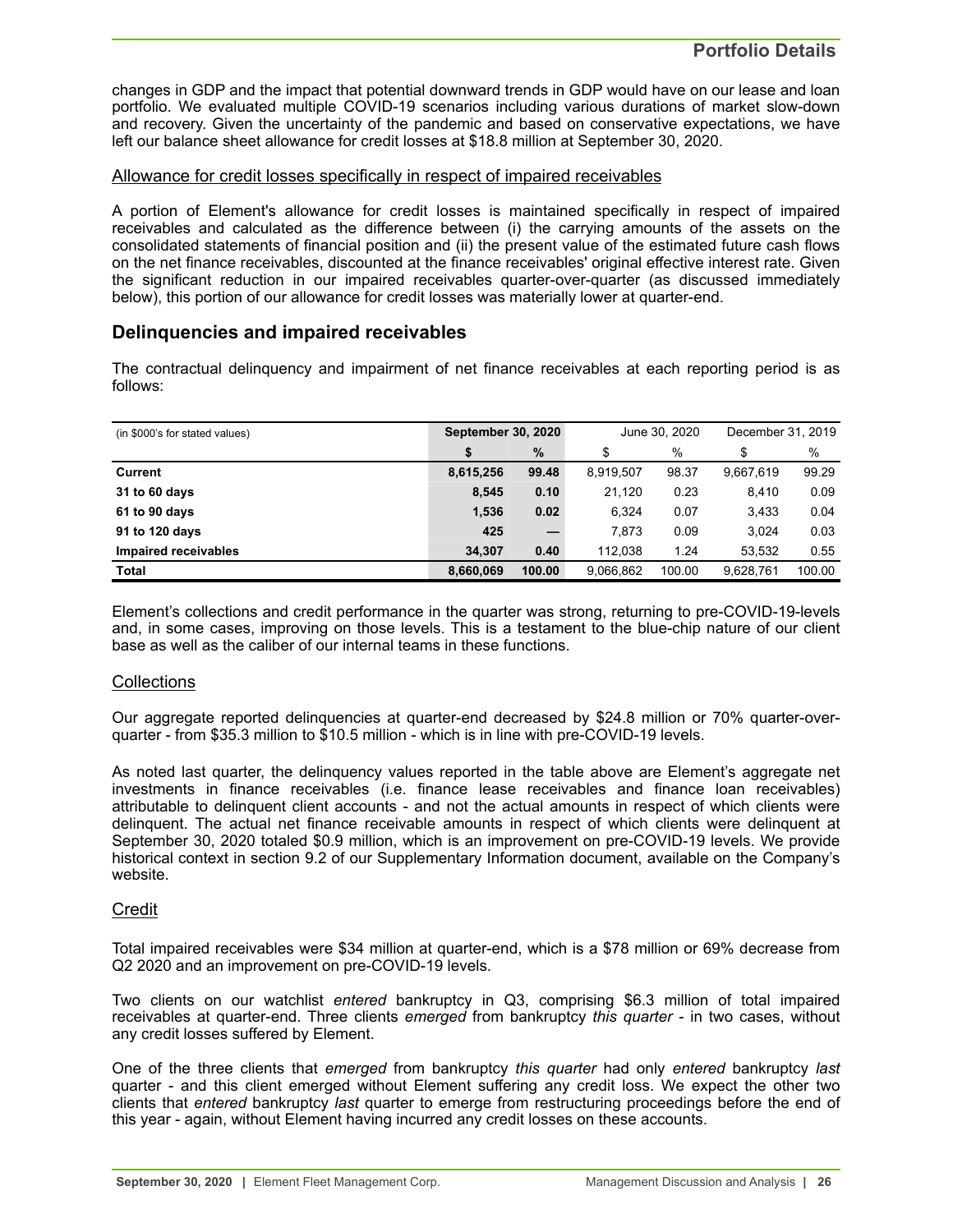Please refer to section 10.0 of our Supplementary Information document for further insight.

#### Classifying receivables as impaired

Accounts over 120 days past due are automatically considered impaired, fully provisioned net of any anticipated recoveries and recorded at their net realizable value.

Accounts that are contractually delinquent less than 120 days may nonetheless be assessed as impaired. Individual impairment is assessed by examining contractual delinquency and the client's financial condition, such as the identification of an approaching bankruptcy or the client being in the process of legal or collateral repossession proceedings with a debtor. Impairments of this nature are provisioned by applying probability-weighted assumptions consistent with industry standards and our experience with respect to the probability of an identified account resulting in a client default.

We believe the impaired receivables figure in the table above appropriately reflects the net realizable value of the finance receivables before any allowance for credit losses.

# **Portfolio Distribution by Geography**

The table below sets forth the geographical distribution of the Company's portfolio of net finance receivables and equipment under operating leases, as at:

| (in \$000's for stated values)        |            | <b>September 30, 2020</b> | June 30, 2020 |       | December 31, 2019 |       |  |
|---------------------------------------|------------|---------------------------|---------------|-------|-------------------|-------|--|
|                                       | \$         | %                         | \$            | %     | \$                | %     |  |
| United States and Canada              | 8,156,488  | 76.4                      | 8,576,967     | 77.7  | 9,326,874         | 79.5  |  |
| Australia and New Zealand             | 1,571,301  | 14.7                      | 1,542,374     | 14.0  | 1,557,365         | 13.2  |  |
| Mexico                                | 955,151    | 8.9                       | 917,819       | 8.3   | 845,889           | 7.3   |  |
| Total                                 | 10,682,940 | 100.0                     | 11,037,160    | 100.0 | 11,730,128        | 100.0 |  |
| Allocated as:                         |            |                           |               |       |                   |       |  |
| Net finance receivables               | 8,660,069  | 81.1                      | 9,066,862     | 82.1  | 9,628,761         | 82.1  |  |
| Equipment under operating leases, net | 2,022,871  | 18.9                      | 1,970,298     | 17.9  | 2,101,367         | 17.9  |  |
| Total                                 | 10,682,940 | 100.0                     | 11,037,160    | 100.0 | 11,730,128        | 100.0 |  |

The table below sets forth the geographical distribution of the Company's assets under management, as at:

| (in \$000's for stated values) |            | <b>September 30, 2020</b> | June 30, 2020 |       | December 31, 2019 |       |  |
|--------------------------------|------------|---------------------------|---------------|-------|-------------------|-------|--|
|                                |            | $\%$                      |               | %     | \$                | %     |  |
| United States and Canada       | 13,613,860 | 84.3                      | 14.570.740    | 85.5  | 14.203.747        | 85.0  |  |
| Australia and New Zealand      | 1.563.351  | 9.7                       | 1.539.793     | 9.0   | 1.550.004         | 9.3   |  |
| Mexico                         | 971.601    | 6.0                       | 939.156       | 5.5   | 956.239           | 5.7   |  |
| Total                          | 16,148,812 | 100.0                     | 17.049.689    | 100.0 | 16.709.990        | 100.0 |  |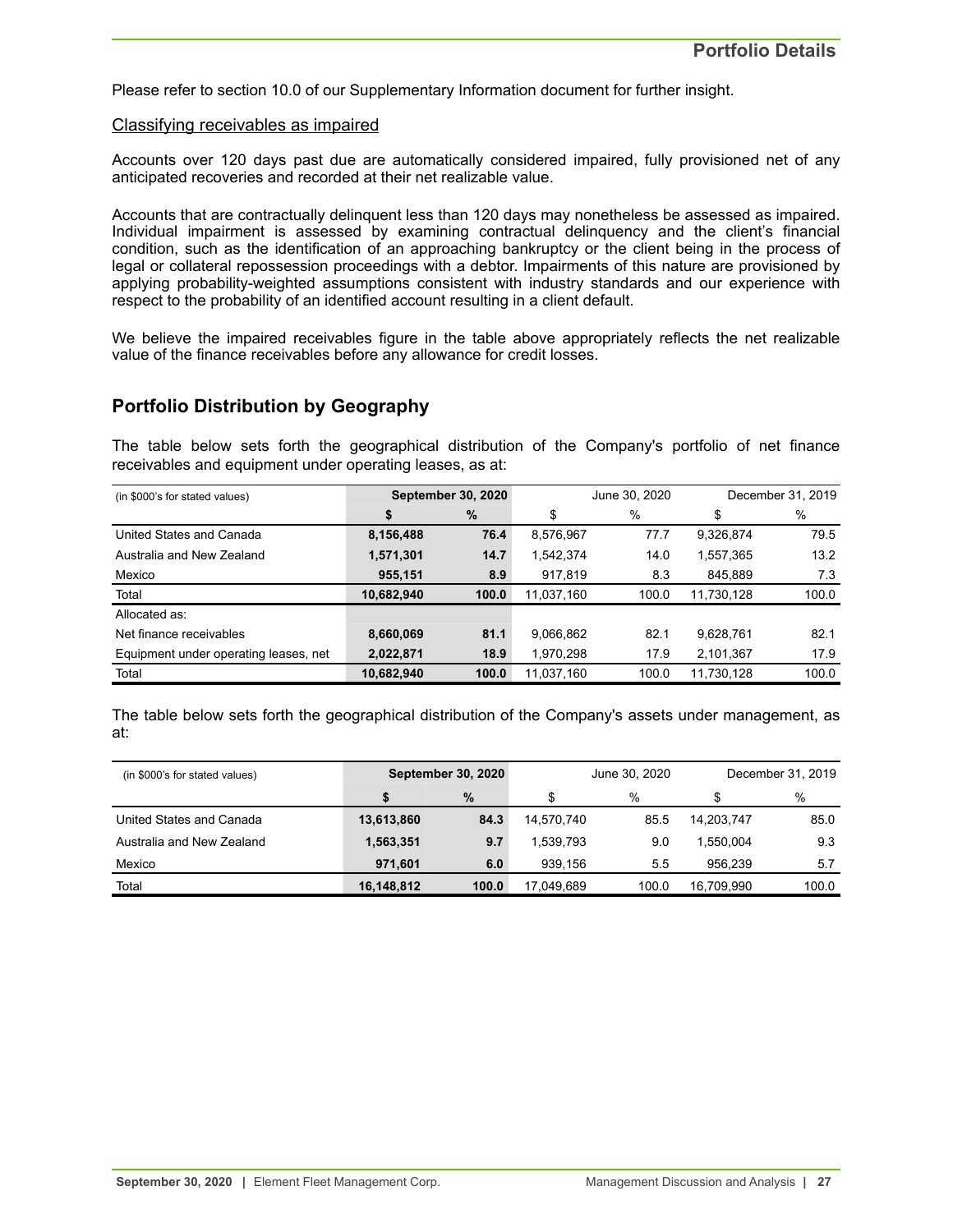# <span id="page-27-0"></span>**Liquidity**

Element's primary sources of liquidity are daily operating cash flow from financing, leasing, syndication and service activities, and committed credit and debt facilities. Our primary uses of cash are the funding of finance receivables and operating leases, and working capital.

# **Cash Flow**

# Daily cash flow / liquidity

As part of our business continuity planning in Q1 2020 - in anticipation of the potential scale and consequences of COVID-19 at the time - we instituted a global cash management office to assess and proactively manage Element's liquidity position by ensuring we have robust controls over every source and use of cash flow. The global cash management office also conducted a comprehensive series of stress-tests to identify early indications, risks and sensitivities in maintaining that cash flow, all of which confirmed the stability and sustainability of same.

Notwithstanding our dependable operating cash flows and approximately \$6 billion of committed, undrawn capital at quarter-end, we are working to sustainably enhance our dynamic liquidity management capabilities, including data analysis capacity and forecasting.

# Free cash flow

We present our (i.e. management's) view of Element's free cash flow in our Supplementary Information document available on the Company's website.

### Statement of cash flows

Cash provided by operating activities for the nine-month period ended September 30, 2020 - as presented in our interim condensed consolidated financial statements - was \$2,154.3 million, an increase of \$1,459.5 million from the \$694.8 million provided by operating activities for the nine-month period ended September 30, 2019. The increase was primarily the result of lower investments in finance leases and equipment under operating leases resulting from postponed orders and delayed originations driven by COVID-19.

Cash provided by investing activities for the nine-month period ended September 30, 2020 was \$15.8 million - \$73.5 million less than the \$89.3 million of cash provided by investing activities in the nine-month period ended September 30, 2019. The primary reasons for the delta are (i) current year-to-date purchases of computer software were greater than in Q3 2019, (ii) Q2 2019 benefited from cash proceeds from the sale of our Eden Prairie, MN office building and our ECAF I Holdings Ltd. investment offset partially by (iii) the sale of  $19<sup>th</sup>$  Capital in Q2 2020.

Cash used in financing activities for the nine-month period ended September 30, 2020 was \$2,121.7 million, compared to \$762.4 million used in financing activities for the nine-month period ended September 30, 2019. The year-over-year increase is primarily due to (i) the settlement of  $19<sup>th</sup>$  Capital related debt, (ii) the retirement of the 2015 convertible debentures, (iii) the redemption of the Series G preferred shares, and (iv) an increase in borrowings by comparison to Q3 2019, offset by (v) the issuance of our senior notes.

# **Credit and debt facilities**

Maintaining ready access to diversified sources of cost-efficient capital is a strategic imperative for Element.

We had \$5.8 billion of contractually committed, undrawn liquidity across our revolving unsecured (\$2.1) billion) and vehicle management asset-backed (\$3.7 billion) facilities at September 30, 2020. Commitments under these facilities are provided by syndicates of leading Canadian and international banks.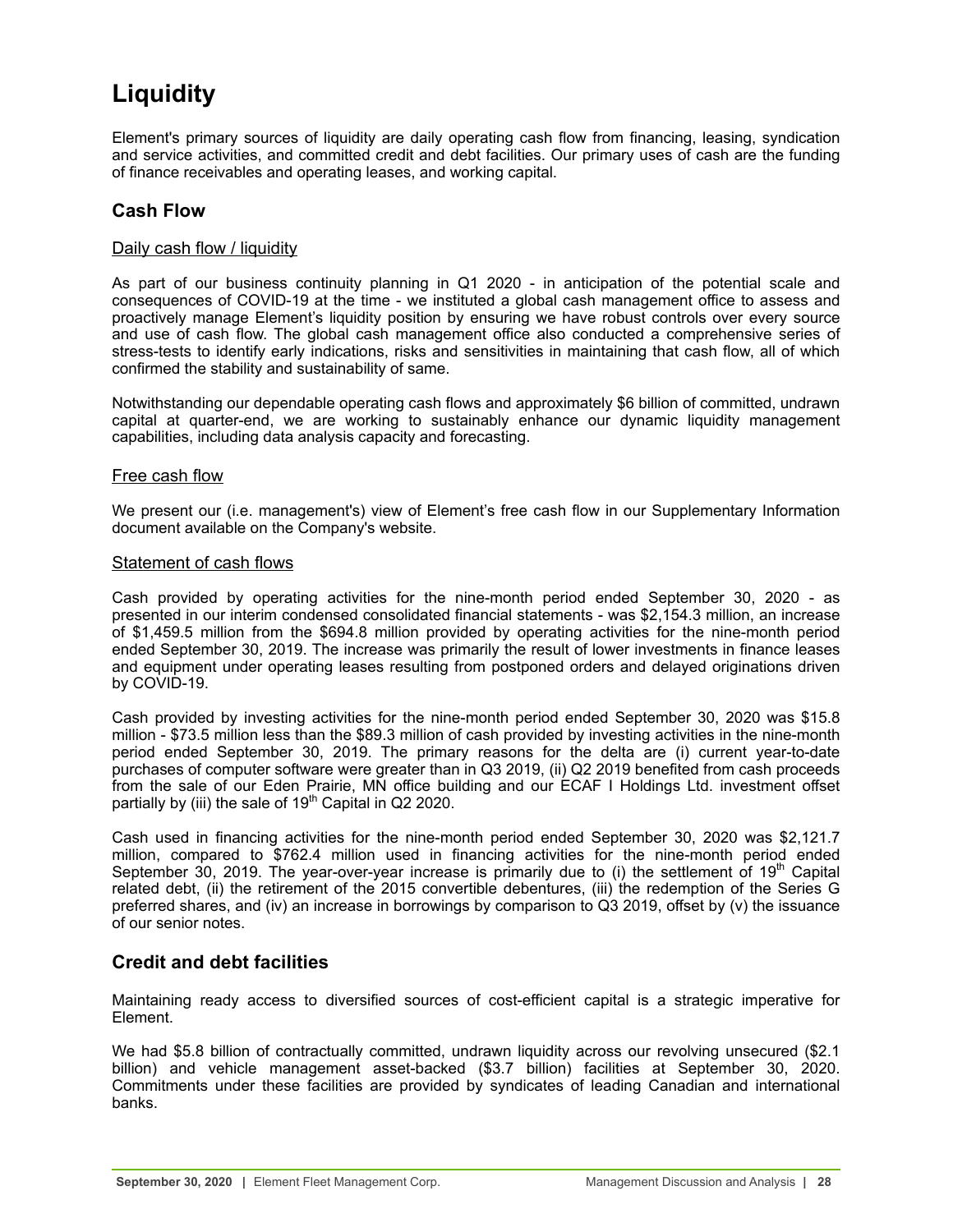These sources of financing were as follows:

| As at                                             | September 30, 2020    |                       |                       |                     |  |  |  |  |  |
|---------------------------------------------------|-----------------------|-----------------------|-----------------------|---------------------|--|--|--|--|--|
| (in \$000's for stated values)                    | \$                    | %                     | \$                    | \$                  |  |  |  |  |  |
|                                                   | <b>Committed size</b> | <b>Undrawn amount</b> |                       | <b>Drawn amount</b> |  |  |  |  |  |
| Senior unsecured revolving credit facilities      | 3,463,460             | 60.9                  | 2,108,990             | 1,354,470           |  |  |  |  |  |
| <b>Senior notes</b>                               | 532,840               |                       |                       | 532,840             |  |  |  |  |  |
| Vehicle management asset-backed debt facilities   |                       |                       |                       |                     |  |  |  |  |  |
| Revolving term notes in amortization              | 4,815,178             |                       |                       | 4,815,178           |  |  |  |  |  |
| Variable funding notes                            | 7,660,871             | 47.7                  | 3,654,326             | 4,006,545           |  |  |  |  |  |
| Other                                             | 44,970                |                       |                       | 44,970              |  |  |  |  |  |
| Total vehicle management asset-backed debt        | 12,521,019            | 29.2                  | 3,654,326             | 8,866,693           |  |  |  |  |  |
| <b>Total cash</b>                                 |                       |                       | 75,633                |                     |  |  |  |  |  |
| Total capital available for continuing operations |                       |                       | 5,838,949             |                     |  |  |  |  |  |
| As at                                             |                       | June 30, 2020         |                       |                     |  |  |  |  |  |
| (in \$000's for stated values)                    | \$                    | %                     | \$                    | \$                  |  |  |  |  |  |
|                                                   | <b>Committed size</b> |                       | <b>Undrawn amount</b> |                     |  |  |  |  |  |
| Senior unsecured revolving credit facilities      | 3,528,200             | 49.7                  | 1,754,114             | 1,774,086           |  |  |  |  |  |
| <b>Senior notes</b>                               | 542.800               |                       |                       | 542,800             |  |  |  |  |  |
| Vehicle management asset-backed debt facilities   |                       |                       |                       |                     |  |  |  |  |  |
| Revolving term notes in amortization              | 4,564,215             |                       |                       | 4,564,215           |  |  |  |  |  |
| Variable funding notes                            | 7,738,485             | 37.3                  | 2,889,866             | 4,848,619           |  |  |  |  |  |
| Other                                             | 45,473                |                       |                       | 45,473              |  |  |  |  |  |
| Total vehicle management asset-backed debt        | 12,348,173            | 23.4                  | 2,889,866             | 9,458,307           |  |  |  |  |  |
| <b>Total cash</b>                                 |                       |                       | 63,665                |                     |  |  |  |  |  |
| Total capital available for continuing operations |                       |                       | 4,707,645             |                     |  |  |  |  |  |
|                                                   |                       |                       |                       |                     |  |  |  |  |  |
| As at                                             |                       | December 31, 2019     |                       |                     |  |  |  |  |  |

| As at                                             | December 31, 2019     |                |           |              |  |  |  |
|---------------------------------------------------|-----------------------|----------------|-----------|--------------|--|--|--|
| (in \$000's for stated values)                    | \$                    | %              | \$        | \$           |  |  |  |
|                                                   | <b>Committed size</b> | Undrawn amount |           | Drawn amount |  |  |  |
| Senior unsecured revolving credit facilities      | 3,376,100             | 49.5           | 1,672,593 | 1,703,507    |  |  |  |
| Vehicle management asset-backed debt facilities   |                       |                |           |              |  |  |  |
| Revolving term notes in amortization              | 5,697,575             |                |           | 5,697,575    |  |  |  |
| Variable funding notes                            | 8,236,454             | 47.0           | 3.872.777 | 4,363,677    |  |  |  |
| Other                                             | 169.485               |                |           | 169,485      |  |  |  |
| Total vehicle management asset-backed debt        | 14,103,514            | 27.5           | 3,872,777 | 10,230,737   |  |  |  |
| <b>Total cash</b>                                 |                       |                | 24.224    |              |  |  |  |
| Total capital available for continuing operations |                       |                | 5.569.594 |              |  |  |  |

We believe the \$5.8 billion of liquidity available to the Company at September 30, 2020 coupled with our durable operating cash flow is sufficient to fund Element's business through the balance of 2020 and into 2021 and to pay dividends to all preferred and common shareholders.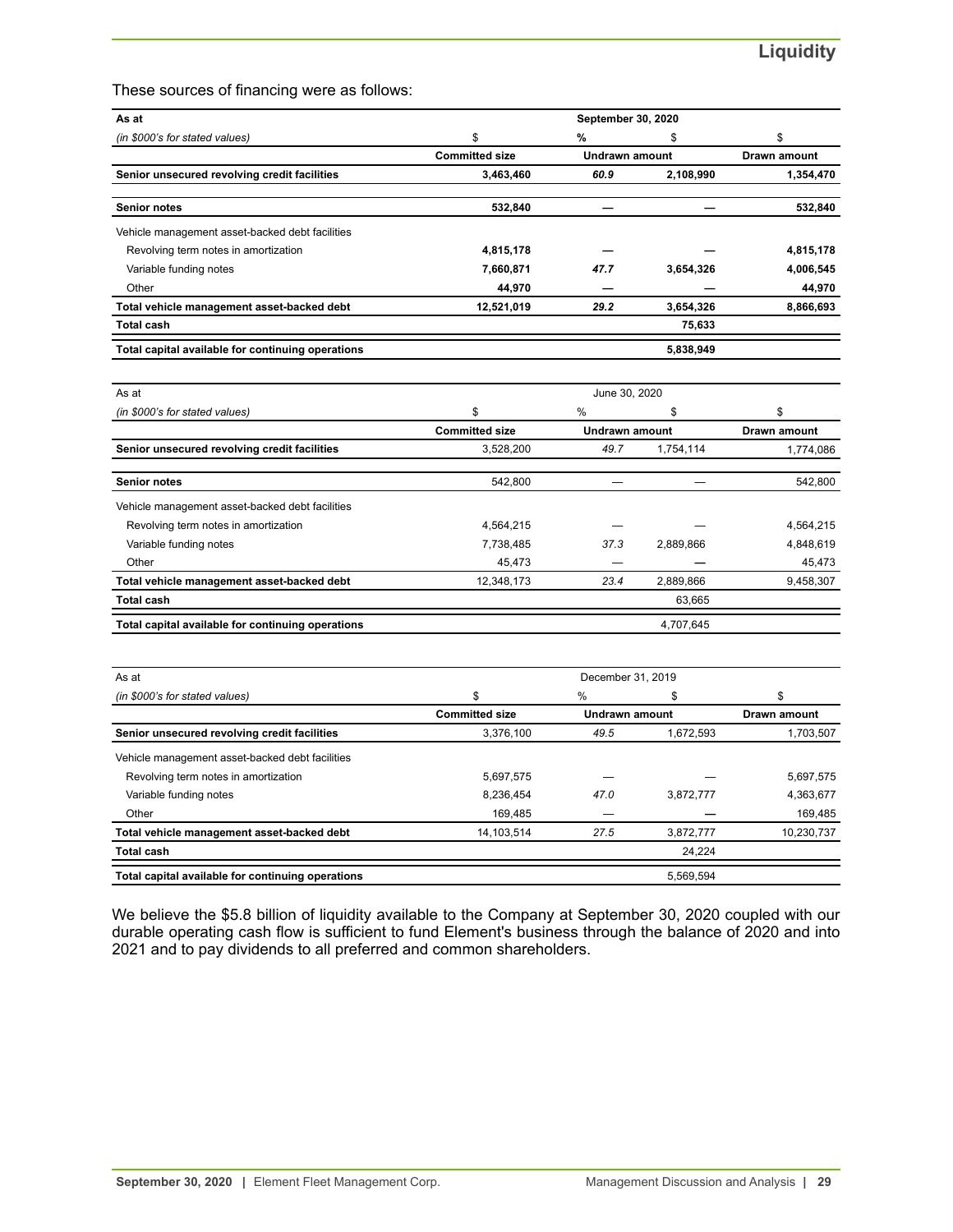# <span id="page-29-0"></span>**Capital Resources**

# **Capitalization**

Element's funding activities are well diversified by facility, geography, currency, investor and lender and include both secured and unsecured sources.

The Company's capitalization is calculated as follows:

| As at                                   | <b>September 30, 2020</b> | June 30, 2020 | December 31, 2019 |
|-----------------------------------------|---------------------------|---------------|-------------------|
| (in \$000's)                            | \$                        | \$            | \$                |
| Cash                                    | 75,633                    | 63.665        | 24,224            |
| Unsecured debt                          |                           |               |                   |
| Senior credit facilities                | 1,354,470                 | 1,774,086     | 1,703,507         |
| 4.250% Convertible Debentures due 2020  |                           |               | 562,034           |
| 4.250% Convertible Debentures due 2024  | 153,113                   | 151,976       | 149,757           |
| 3.850% Senior Notes due 2025            | 532,840                   | 542,800       |                   |
| Vehicle Management Asset-Backed Debt    |                           |               |                   |
| Revolving term notes in amortization    | 4,815,178                 | 4,564,215     | 5,697,575         |
| Variable funding notes                  | 4,006,545                 | 4,848,619     | 4,363,677         |
| Other                                   | 44,970                    | 45,473        | 169,485           |
| Deferred financing costs                | (37, 882)                 | (40, 232)     | (48, 804)         |
| Hedge accounting fair value adjustments | 19,164                    | 23,774        | 7,421             |
| <b>Total debt</b>                       | 10,888,398                | 11,910,711    | 12,604,652        |
| Shareholders' equity                    |                           |               |                   |
| Common share capital                    | 3,160,935                 | 3,144,615     | 3,127,714         |
| Preferred share capital                 | 511,869                   | 680,412       | 680,412           |
| Other                                   | 61,753                    | 53,827        | 4,519             |
| <b>Total Shareholders' Equity</b>       | 3,734,557                 | 3,878,854     | 3,812,645         |
| <b>Total Capitalization</b>             | 14,622,955                | 15,789,565    | 16,417,297        |

As previously disclosed, we redeemed the Series G preferred shares in full at quarter-end, further maturing our capital structure by eliminating our most expensive preferred share series. Growing profitability, free cash flow and syndication all contribute to the de-leveraging of Element's balance sheet, which created the capacity to execute this \$172.5 million redemption. With the redemption, we have cumulatively eliminated or replaced over \$1 billion of high-cost hybrid instruments from Element's capital structure since April 2019, simplifying and strengthening the Company's investment-grade balance sheet.

We view both financial and tangible leverage as key indicators of the strength of Element's financial position. At September 30, 2020, our financial leverage ratio was 2.92:1 and tangible leverage ratio was 6.66:1. Excluding the impact of the Series G preferred share redemption, Element's tangible leverage ratio at September 30, 2020 would have been 5.92:1.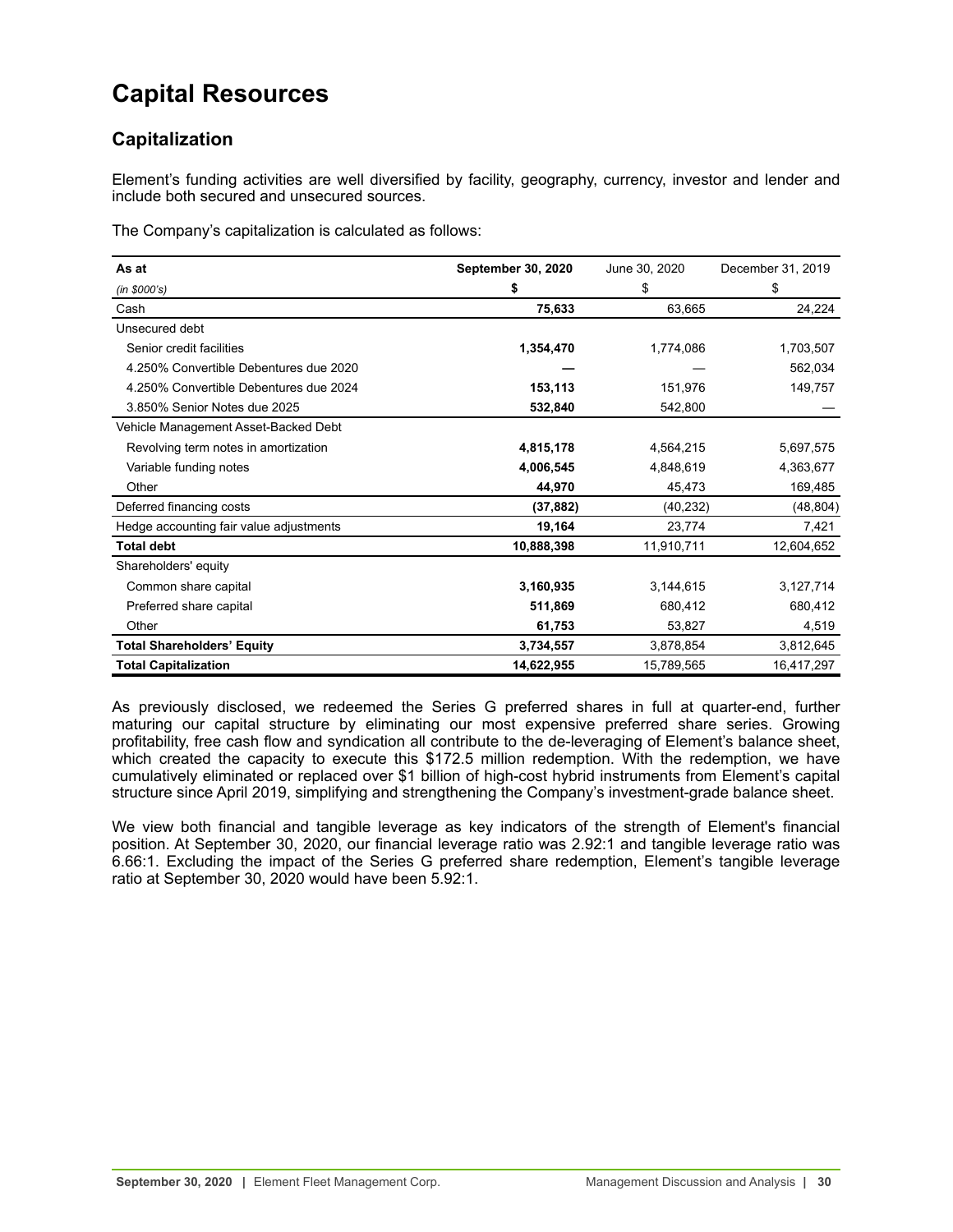The Company's financial and tangible leverage is calculated as follows:

| As at                          |                 | <b>September 30, 2020</b> | December 31, 2019 |
|--------------------------------|-----------------|---------------------------|-------------------|
| (in \$000's, except ratios)    |                 | \$                        | \$                |
| <b>Borrowings</b>              |                 | 10,735,285                | 11,892,861        |
| Convertible debentures         |                 | 153,113                   | 711,791           |
| Total debt                     | (a)             | 10,888,398                | 12,604,652        |
| Total shareholders' equity     | (b)             | 3,734,557                 | 3,812,645         |
|                                |                 | 14,622,955                | 16,417,297        |
| Goodwill and intangible assets | (c)             | 2,100,524                 | 2,039,260         |
| Financial leverage             | (a)/(b)         | 2.92                      | 3.31              |
| Tangible leverage              | $(a)/[(b)-(c)]$ | 6.66                      | 7.11              |

The Company was in compliance with all financial and reporting covenants with all of its lenders at September 30, 2020.

# **Credit ratings**

Our ability to access financing on a cost-efficient basis is largely dependent on maintaining strong investment-grade credit ratings. Credit ratings and outlooks assigned by rating agencies reflect their views and methodologies. The credit ratings are subject to change based on several factors, including but not limited to our financial strength, competitive position, liquidity and other factors not entirely within our control.

| Credit Ratings <sup>(1)</sup> as at September 30, 2020 |                |  |  |  |  |  |  |
|--------------------------------------------------------|----------------|--|--|--|--|--|--|
| <b>Issuer rating</b>                                   | <b>Outlook</b> |  |  |  |  |  |  |
| BBB (high)                                             | Stable         |  |  |  |  |  |  |
| BBB+                                                   | Stable         |  |  |  |  |  |  |
| А-                                                     | Stable         |  |  |  |  |  |  |
| <b>BBB</b>                                             | Stable         |  |  |  |  |  |  |
|                                                        |                |  |  |  |  |  |  |

(1) Credit ratings are not recommendations to purchase, sell or hold a financial obligation in as much as they do not comment<br>on market price or suitability for a particular investor. Ratings are determined by the rating a from time to time by them and are subject to revision or withdrawal at any time by the rating organization.

Standard & Poor's initiated coverage of Element in October 2019 with a BBB investment-grade credit rating, while Fitch Ratings affirmed its BBB+ investment-grade rating of Element and improved its outlook to stable in September 2019. These two U.S. investment-grade ratings paved the way for Element to issue its inaugural investment-grade bond in the U.S. senior unsecured corporate debt market last quarter.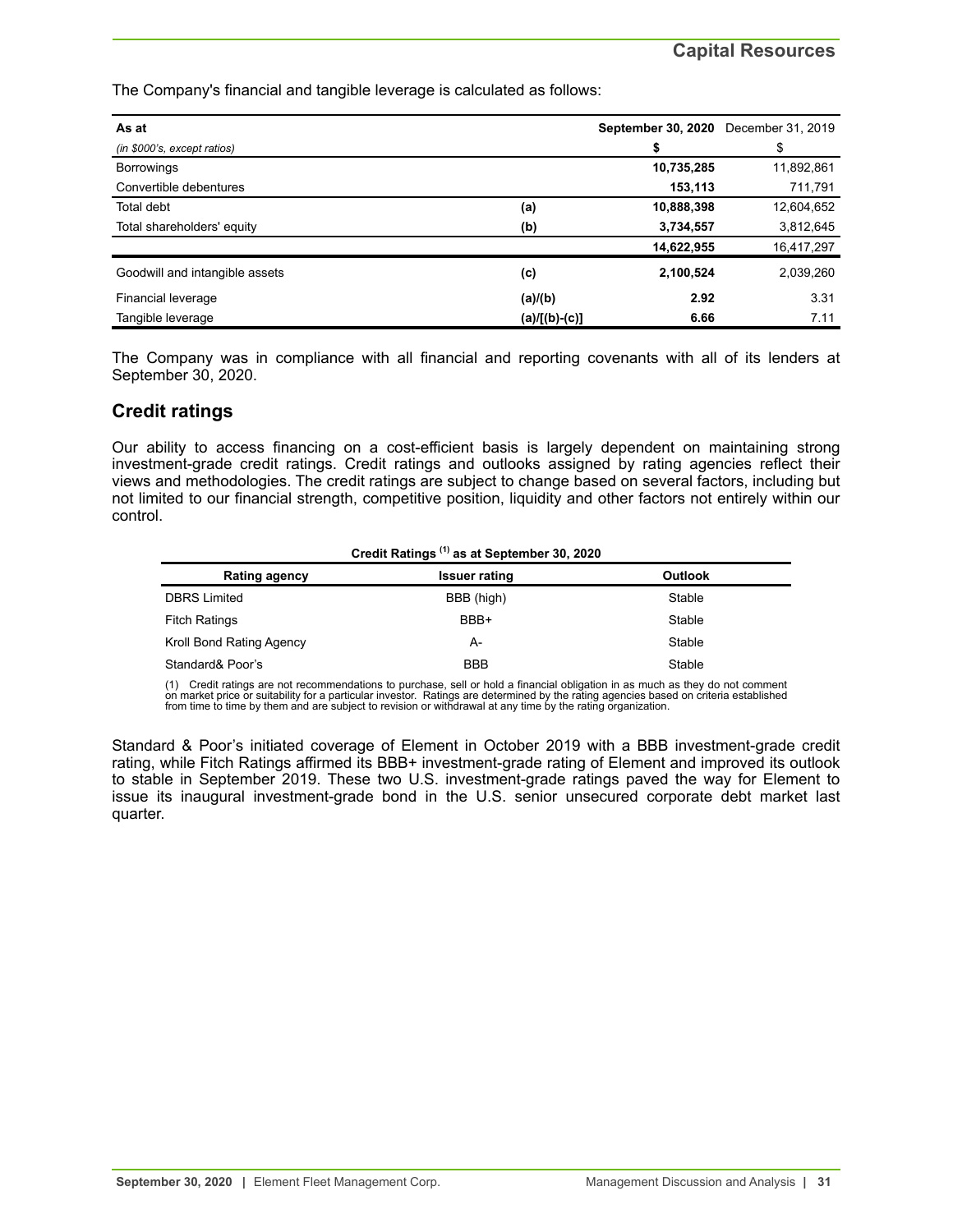# <span id="page-31-0"></span>**Outlook and Economic Conditions**

# **Context for Our Outlook**

In Fall 2018, the current management team completed an end-to-end assessment of Element's business that resulted in a strategic plan to solidify the Company's core operating platform and client relationships, strengthen and de-leverage its balance sheet, divest of all non-core assets and improve cash flow and liquidity. We also planned to have prepared and pivoted the business by the end of 2020, such that Element could focus on organic profitable revenue growth atop a scalable operating platform, and return excess equity capital to shareholders in 2021 and beyond.

We will have completed the transformation of Element by the end of 2020, having effected hundreds of changes to the organization resulting in a more consistent, superior service experience for our clients; greater operational efficiency and stability; an investment-grade balance sheet and maturing capital structure; diversified funding sources, including approximately \$6 billion of committed, undrawn liquidity; and meaningfully improved profitability.

The organization's consistent overachievement on our transformation work allowed us to begin pivoting Element to growth ahead of schedule. In 2019 we performed comprehensive studies of Element's addressable markets in North America and Australia / New Zealand. From our findings we developed an organic growth strategy based on which we believe the Company can improve its net revenue by 4-6% annually in normal market conditions.

In this third quarter of 2020, given everything Element has accomplished to date (as set out above under "Return of capital"), we arrived at a point where we determined that the highest potential for additional value creation lies in the return of capital - in excess of that required to maintain our target sub-6.0 tangible leverage ratio - to common shareholders by way of dividends and share buybacks. Element announced the specifics of our current plan to do so, also set out above under "Return of capital".

# **Outlook and Economic Conditions**

While it remains hard to predict when and exactly how the dust will settle from the COVID-19 pandemic, we believe automotive fleet vehicles will (a) remain essential to our clients' ability to generate and sustain revenue - or, in the case of governments and public service clients, fulfill their obligations to stakeholders and (b) continue to have significant associated costs, in both cases for the foreseeable future.

As a result, we are confident Element's value proposition – materially reducing our clients' total cost of fleet operations, and eliminating related administrative burden – will remain relevant.

In fact, we believe the known and likely economic consequences of the COVID-19 pandemic make Element's value proposition to new and existing clients even more compelling.

Despite the practical and economic consequences of the pandemic, we continue to stay the strategic course as we complete our transformation in 2020 and begin to focus on our strategic priorities for 2021 and beyond:

- Aggressively pursue organic growth in all our geographies and demonstrate the scalability of Element's transformed operating platform by magnifying 4-6% annual organic revenue growth into high single-digit to low double-digit annual operating income growth;
- Advance a capital-light*er* business model that enhances return on equity; and
- Achieve high single-digit to low double-digit annual free cash flow growth and predictably return excess equity to common shareholders by way of dividends and share buybacks.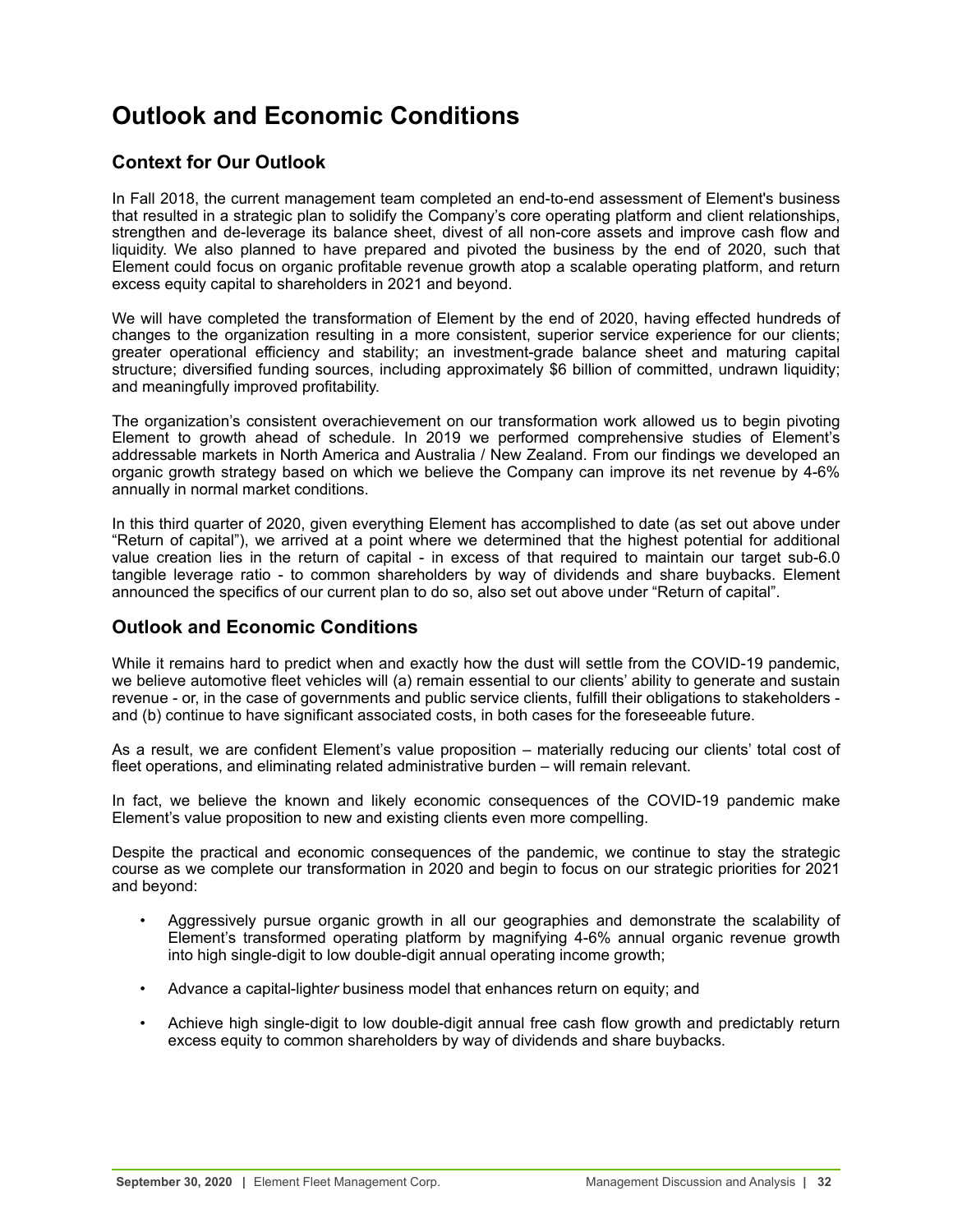In this second half of 2020, we have begun executing our organic growth strategy. Our clients enjoy:

- the ability to materially reduce the total cost of fleet operations over time. Element has one of the deepest datasets in the automotive industry, based on which we have already identified over \$1.3 billion in fleet-cost-saving strategies and opportunities for our clients in 2020; and
- ready access to cost-efficient capital, diversifying clients' sources of financing.

Transitioning to Element, new clients enjoy the ability to reduce their total cost of fleet operations by approximately 20% compared to the costs of self-managing a fleet, while eliminating the related administrative burden.

- Element is one of the largest buyers of vehicles and other automotive products and services everywhere we operate. We procure on behalf of our 5,500+ clients. We use our scale to negotiate lower prices for our clients.
- Our 2,500+ employees are dedicated to efficiently providing our clients a consistent, superior service experience at every step, allowing clients to focus their time and resources on their businesses' core strengths.

New and existing Element clients that own their fleet vehicles enjoy the option of a sizeable cash infusion from the sale and leaseback of those vehicles to and from Element.

• To the extent current fleet owners, including governments and public service agencies, wish to free-up balance sheet/budgetary capacity, we have the balance sheet capacity to welcome existing fleets onto our platform, and the syndication capabilities to manage any accompanying concentration risk to Element. We also have the liquidity to effect a sale-leaseback transaction with the current fleet owner, and the operating experience to execute a seamless transition of responsibility for their vehicles.

Finally, if working from home and social distancing become greater societal norms post-COVID-19, we believe competition to serve 'stay at home'-oriented consumers will increase. As a result, we believe COVID-19 could accelerate prospective Element clients' interest in building "mega fleets" (like that of our client Armada) as retailers of all stripes recognize the attractiveness of being able to offer online shoppers proprietary home delivery.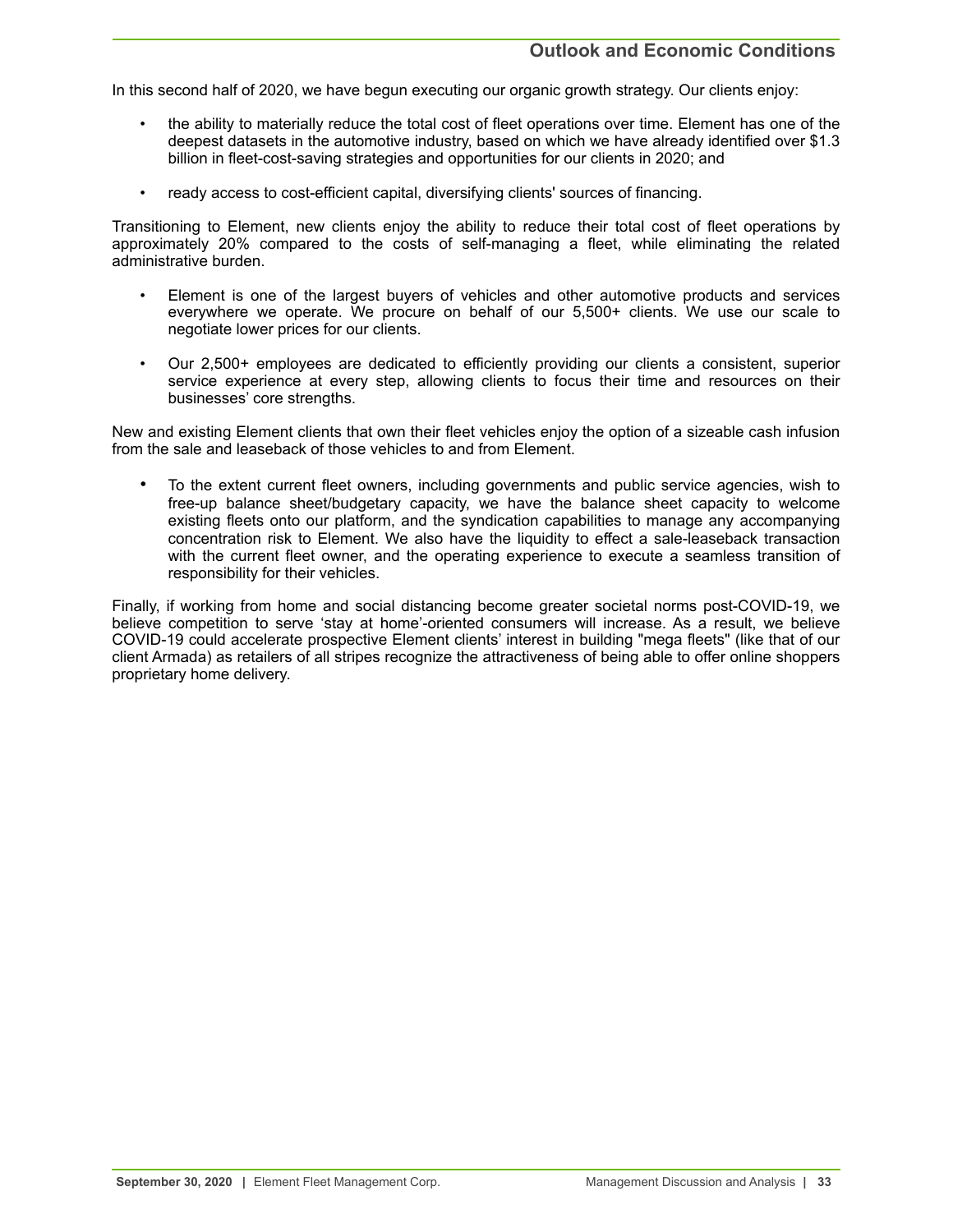# <span id="page-33-0"></span>**Risk Management**

The Company has risk management processes in place to monitor, evaluate and manage the principal risks it assumes in conducting its business activities. These risks include credit, liquidity, foreign exchange, interest rate, and various sources of operational risk. The Company's primary risks have not changed materially from that described in the "Risk Management" section of the Company's 2019 Annual MD&A other than as noted below.

### *Global Financial Markets and General Economic Conditions May Adversely Affect Element's Business, Financial Condition, and/or Results of Operations*

Events in the financial markets have demonstrated that businesses and industries throughout the world are very tightly connected to each other. Thus, financial developments seemingly unrelated to Element or to its industry may materially adversely affect Element over the course of time. For example, general volatility in the equity markets could hurt Element's ability to raise capital and significantly impact Element's access to funding and liquidity (including access to securitization and syndication markets for Element's originated finance assets). Element may also be negatively impacted by volatility in the equity markets as a result of a number of catastrophic events that are beyond Element's control, including infectious diseases, pandemics or similar health threats, such as the ongoing COVID-19 pandemic or fear of the foregoing.

Moreover, a reduction in credit, combined with reduced economic activity, may materially adversely affect businesses and industries that collectively constitute a significant portion of Element's client base and may make it more difficult for Element to maintain new business origination and the credit quality of new business at the levels currently forecast. As a result, these clients may need to reduce their purchases and reliance on Element's services or Element may experience greater difficulty in receiving payment for its services. Delinquencies, non-accruals and credit losses generally increase during economic slowdowns or recessions. Therefore, to the extent that economic and business conditions are unfavourable, Element's non-performing assets may become elevated and the value of Element's portfolio is likely to decrease.

Adverse economic conditions also may decrease the estimated value of the collateral securing some of Element's loans and leases. Further or prolonged economic slowdowns or recessions, including those caused by catastrophic events as the COVID-19 pandemic, could lead to financial losses in Element's portfolio and a decrease in Element's net finance income, net income and book value. Any of these events, or any other events caused by turmoil in world financial markets, may have a material adverse effect on Element's business, financial condition and/or results of operations.

Element has no control over changes in inflation and interest rates, foreign currency exchange rates and controls or other economic factors affecting its businesses or the possibility of political unrest, legal and regulatory changes in jurisdictions in which Element operates. These factors could negatively affect Element's future results of operations in those markets.

### *Catastrophic Events, Natural Disasters, Severe Weather and Disease*

Element's business may be negatively impacted to varying degrees by a number of events which are beyond its control, including cyber-attacks, unauthorized access, energy blackouts, pandemics, terrorist attacks, acts of war, earthquakes, hurricanes, tornadoes, fires, floods, ice storms or other natural or manmade catastrophes.

While Element engages in emergency preparedness, including business continuity planning, to mitigate risks, such events can evolve very rapidly and their impacts can be difficult to predict. As such, there can be no assurance that in the event of any such catastrophe that Element's operations and ability to carry on business will not be disrupted. Element may still be required to perform its obligations to third parties, notwithstanding the occurrence of any such events. A catastrophic event, including an outbreak of infectious disease, a pandemic or a similar health threat, such as the ongoing COVID-19 pandemic, or fear of any of the foregoing, could adversely impact Element by causing operating or supply chain delays and disruptions, labor shortages, expansion project delays, facility shutdowns and other business disruptions, each of which could have a negative impact on Element's ability to conduct its business and could increase its costs. In addition, liquidity and volatility, credit availability and market and financial conditions generally could change at any time as a result. Any of these events in isolation or in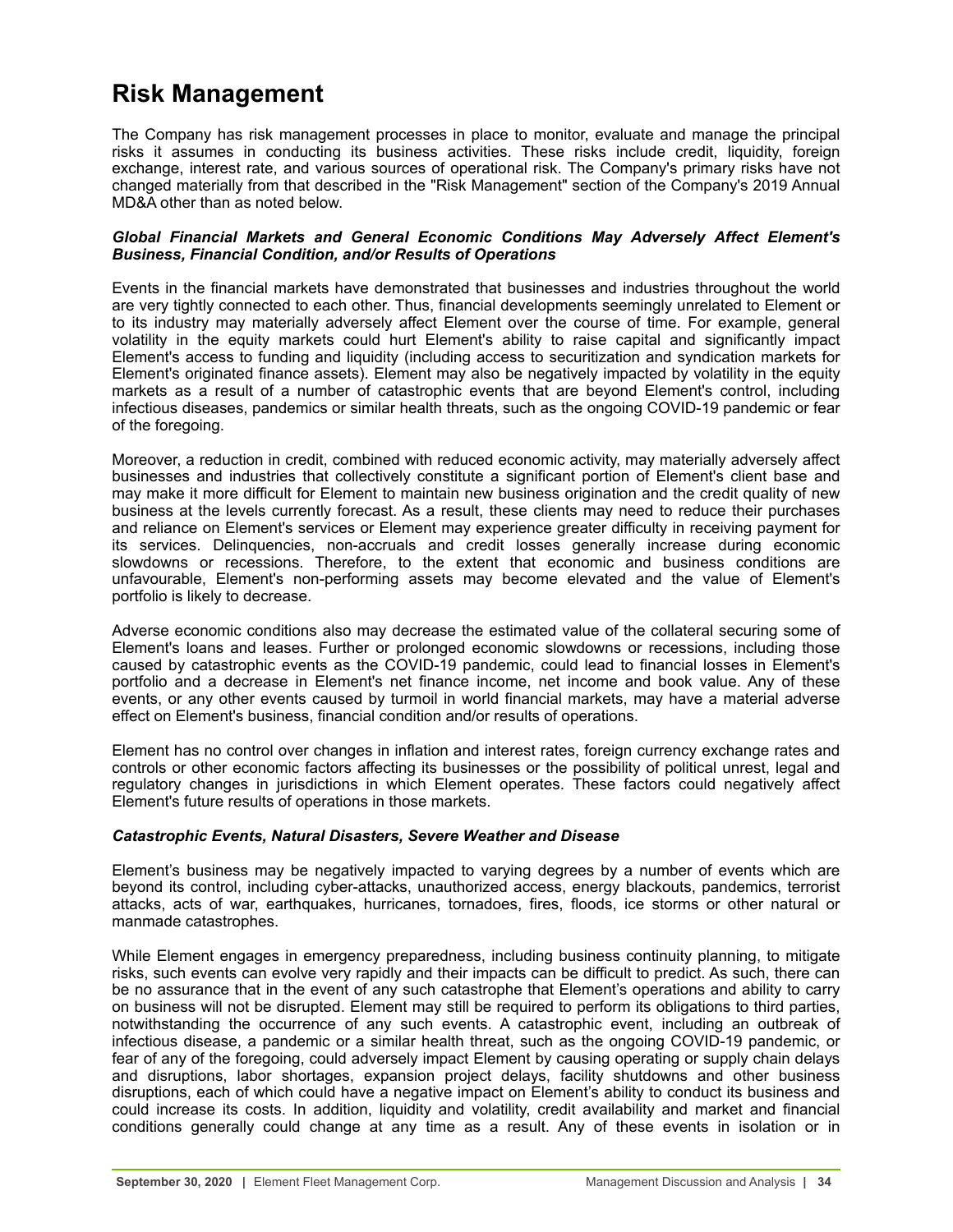combination, could have a material negative impact on Element's financial condition, operating results and cash flows.

## *COVID-19 Pandemic*

Element's business has been and will continue to be negatively impacted by the COVID-19 pandemic, which has created, and continues to create, significant societal and economic disruptions. The COVID-19 pandemic has had, and will continue to have, a broad impact across industries and the economy, including by affecting consumer confidence, global financial markets (with global equity markets having experienced significant volatility and weakness), regional and international travel, supply chain distribution of various products for many industries, oil prices, government and private sector operations, the price of consumer goods, countrywide lockdowns in various regions of the world, and numerous other impacts on daily life and commerce. Additionally, the COVID-19 pandemic has led, and may continue to lead, governments around the world to enact measures to combat the spread of the COVID-19 virus, including, but not limited to, the implementation of travel bans, border closings, mandated closure of non-essential services, self-imposed quarantine periods and social and physical distancing policies, which have contributed to the material disruption to businesses globally resulting in a sudden economic slowdown.

The ever-changing and rapidly-evolving effects of the COVID-19 pandemic - the duration, extent and severity of which are currently unknown - on investors, businesses, the economy, society and the financial markets could, among other things, add volatility to the global stock markets, change interest rate environments, and increase lease delinquencies and defaults. Therefore, the COVID-19 pandemic and measures to prevent its spread may negatively impact Element as well as Element's clients, counterparties, employees, third-party service providers and other stakeholders, as applicable, in a number of ways, including, but not limited to, by: (i) adversely affecting local, national or international economies and employment levels, triggering potentially significant inflationary pricing or a recession, affecting Element's clients' and customers' ability to make payments on leases; (ii) adversely affecting the business operations of Element, including access to its funding and financing sources (including securitization and syndication markets); (iii) Element experiencing business interruptions as a result of the strain on existing resources, including information technology systems resulting from senior management and other employees working remotely, an inability to receive required technology or other hardware due to supply chain interruption or lacking necessary staffing needed for daily operations or the completion of extraordinary projects; (iv) disrupting public and private infrastructure, including communications and financial services, which could disrupt Element's or its customers' normal business operations; (v) adversely impacting net financing revenues and liquidity caused by delays in lease payments, changes in levels of lease originations, delays or deferrals in the replacement of vehicles, impact on remarketing of vehicles, client creditworthiness and delinquencies; and (vi) adversely impacting service revenues caused by declines in fleet vehicle mileage and lower fuel, maintenance and other service consumption. Any of these events in isolation or in combination, could have a material negative impact on Element's financial condition, operating results and cash flows.

# *Element Faces Tax Risks in Multiple Jurisdictions*

Element is a Canadian corporation which operates in multiple jurisdictions. As a result, it is subject to the tax laws and regulations of Canadian federal, provincial and local governments and of the governments of foreign jurisdictions in which Element operates, as well as to any income tax treaties between Canada and any such jurisdictions, and to the risk that those tax laws, regulations and treaties may change in the future. Any such changes could adversely affect the taxes payable, including withholding taxes, and the effective tax rate in the jurisdictions in which Element operates.

The determination of Element's provision for income taxes in Canada and elsewhere, including current and deferred tax assets and liabilities on Element's financial statements, requires estimates, interpretation and significant judgment. Various internal and external factors may have favorable or unfavorable effects on future provisions for income taxes and Element's effective income tax rate. These factors include, but are not limited to, changes in tax laws, regulations and/or rates, results of audits by tax authorities, changing interpretations of existing tax laws or regulations, changes in estimates of prior years' items, and changes in overall levels of income before taxes. Furthermore, new accounting pronouncements or new interpretation of existing accounting pronouncements can have a material impact on Element's effective income tax rate.

On December 22, 2017, the U.S. government enacted new tax legislation effective January 1, 2018. The legislation includes, among other changes, a reduction in the U.S. federal corporate income tax rate,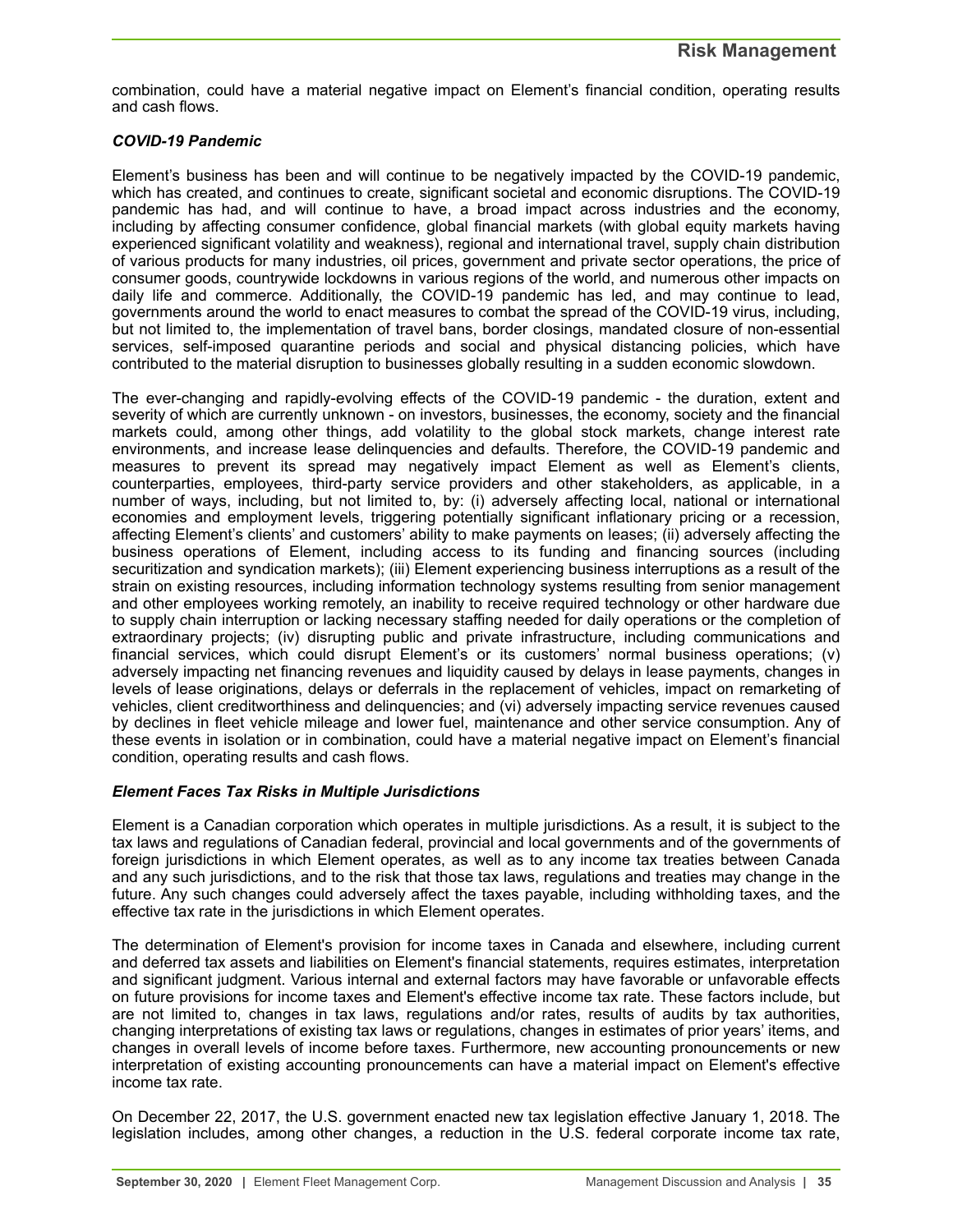<span id="page-35-0"></span>limitations on interest deductibility, a new tax on base erosion payments, and provisions on hybrid arrangements. Throughout 2019 and 2020 the IRS and the Treasury Department have continued to issue draft and final regulations for components of the new tax legislation. In April 2020, the IRS and Treasury Department published final regulations around hybrid arrangements. Preliminary reading of the regulations indicates that there are no material long term negative impacts on Element's financial condition. Final guidance, new regulations or updated interpretations may change this expected conclusion.

Element could be impacted by certain tax treatments for various revenue streams in different tax jurisdictions. If a tax authority has a different interpretation from Element's, it could potentially impose additional taxes, penalties, fines or change the amount and timing of expected tax refunds. This would potentially reduce the amounts of revenue and net income received by Element.

Element, from time to time, has executed or may execute reorganization transactions impacting its tax structure. If a tax authority has a different interpretation from Element's, it could potentially impose additional taxes, penalties or fines on Element.

# **Critical Accounting Policies and Estimates**

Management's discussion and analysis of financial condition and results of operation are made with reference to the unaudited interim condensed consolidated financial statements for the three- and sixmonth periods ended September 30, 2020. A summary of the Company's significant accounting policies is presented in note 2 to the audited consolidated financial statements for the year ended December 31, 2019. Some of the Company's accounting policies, as required by IFRS, require management to make subjective, complex judgments and estimates to matters that are inherently uncertain. Accounting policies that require management's judgment and estimates are described in the "Critical Accounting Policies and Estimates" section of the December 31, 2019 MD&A.

# **Related Party Transactions**

The Company's related parties include the following persons and/or entities: (a) associates, or entities which are controlled or significantly influenced by the Company; (b) key management personnel, which are comprised of directors and/or officers of the Company and those persons having authority and responsibility for planning, directing and controlling the activities of the Company; and (c) entities controlled by key management personnel.

The Company has issued notes receivables that are loans to certain employees and directors of the Company granted in order to help finance the purchase of the Company's common shares. Such loans have been issued at market conditions, bear interest at 3% and are evidenced by individual promissory notes secured by the shares purchased under the loan arrangements. On March 3, 2017 the Board of Directors approved a plan to discontinue this program on a prospective basis.

# **Recently Adopted Accounting Standards**

# **Interest Rate Benchmark Reform**

During the first quarter of 2020, the Company adopted amendments ("Amendments") to IFRS 9 *Financial Instruments*, IAS 39 *Financial Instruments: Recognition and Measurement* and IFRS 7 *Financial Instruments: Disclosures (Amendments)*, applicable from November 1, 2019. These Amendments modify certain hedge accounting requirements to provide relief from the effect of uncertainty caused by interest rate benchmark reform ("the Reform") prior to the transition to alternative interest rates. The adoption of the Amendments had no impact to our unaudited interim condensed consolidated financial statements.

The Company will cease to apply these Amendments as interbank offered rate ("IBOR") based cash flows transition to new risk-free rates or when the hedging relationships to which the relief is applied are discontinued.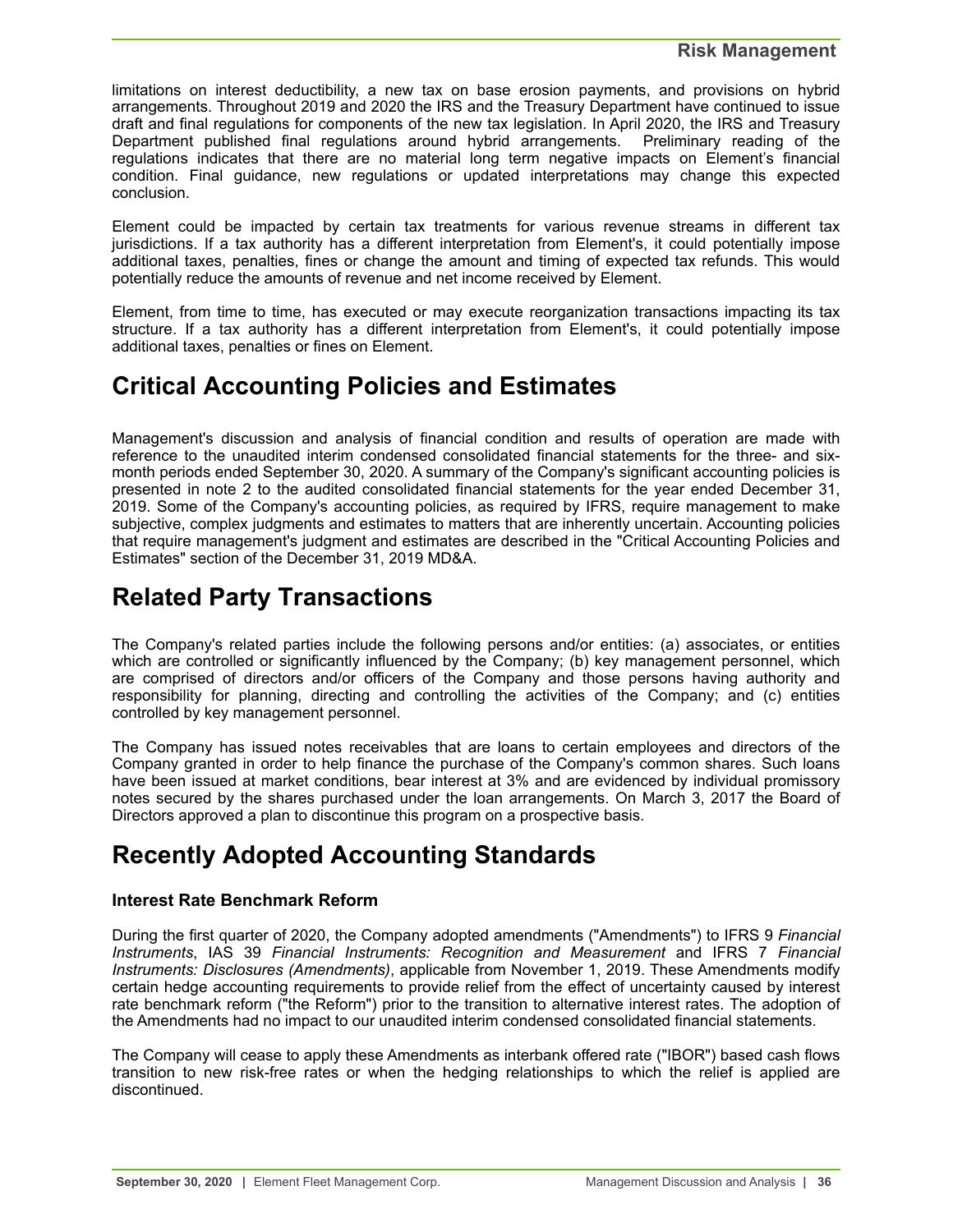## **Hedge Accounting**

The Company's accounting policies relating to hedge accounting are described in note 2 and note 20 of the Company's consolidated financial statements for the year ended December 31, 2019. The Company applies hedge accounting when designated hedging instruments are highly effective in offsetting changes in the fair value or cash flows of the hedged items at inception and on an ongoing basis. Retrospective assessments are performed to demonstrate that the relationship has been effective since designation of the hedge and prospective assessments to evaluate whether the hedge is expected to be effective over the remaining term of the hedge. While uncertainty due to IBOR reform exists, the Company's prospective effectiveness testing is based on existing hedged cash flows or hedged risks. Any ineffectiveness arising from retrospective testing is recognized in net income.

In addition to potential sources of ineffectiveness outlined in note 20 of the Company's consolidated financial statements for the year ended December 31, 2019, the Reform may result in ineffectiveness as the transition of hedged items and related hedging instruments from IBORs to new risk-free rates may occur at different times. This may result in different impacts on the valuation or cash flow variability of hedged items and related hedging instruments.

### **Cash flow hedges**

The Company applies hedge accounting for cash flow hedges when the cash flows giving rise to the risk being hedged have a high probability of occurring. While uncertainty due to IBOR reform exists, the Company applies the relief provided by the Amendments that the IBOR benchmarks, on which the highly probable hedged cash flows are based, are not altered as a result of the Reform. In addition, associated cash flow hedge reserves are not recycled into net income solely due to changes related to the transition from IBOR to new risk-free rates.

#### **Hedging relationships impacted by interest rate benchmark reform**

The following table presents the notional amount of the Company's hedging instruments which reference IBOR that will expire after 2021 and will be affected by the Reform. The notional amounts of the Company's hedging instruments also approximates the extent of the risk exposure the Company manage through hedging relationships:

|                         | As at September 30, 2020                 |
|-------------------------|------------------------------------------|
|                         | Notional/Principal amount <sup>(1)</sup> |
|                         |                                          |
| Interest rate contracts |                                          |
| <b>USD LIBOR</b>        | 4,350,999                                |
|                         | 4,350,999                                |

1. Excludes interest rate contracts and non-derivative instruments which reference rates to multi-rates jurisdictions, including the Canadian Dollar Offered Rate ("CDOR"), Australian Bank Bill Swap Rates ("BBSW"), and New Zealand Bank Bill Rates ("BBR").

# **Amendments to IAS 1 and IAS 8:** *Definition of Material*

The amendments provide a new definition of material that states "information is material if omitting, misstating or obscuring it could reasonably be expected to influence decisions that the primary users of general purpose financial statements make on the basis of those financial statements, which provide financial information about a specific reporting entity."

The amendments clarify that materiality will depend on the nature or magnitude of information, either individually or in combination with other information, in the context of the financial statements. A misstatement of information is material if it could reasonably be expected to influence decisions made by the primary users. These amendments had no impact on the interim condensed consolidated financial statements of, nor is there expected to be any future impact to the Company.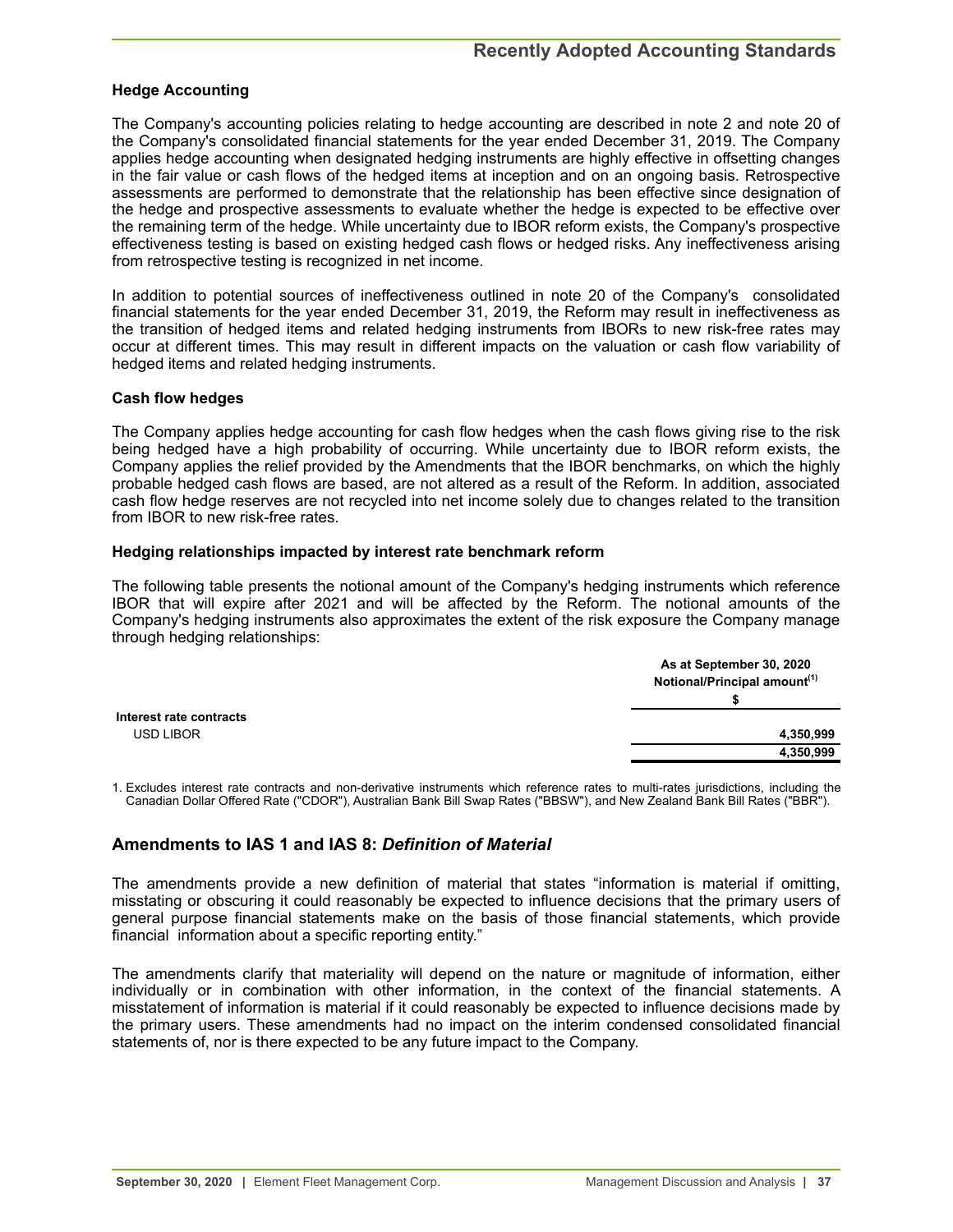# <span id="page-37-0"></span>**Future Accounting Changes**

In August 2020, the IASB published *Interest Rate Benchmark Reform - Phase 2: Amendments to IFRS 9, IAS 39, IFRS 7, IFRS 4, and IFRS 16* ("Phase 2 Amendments"). The Phase 2 Amendments are effective January 1, 2021. The Company is currently evaluating the impact of the Phase 2 Amendments on its financial reporting in relation to the IBOR Reform.

# **Internal Control over Disclosure and Financial Reporting**

The Chief Executive Officer ("CEO") and the Chief Financial Officer ("CFO") are responsible for establishing and maintaining disclosure controls and procedures to ensure that material information is being recorded, processed, summarized, and reported to senior management, including the certifying officers and other members of the Board of Directors, on a timely basis, so that appropriate decisions can be made regarding public disclosure. In addition, the CEO and CFO are responsible for establishing and maintaining internal controls over financial reporting to a standard that provide reasonable assurance of the reliability of financial reporting and the preparation of financial statements for external purposes in accordance with IFRS.

# *Limitations on the effectiveness of disclosure controls and internal controls over financial reporting*

It should be noted that while the Company's CEO and CFO believe that the Company's internal control system and disclosure controls and procedures provide a reasonable level of assurance that the objectives of the control systems are met, they do not expect that the Company's control systems will prevent all errors and fraud. A control system, no matter how well conceived or operated, can provide only reasonable, not absolute, assurance that the objectives of the control system are met. The design of any system of controls is also based in part upon certain assumptions about the likelihood of future events, and there can be no assurances that any designs will succeed in achieving its stated goals under all potential conditions.

The Company has an established process in place which includes the continuous testing and reporting of the results to senior management and the Board of Directors on the effectiveness of the disclosure controls and internal controls over financial reporting.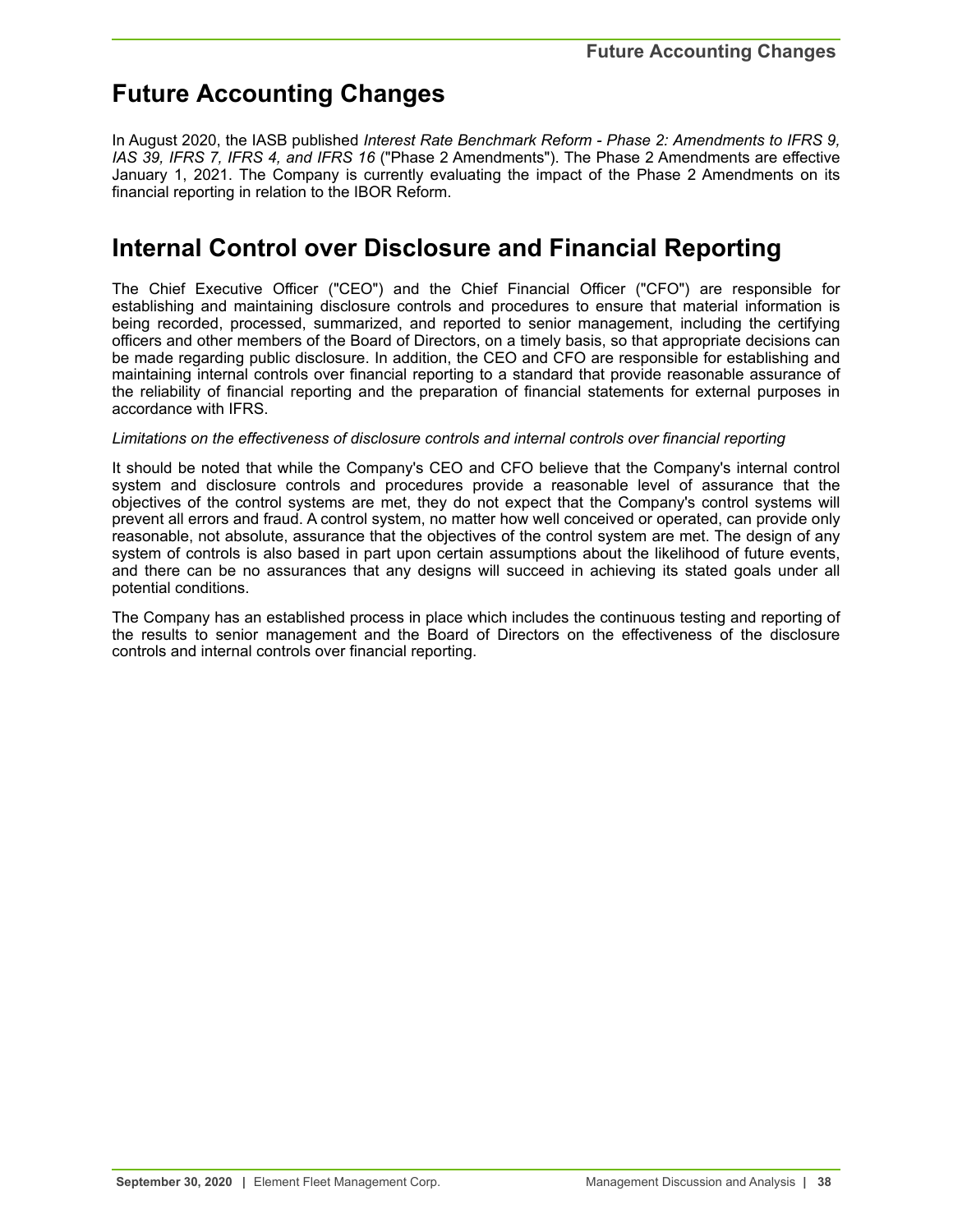# <span id="page-38-0"></span>**IFRS to Non-IFRS Reconciliations**

The following table provides a reconciliation of IFRS to non-IFRS measures related to the operations of the Company:

|                                                                            |              |                       |                  | As at and for the three-month<br>periods ended | As at and for the nine-month<br>periods ended |                       |  |  |
|----------------------------------------------------------------------------|--------------|-----------------------|------------------|------------------------------------------------|-----------------------------------------------|-----------------------|--|--|
| (in \$000's for stated values)                                             |              | September 30,<br>2020 | June 30,<br>2020 | September 30,<br>2019                          | September 30,<br>2020                         | September 30,<br>2019 |  |  |
| Reported and adjusted income measures                                      |              |                       |                  |                                                |                                               |                       |  |  |
| Net income                                                                 | A            | 70,778                | 58,594           | 70.145                                         | 208,730                                       | 214,679               |  |  |
| Adjustments:                                                               |              |                       |                  |                                                |                                               |                       |  |  |
| Amortization of debenture discount                                         |              | 843                   | 2,003            | 2,504                                          | 5,401                                         | 10.651                |  |  |
| Share-based compensation                                                   |              | 5,591                 | 4,427            | 4,360                                          | 15,455                                        | 14,940                |  |  |
| Amortization of intangible assets from acquisitions                        |              | 9,338                 | 9,660            | 8,948                                          | 29,221                                        | 27,236                |  |  |
| Restructuring and transformation costs                                     |              | 24,213                | 18,663           | 34,055                                         | 57,871                                        | 62,742                |  |  |
| Net loss on disposition of 19th Capital                                    |              |                       | 13,862           |                                                | 13,862                                        |                       |  |  |
| Provision of income taxes                                                  |              | 17,512                | 3,938            | 7,398                                          | 38,147                                        | 44,000                |  |  |
| (Gain) loss on investments                                                 |              | 710                   | (3)              | 240                                            | 764                                           | 1,332                 |  |  |
| Before-tax adjusted operating income                                       | в            | 128,985               | 111,144          | 127,650                                        | 369,451                                       | 375,580               |  |  |
| Provision for taxes applicable to adjusted operating<br>income             | С            | 21,927                | 17,783           | 22,339                                         | 63,635                                        | 68,246                |  |  |
| After-tax adjusted operating income                                        | $D = B - C$  | 107,058               | 93,361           | 105,311                                        | 305,816                                       | 307,334               |  |  |
| Cumulative preferred share dividends during the<br>period                  | Y            | 10,875                | 10.906           | 11,071                                         | 32,687                                        | 33,399                |  |  |
| After-tax adjusted operating income attributable<br>to common shareholders | $D1=$<br>D-Y | 96,183                | 82,455           | 94.240                                         | 273,129                                       | 273,935               |  |  |
| Selected statement of financial position<br>amounts                        |              |                       |                  |                                                |                                               |                       |  |  |
| Total Finance receivables, before allowance for<br>credit losses           | Е            | 10,164,347            | 11,302,278       | 12,227,874                                     | 10,164,347                                    | 12,227,874            |  |  |
| Allowance for credit losses                                                | F            | 18,829                | 20,000           | 7,810                                          | 18,829                                        | 7,810                 |  |  |
| Earning assets                                                             |              |                       |                  |                                                |                                               |                       |  |  |
| Net investment in finance receivable                                       | G            | 8,727,347             | 9,055,283        | 10,135,233                                     | 8,727,347                                     | 10,135,233            |  |  |
| Equipment under operating leases                                           | H            | 2.022.871             | 1,970,298        | 2,252,991                                      | 2.022.871                                     | 2,252,991             |  |  |
| Total earning assets                                                       | $I = G + H$  | 10,750,218            | 11,025,581       | 12,388,224                                     | 10,750,218                                    | 12,388,224            |  |  |
| Average earning assets, net                                                | J            | 10,895,388            | 11,626,619       | 12,662,992                                     | 11,477,320                                    | 13,046,268            |  |  |
| Goodwill and intangible assets                                             | K            | 2,100,524             | 2,127,036        | 2,078,173                                      | 2,100,524                                     | 2,078,173             |  |  |
| Average goodwill and intangible assets                                     | L            | 2,090,040             | 2,150,659        | 2,083,235                                      | 2,119,844                                     | 2,094,137             |  |  |
| <b>Borrowings</b>                                                          | М            | 10,735,285            | 11,758,735       | 12,153,652                                     | 10,735,285                                    | 12,153,652            |  |  |
| Unsecured convertible debentures                                           | N            | 153,113               | 151,976          | 715,399                                        | 153,113                                       | 715,399               |  |  |
| <b>Total debt</b>                                                          | $O=M+N$      | 10,888,398            | 11,910,711       | 12,869,051                                     | 10,888,398                                    | 12,869,051            |  |  |
| Average debt                                                               | P            | 11,715,194            | 12,994,547       | 12,950,680                                     | 12,588,633                                    | 13,224,226            |  |  |
| Total shareholders' equity                                                 | Q            | 3,734,557             | 3,878,854        | 3,988,430                                      | 3,734,557                                     | 3,988,430             |  |  |
| Preferred shares                                                           | R            | 511,869               | 680,412          | 680,412                                        | 511,869                                       | 680,412               |  |  |
| Common shareholders' equity                                                | $S = Q - R$  | 3,222,688             | 3,198,442        | 3,308,018                                      | 3,222,688                                     | 3,308,018             |  |  |
| Average common shareholders' equity                                        | т            | 3,221,760             | 3,245,420        | 3,296,852                                      | 3,240,696                                     | 3,276,189             |  |  |
| Average total shareholders' equity                                         | U            | 3,845,991             | 3.925.832        | 3,977,263                                      | 3,902,381                                     | 3,956,601             |  |  |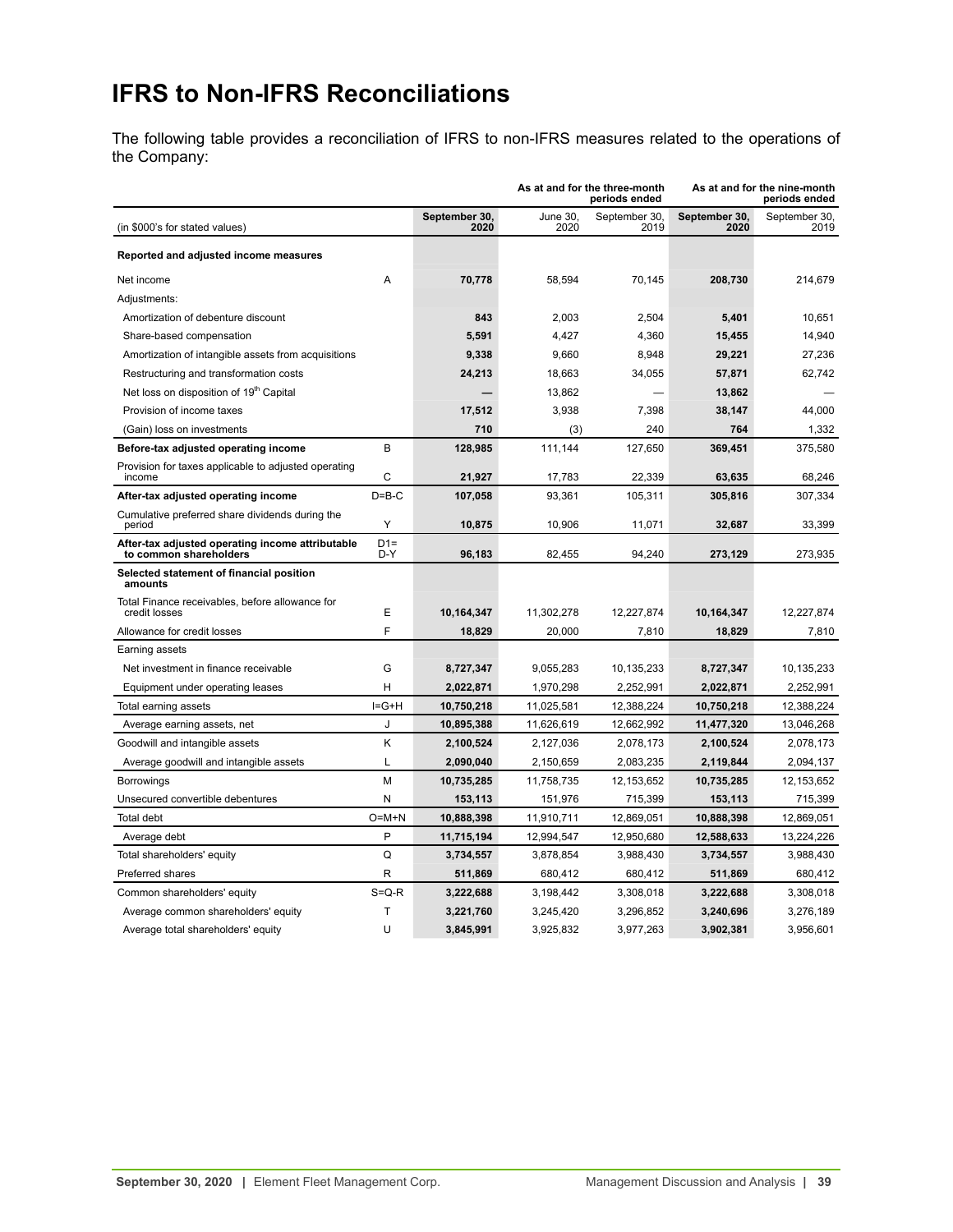# **IFRS to Non-IFRS Reconciliations**

Non-IFRS and IFRS key annualized operating ratios and per share information of the operations of the Company:

|                                                                                     |               |                       | As at and for the three-month<br>periods ended |    | As at and for the nine-month |    | periods ended         |    |                       |
|-------------------------------------------------------------------------------------|---------------|-----------------------|------------------------------------------------|----|------------------------------|----|-----------------------|----|-----------------------|
| (in \$000's for stated values, except ratios and per<br>share amounts)              |               | September 30,<br>2020 | June 30.<br>2020                               |    | September 30,<br>2019        |    | September 30.<br>2020 |    | September 30,<br>2019 |
| Key annualized operating ratios                                                     |               |                       |                                                |    |                              |    |                       |    |                       |
| Leverage ratios                                                                     |               |                       |                                                |    |                              |    |                       |    |                       |
| Financial leverage ratio                                                            | O/Q           | 2.92                  | 3.07                                           |    | 3.23                         |    | 2.92                  |    | 3.23                  |
| Tangible leverage ratio                                                             | O/<br>$(Q-K)$ | 6.66                  | 6.80                                           |    | 6.74                         |    | 6.66                  |    | 6.74                  |
| Average financial leverage ratio                                                    | P/U           | 3.05                  | 3.31                                           |    | 3.26                         |    | 3.23                  |    | 3.34                  |
| Average tangible leverage ratio                                                     | $P/(U-L)$     | 6.67                  | 7.32                                           |    | 6.84                         |    | 7.06                  |    | 7.10                  |
| Other key operating ratios                                                          |               |                       |                                                |    |                              |    |                       |    |                       |
| Allowance for credit losses as a % of total finance<br>receivables before allowance | F/E           | 0.19%                 | 0.18%                                          |    | 0.06%                        |    | 0.19%                 |    | 0.06%                 |
| Adjusted operating income on average earning<br>assets                              | B/J           | 4.74 %                | 3.82 %                                         |    | 4.03 %                       |    | 4.29 %                |    | 3.84 %                |
| After-tax adjusted operating income on average<br>tangible total equity of Element  | $D/(U-L)$     | 24.39 %               | 21.04 %                                        |    | 22.24 %                      |    | 22.87 %               |    | 22.00 %               |
| Per share information                                                               |               |                       |                                                |    |                              |    |                       |    |                       |
| Number of shares outstanding                                                        | V             | 439,225               | 437,953                                        |    | 435,216                      |    | 439,225               |    | 435,216               |
| Weighted average number of shares outstanding<br>[basic]                            | W             | 438,842               | 437,849                                        |    | 435,140                      |    | 437,997               |    | 434,487               |
| Pro forma diluted average number of shares<br>outstanding                           | X             | 454,655               | 453,394                                        |    | 483,584                      |    | 453,799               |    | 482,533               |
| Cumulative preferred share dividends during the<br>period                           | Y             | 10,875                | 10.906                                         |    | 11.071                       |    | 32,687                |    | 33,399                |
| Other effects of dilution on an adjusted operating<br>income basis                  | z             | \$<br>1.705           | \$<br>1.780                                    | \$ | 6,999                        | \$ | 5,387                 | \$ | 19,406                |
| Net income per share [basic]                                                        | $(A-Y)/W$     | \$<br>0.14            | \$<br>0.11                                     | \$ | 0.14                         | \$ | 0.40                  | \$ | 0.42                  |
| Net income per share [diluted]                                                      |               | \$<br>0.14            | \$<br>0.11                                     | \$ | 0.13                         | \$ | 0.40                  | \$ | 0.41                  |
| Book value per share                                                                | S/V           | \$<br>7.34            | \$<br>7.30                                     | \$ | 7.60                         | \$ | 7.34                  | \$ | 7.60                  |
| After-tax adjusted operating income per share<br>[basic]                            | (D1)/W        | \$<br>0.22            | \$<br>0.19                                     | \$ | 0.22                         | \$ | 0.62                  | \$ | 0.63                  |
| After-tax pro forma diluted adjusted operating<br>income per share                  | $(D1+Z)/X$ \$ | 0.22                  | \$<br>0.19                                     | \$ | 0.21                         | \$ | 0.61                  | \$ | 0.61                  |

The following table provides a reconciliation of the after-tax adjusted operating income per share and the after-tax pro forma diluted adjusted operating income per share of the operations of the Company for the three-month period ended September 30, 2020:

| (in \$000's for stated values, except per share amounts)                | Amount    | <b>Weighted average</b><br>number of shares<br>outstanding<br>applicable | Amount per share |
|-------------------------------------------------------------------------|-----------|--------------------------------------------------------------------------|------------------|
| Adjusted operating income before taxes                                  | 128.985   |                                                                          | 0.29             |
| Less:                                                                   |           |                                                                          |                  |
| Income taxes related to adjusted operating income                       | (21, 927) |                                                                          | (0.05)           |
| Preferred share dividends                                               | (10, 875) |                                                                          | (0.02)           |
| After-tax adjusted operating income attributable to common shareholders | 96,183    | 438.841.859                                                              | 0.22             |
| Dilution items:                                                         |           |                                                                          |                  |
| Employee stock option plan                                              |           | 1,497,772                                                                |                  |
| Convertible debentures (after-tax net interest expense)                 | 1.705     | 14,315,353                                                               |                  |
| After-tax pro forma diluted adjusted operating income                   | 97.888    | 454.654.984                                                              | 0.22             |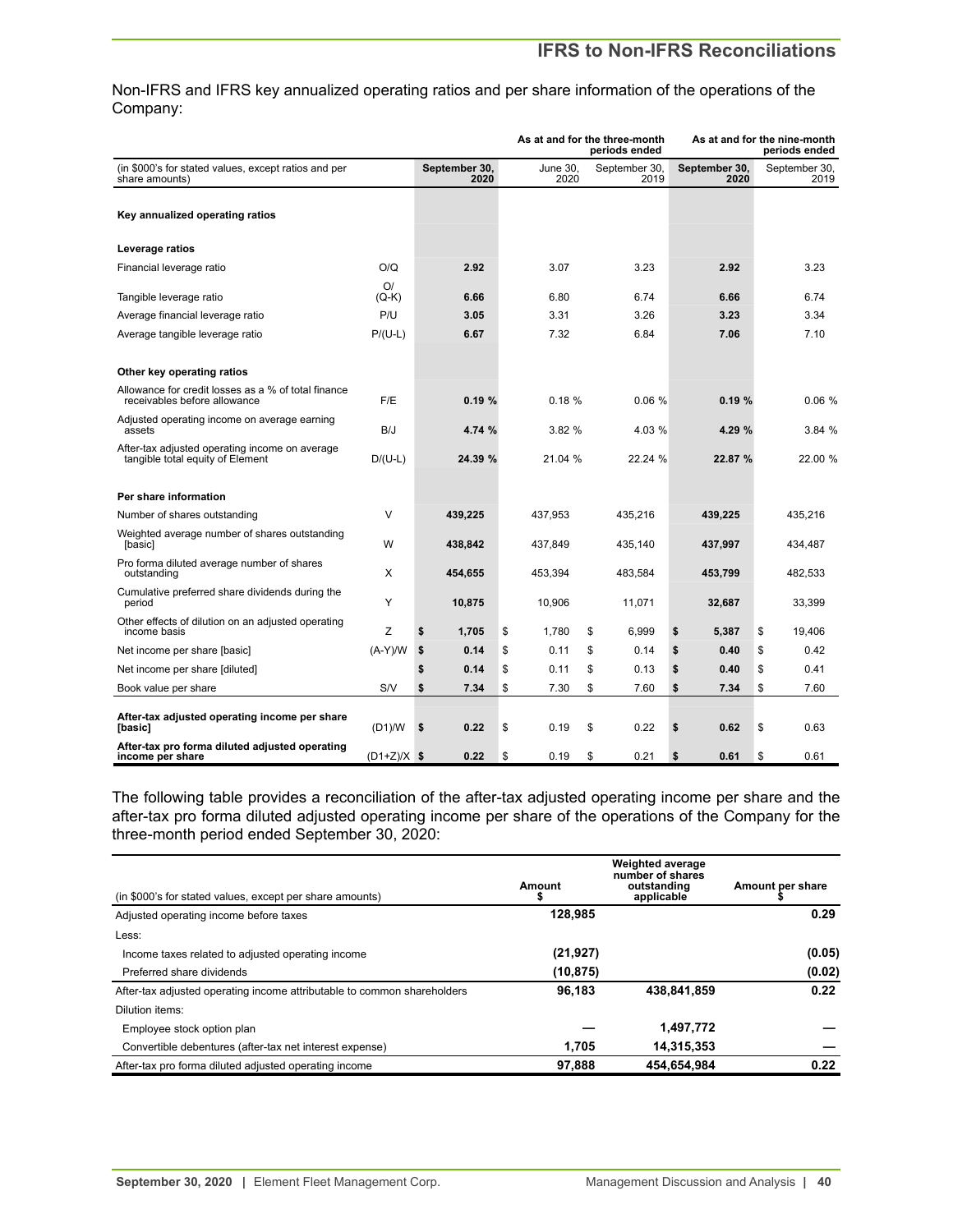# <span id="page-40-0"></span>**Description of Non-IFRS Measures**

Our unaudited interim condensed consolidated financial statements have been prepared in accordance with IFRS as issued by the IASB and the accounting policies we adopted in accordance with IFRS. These unaudited interim condensed consolidated financial statements reflect all adjustments that are, in the opinion of management, necessary to present fairly our financial position as at September 30, 2020 and December 31, 2019, the results of operations, comprehensive income and cash flows for the three- and nine-month periods ended September 30, 2020 and September 30, 2019.

Management uses both IFRS and Non-IFRS Measures to monitor and assess the operating performance of the Company's operations. Throughout this MD&A, management uses the following terms and ratios which do not have a standardized meaning under IFRS and are unlikely to be comparable to similar measures presented by other organizations:

### **Adjusted operating expenses**

Adjusted operating expenses are equal to salaries, wages and benefits, general and administrative expenses, and depreciation and amortization.

# **Adjusted operating income or Before-tax adjusted operating income**

Adjusted operating income reflects net income or loss for the period adjusted for the amortization of debenture discount, share-based compensation, amortization of intangible assets from acquisitions, restructuring and transformation costs, impairment on 19<sup>th</sup> Capital, disposition of 19<sup>th</sup> Capital, provision or recovery of income taxes, and loss or income on investments.

# **Adjusted operating income on average earning assets**

Adjusted operating income on average earning assets is the adjusted operating income for the period divided by the average earning assets outstanding throughout the period, presented on an annualized basis.

# **After-tax adjusted operating income**

After-tax adjusted operating income reflects the adjusted operating income after the application of the Company's effective tax rates.

### **After-tax adjusted operating income attributable to common shareholders**

After-tax adjusted operating income attributable to common shareholders is computed as after-tax adjusted operating income less the cumulative preferred share dividends for the period.

### **After-tax adjusted operating income per share**

After-tax adjusted operating income per share is computed as the after-tax adjusted operating income attributable to common shareholders for the period, divided by the basic weighted average number of common shares outstanding during the period.

### **After-tax adjusted operating income on average tangible total equity of Element**

After-tax adjusted operating income on average tangible equity of Element is the after-tax adjusted operating income for the period, divided by the net of the average total shareholders' equity outstanding throughout the period, less average goodwill and intangible assets.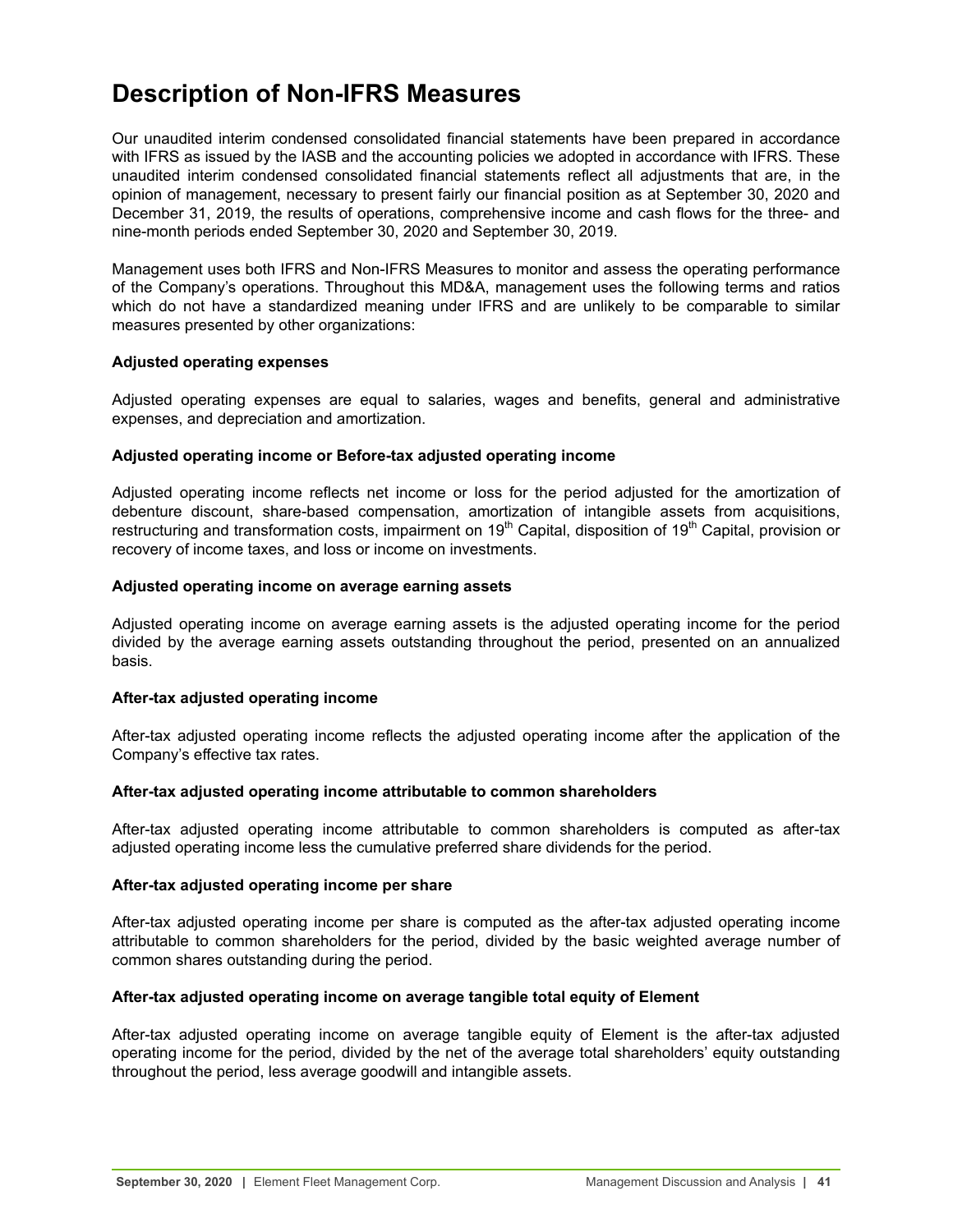# **After-tax pro forma diluted adjusted operating income per share**

After-tax pro forma diluted adjusted operating income per share computes the diluted after-tax adjusted operating income per share for the period on the assumption that all outstanding options at the end of the period that have an exercise price less than the closing market value on that day, are fully vested on that day and are fully exercised at their exercise price, and a corresponding number of shares are repurchased at the closing market value on that day using the cash proceeds from these option exercises. Convertible debentures are assumed to be converted at the beginning of the period (or at issuance if issued during the period on a time weighted basis) with the other effects of dilution adjusted operating income basis added to the adjusted operating income, if they are dilutive.

## **Allowance for credit losses as a percentage of total finance receivables**

Allowance for credit losses as a percentage of total finance receivables is the allowance for credit losses at the end of the period divided by the total finance receivables (gross of the allowance for credit losses) at the end of the period.

### **Assets under management**

Assets under management are the sum of earning assets, interim funding, and the value of assets syndicated by Element net of depreciation.

### **Average cost of borrowing or average cost of debt**

Average cost of borrowing or average cost of debt is equal to interest expense divided by the average debt outstanding during the period and is presented on an annualized basis.

#### **Average debt outstanding**

Average debt outstanding is calculated as the sum of monthly average borrowings outstanding under all of the Company's borrowings facilities and the convertible debentures outstanding throughout the period.

### **Average common shareholders' equity**

Average common shareholders' equity is calculated as the monthly average common shareholders' equity during the period.

#### **Average financial leverage or average financial leverage ratio**

Average financial leverage or average financial leverage ratio is calculated as average debt outstanding during the period, divided by average total shareholders' equity outstanding during the period. Financial leverage refers to the use of debt to acquire/finance additional finance receivables and provides an indication of future potential ability to increase the level of debt when compared to specific industrystandard and or existing debt covenants.

#### **Average outstanding earning assets or average net earning assets**

Average outstanding earning assets or average net earning assets is the sum of the average outstanding finance receivable, average equipment under operating leases and average other earning assets. Average outstanding finance receivables or average finance receivables is the sum of [i] the average finance receivables net investment balance (gross investment less unearned income) outstanding during the period and [ii] the average investment in managed fund during the period. Average equipment under operating leases is the monthly average equipment under operating leases outstanding during the period and is calculated net of accumulated depreciation. Average other earning assets is the monthly average of other earning assets outstanding during the period.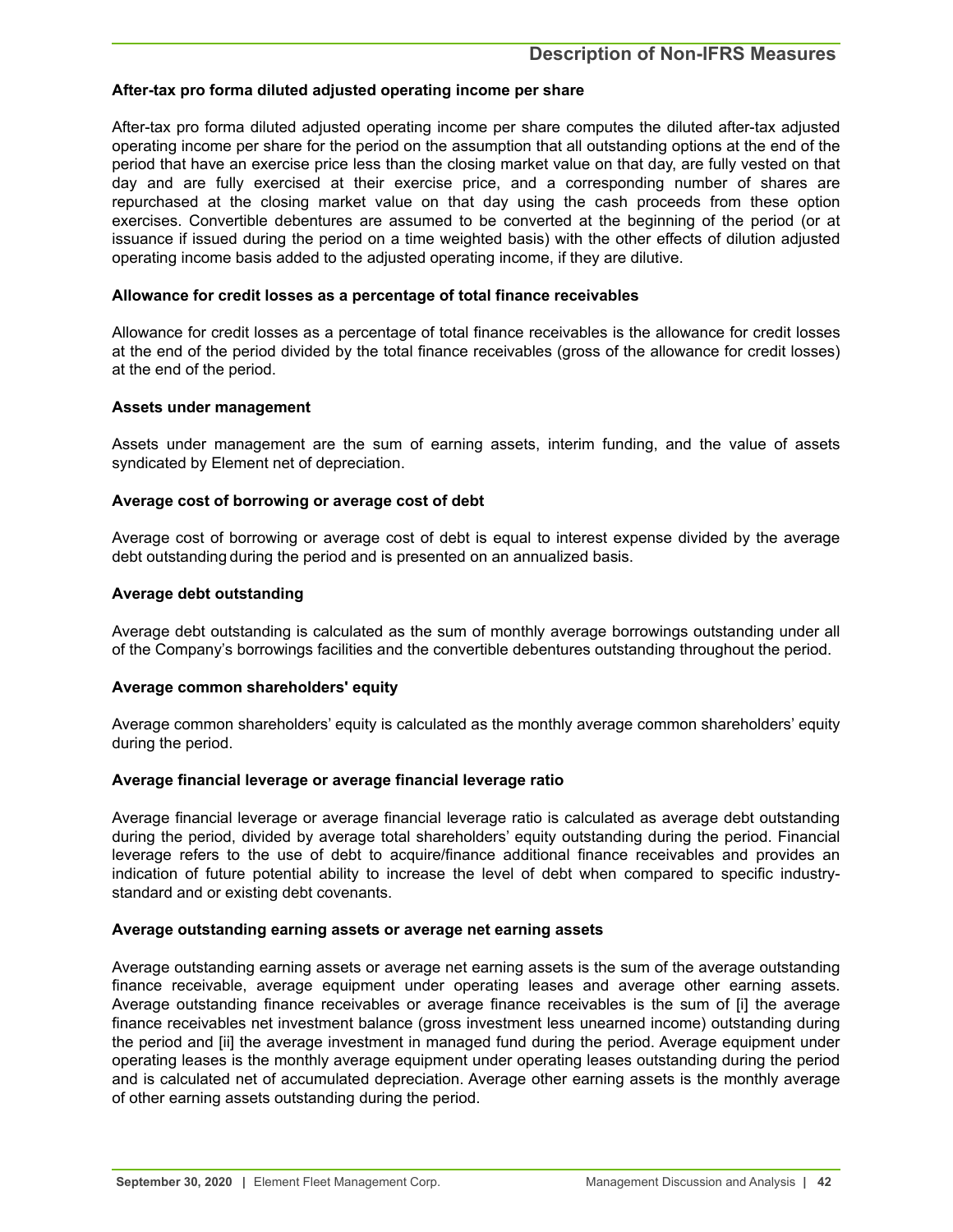## **Average goodwill and intangible assets**

Average goodwill and intangible assets is the monthly average balances of goodwill and intangible assets during the period.

### **Average shareholders' equity**

Average shareholders' equity is calculated as the monthly average balance of shareholders' equity during the period.

#### **Average tangible leverage ratio**

The average tangible leverage ratio has been computed as the sum of the average borrowings and average convertible debentures, divided by the net of total average shareholders' equity less average goodwill and intangible assets during the period.

#### **Common shareholders' equity**

Common shareholders' equity is total shareholders' equity less principal face value of the preferred shares outstanding.

#### **Earning assets or total earning assets or finance earning assets**

Earning assets are the sum of the total net investment in finance receivables, total carrying value of the equipment under operating leases and carrying value of other earning assets.

#### **Finance assets or total finance assets**

Finance assets are the sum of the total finance receivables and total carrying value of the equipment under operating leases.

#### **Financial leverage or financial leverage ratio**

Financial leverage or financial leverage ratio is calculated as total debt (the sum of borrowings and convertible debentures) outstanding at the end of the period, divided by total shareholders' equity outstanding at the end of the period. Financial leverage refers to the use of debt to acquire/finance additional finance receivables and provides an indication of future potential ability to increase the level of debt when compared to specific industry-standard and/or existing debt covenants.

#### **Free cash flow per share**

Free cash flow per share is calculated by adjusting before-tax adjusted operating income for certain noncash and cash revenue and expenses to get total cash from operations. Cash expenses of sustaining capital investments, preferred share dividends and cash taxes paid are subtracted from cash from operations to arrive at free cash flow. Free cash flow is then divided by the weighted average number of outstanding common shares for the period noted. Sustaining capital investments are defined by the Company as expenditures management considers necessary to support long-term growth.

#### **Net interest and rental revenue**

Net interest and rental revenue is calculated as the sum of net interest income, rental revenue net of depreciation, less interest expense. Net interest and rental revenue refers to net financing income earned from finance receivables, equipment under operating leases, and other earning assets, after considering financing costs and provision for credit losses.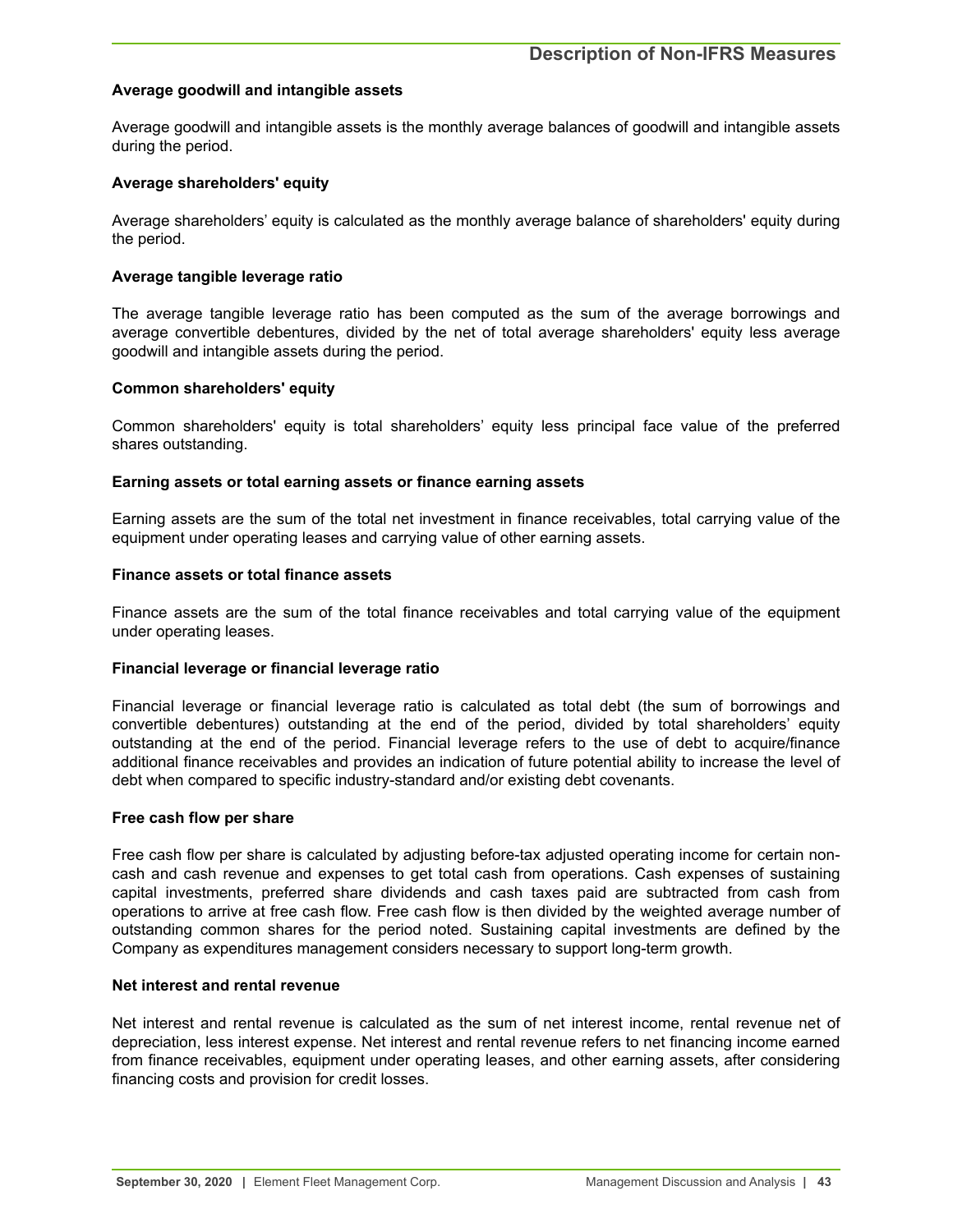### **Net interest and rental revenue margin**

Net interest and rental revenue yield to average earning assets is calculated as net interest and rental revenue divided by average earning assets outstanding throughout the period on an annualized basis.

#### **Other earning assets**

Other earning assets are other yield generating assets that are not finance receivables or equipment under operating leases.

#### **Other effects of dilution adjusted operating income basis**

Other effects of dilution adjusted operating income basis represents, if dilutive, the add back of the aftertax convertible debt interest and the amortization of deferred financing costs related to the convertible debt, and excludes the add back of the after-tax amortization of the discount of the convertible debt (which is included on an IFRS basis).

#### **Pre-tax return on common equity**

Pre-tax return on common equity ("PRoCE") is the sum of before-tax adjusted operating income, minus preferred share dividends, for each of the current and three preceding quarters; divided by average total equity for the current quarter and same quarter prior year, minus current quarter preferred share capital.

#### **Pro forma diluted average number of shares outstanding**

Pro forma diluted average number of shares outstanding is the basic weighted average number of shares outstanding, plus the assumption that all outstanding options at the end of the period that have an exercise price less than the closing market value on that day, are fully vested on that day and are fully exercised at their exercise price, and a corresponding number of shares are repurchased at the closing market value on that day using the cash proceeds from these option exercises.

### **Tangible leverage ratio**

The tangible leverage ratio has been computed as the sum of borrowings and convertible debentures divided by the net of total shareholders' equity less goodwill and intangible assets at the period end.

### **Tangible leverage ratio excluding non-recourse warehouse credit facility**

The tangible leverage ratio has been computed as the sum of borrowings and convertible debentures less the non-recourse warehouse credit facility divided by the net of total shareholders' equity less goodwill and intangible assets at the period end.